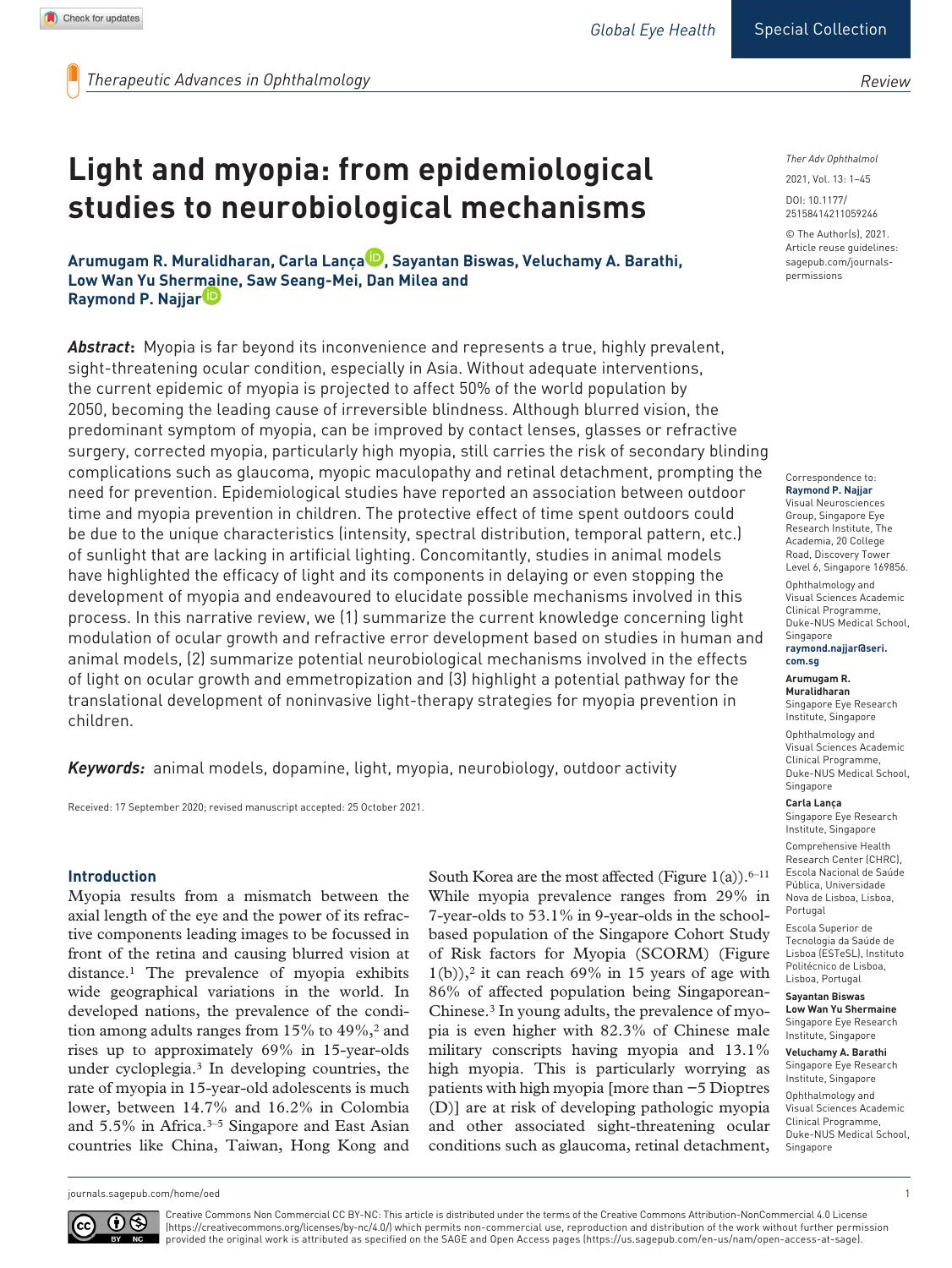Department of Ophthalmology, Yong Loo Lin School of Medicine, National University of Singapore, Singapore

**Seang-Mei Saw** Singapore Eye Research Institute, Singapore

Ophthalmology and Visual Sciences Academic Clinical Programme, Duke-NUS Medical School, Singapore

Saw Swee Hock School of Public Health, National University of Singapore, Singapore

**Dan Milea**

Singapore Eye Research Institute, Singapore

Ophthalmology and Visual Sciences Academic Clinical Programme, Duke-NUS Medical School, Singapore

Singapore National Eye Centre, Singapore



**Figure 1.** Average myopia prevalence: (a) in young adults of East Asian Countries during 2012–2020 and (b) in Singapore across different age groups during 1999–2001.

myopic macular degeneration and choroidal neovascularization.12,13 Pathologic myopia is a major cause of visual impairment and blindness in Asian populations.14 The risk of developing high myopia increases drastically with the early onset and progression,15,16 especially in Asian populations where myopia progresses faster.<sup>17</sup> Although the precise mechanisms of myopia onset and progression are not completely understood, it is admitted that it involves multiple genetic and environmental factors.

Genetic factors have been mainly related with the finding that children with myopia have myopic parents.7,18,19 Genome-wide association studies (GWAS) and whole-exome sequencing studies on European populations have identified over 200 genetic loci associated with refractive error and myopia.20,21 Genome-wide meta-analysis for refractive error on European and Asian cohorts revealed 24 additional loci (*BICC1, BMP2, BMP3, CACNA1D, CD55, CHD7, CHRNG, CNDP2, GRIA4, CYP26A1, GJD2, KCNJ2, KCNQ5, LAMA2, MYO1D, PCCA, PRSS56, RASGRF1, RDH5, RORB, SIX6, TOX, ZIC2*  and *ZMAT4*) associated with myopic features.<sup>22</sup> Some of these novel loci are known to be implicated in the development of eye, ion transport, retinoic acid metabolism, neurotransmission and extracellular matrix production.<sup>22</sup> Conversely to the rising myopia prevalence worldwide, genetic predisposition has not significantly changed over the past few decades, which implies that environmental factors, potentially interacting with genetic traits, are mainly at the origin of the ongoing myopia epidemic.23

Environmental factors influencing myopia onset include, but are not limited to, level of education, near work and time spent outdoors.24–28 Increased time outdoors has been emphasized as an important modifiable environmental factor for myopia control.29,30 Irrespective of physical activity, increased time outdoors is associated with a reduced odds ratio of myopia, even when children perform a high amount of near work.31,32 In addition, Donovan *et al.*33 have found myopia progression to be slower during the summer, possibly because of increased outdoor exposure. The exact protective feature(s) of the outdoor environment against myopia are still unclear, but may include variations in accommodation due to uniform dioptric space, increased pupil constriction, increased retinal focus and decreased blur as well as increased spatial frequency and changes in the characteristics of light exposure.34

While epidemiological studies can only highlight associations between bright light exposure outdoors and myopia prevention,<sup>34–38</sup> substantial evidence from animal studies support a protective effect of bright light on experimental myopia development.39–41 In addition, interventional studies in humans have also shown a beneficial effect of both outdoor<sup>35,42</sup> and indoor (classroom) exposure<sup>43</sup> to increased but not so intense light levels. According to Rucker,<sup>44</sup> the different patterns in luminance, but also colour contrast, has a significant effect on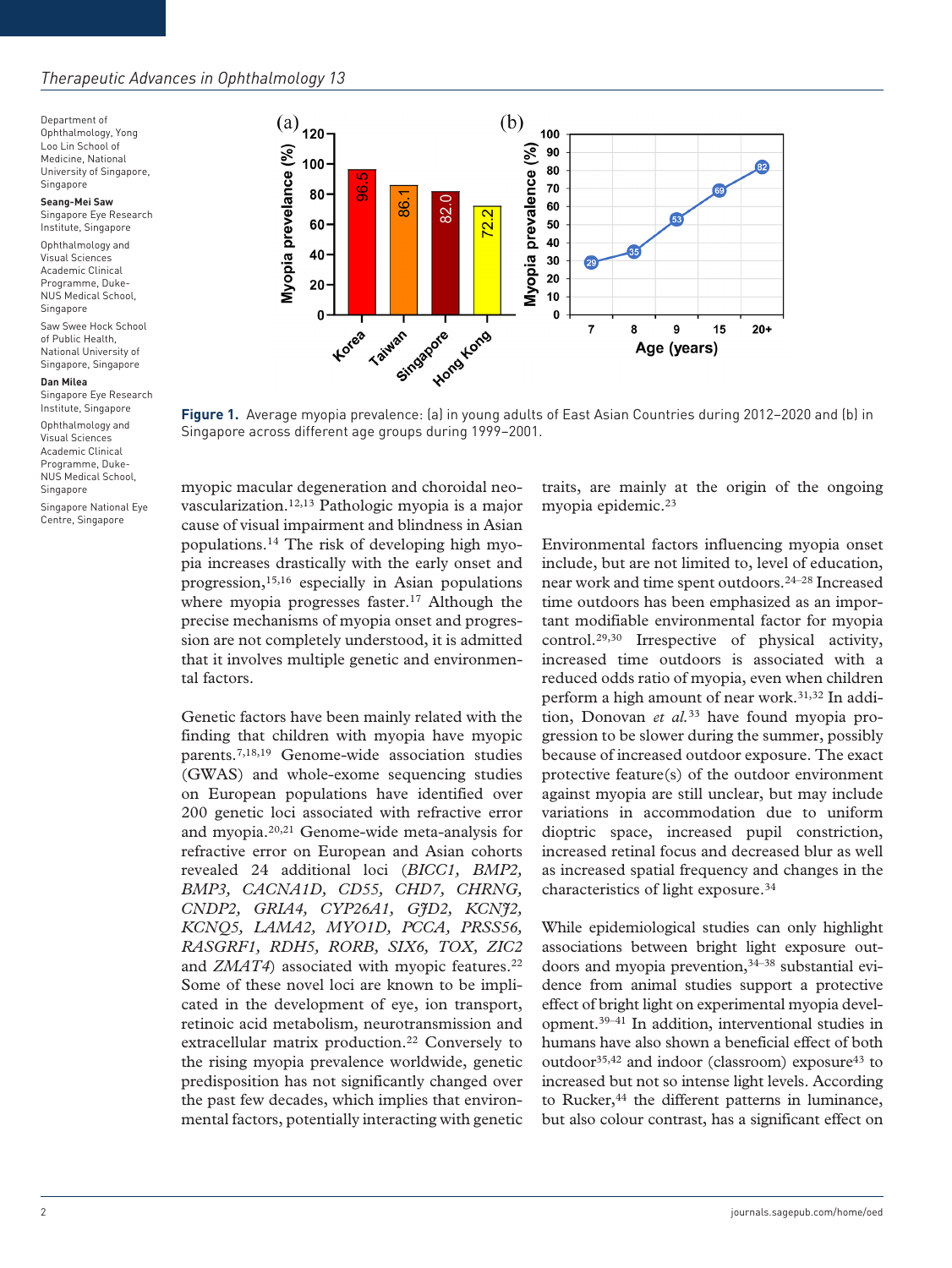the refraction and accommodation. In accordance with findings in humans and animal models, a recent meta-analysis of GWAS comprising 160,420 participants of cross ethnicity (European and Asian) revealed 140 genetic associations linked with light-dependent pathways which include genes associated with novel pathways such as anterior-segment morphology (*TCF7L2*, *VIPR2* and *MAF*) and angiogenesis (*FLT1*). Furthermore, genes involved in glutamate receptor signalling (*GNB3* and *CLU*) and dopaminergic pathway (*DRD1*) were identified as key genes in the lightdependent retina-to-sclera signalling cascade potentially controlling ocular growth.45

In this narrative review, we focus on the literature investigating light-driven modulations of ocular growth and refractive error development in humans and animal models. We will also summarize the current knowledge on neurobiological and photoreceptoral mechanisms involved in the putative effect of light against myopia onset and highlight a potential pathway for the translational development of noninvasive light-therapy strategies to halt or delay myopia onset in children.

## **Light exposure and myopia in humans**

## *Time outdoors and myopia*

Increased time outdoors has been shown to prevent or delay myopia onset in several studies.<sup>17,46-50</sup> The protective impact of increased time outdoors against myopia applies even in children performing higher amounts of near work,<sup>17</sup> and is predominantly attributed to intermittent exposure to high levels of sunlight and independent of physical activity.29,30,35,47 Furthermore, increased outdoor time has been shown to have a protective effect on the cumulative incidence rate of myopia in children enrolled in randomized clinical trials in China and Taiwan.29,30,35 On the other hand, increased near-work time and reduced outdoor activities have been suggested to be at the origin of the increased myopia prevalence in older children.<sup>51</sup> In the SCORM study, however, participants who spent more time outdoors were less likely to be myopic while the amount of near work did not predict outdoor activity. Therefore, outdoor activity may be an independent factor and not merely the reciprocal of near work.46 Interestingly, increases in refractive error progression, axial growth rates and less power loss which occur before myopia onset also seem to be influenced by reduced time spent outdoors.<sup>50</sup> According to Lingham *et al.*,<sup>52</sup>

the potential protective effect of outdoor light against myopia is most likely due to one or both of the following factors which are suboptimal in indoor lighting: (1) increased light intensity and (2) favourable spectral composition of light. Although little has been established on the involvement of the spectral composition of light on ocular growth in humans, it is interesting to note that individuals with colour vision red/green colour vision deficiency were reported to be less myopic than individuals with normal colour vision.53

## *Bright light and myopia*

Epidemiologic research indicates that greater average daily light exposure is associated with a reduced axial elongation during childhood.38 A study cluster-randomized intervention-controlled trial conducted in Taiwan showed that exposure to outdoor light leads to less myopic shifts, reduced axial elongation and a 54% lower risk of myopia progression.35 Cross-sectional studies using objective methods (wearable light sensors) to quantify illuminance have shown that Australian myopic children aged 10–15 years had lower average light exposure and lower amount of outdoor time compared with emmetropic children.54 Furthermore, comparisons between Australian and Singaporean children aged 10–12 years showed that light exposure patterns are of shorter durations and lower intensities in Singaporean children, who tend to have a higher risk of developing myopia.36 Short exposures of spurts of light in Singaporean children are mostly seen during the periods 9 a.m.–10:30 p.m., 12 p.m.–1 p.m., or 3 p.m.–4 p.m., possibly due to child's travel time to their school and home in morning and evening.<sup>55</sup> In Australian children, the peaks in outdoor light occur at similar timings, but with greater duration of exposure per hour (10 min or more) when compared with Singaporean Children.36 Patterns of light exposure are known to be influenced by seasons. Myopia progression and axial length elongation are slower in summer compared with winter.33,56 A study in the United States has shown that children aged 7.6  $\pm$  1.8 years spent more time outdoors during summer time, compared with spring and fall.57 The light exposure pattern was correlated with the parents' pattern, suggesting that educational programmes promoting the increase of time outdoors must start with parents.

To date, however, much remains unanswered regarding the characteristics of outdoor light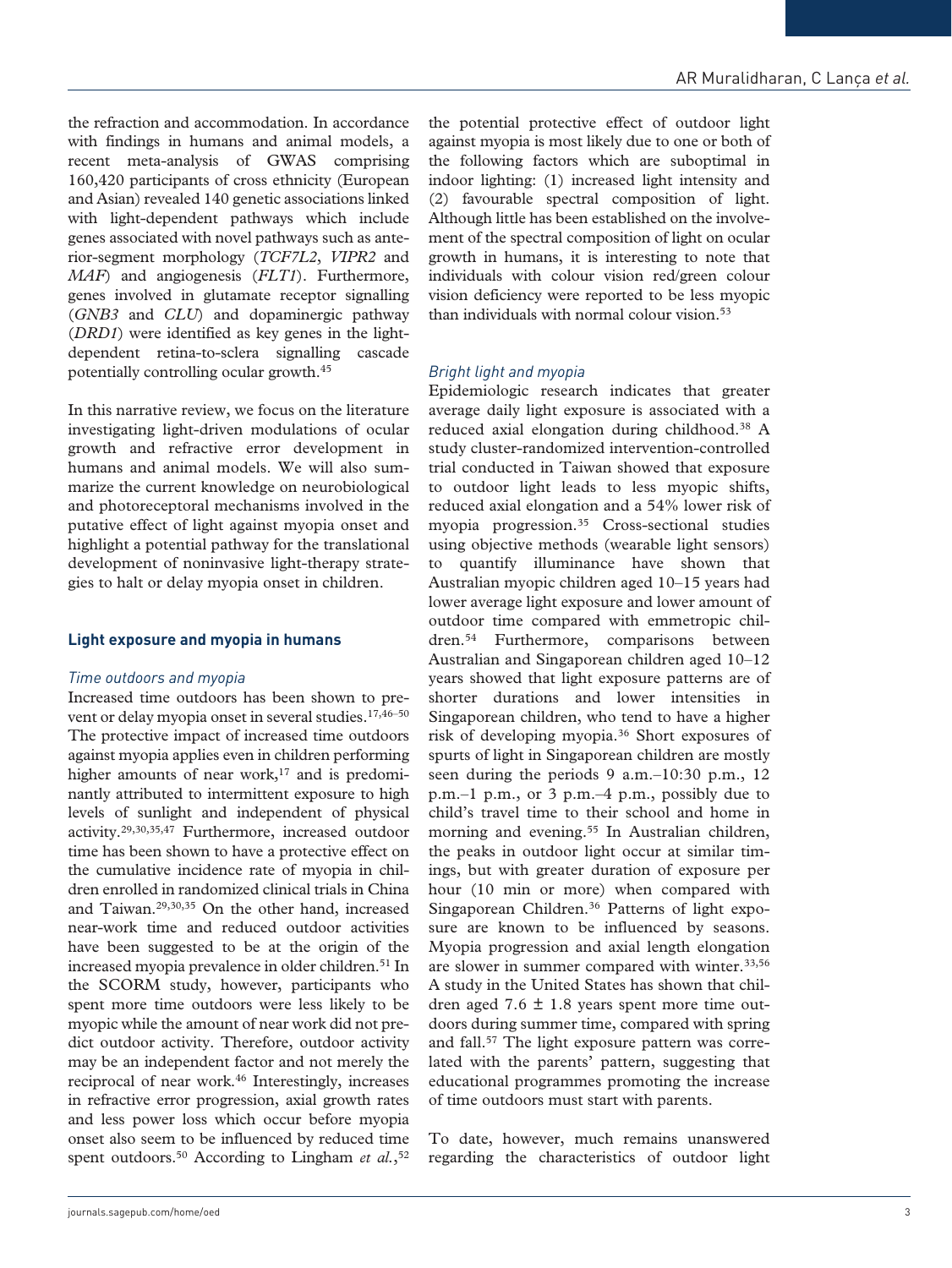exposure necessary to circumvent myopia in humans. For instance, what is the minimal required outdoor light intensity (threshold) to avoid the myopia onset (e.g. 1000 lux, 10,000 lux)? How long should the exposure to outdoor light be (e.g. 40 min, 2 h per day)? Can the exposure be intermittent or cumulative over time (e.g. 5000 lux for 1 h/day or 1000 lux for 5 h/day)? Addressing these questions in humans, in longitudinal studies using objective wearable light-tracking strategies is essential for the development of effective outdoor programmes against myopia.

#### *Outdoor programmes for myopia prevention*

Outdoor preventive measures are vital to control and lower myopia progression in children. For children at risk of developing myopia, preventive interventions should be initiated before the onset of this ocular condition. Trackers that record and quantify light levels<sup>55</sup> and outdoor time have been proposed to encourage outdoor activities among children with daily goal of 2 h per day and at least 14 h per week.49 According to French *et al.*<sup>58</sup> Australian children with baseline refraction of  $+1D$ at age 6 years should be targeted as an at-risk group in prevention programmes for myopia, with the goal of maintaining a slightly hyperopic refraction. Intervention in East Asia might need to be earlier than 6 years of age due to the high number of early-onset myopes. According to a meta-analysis performed by Ho *et al.*59 on the outdoor research methods in Asian children aged between 4 and 14 years, outdoor exposure slows myopic refraction by 32.9% and axial elongation by 24.9%.

Outdoor programmes in the schools and community can be developed based on the longitudinal data to increase time outdoors. Additional classes involving outdoor activities can be added to each school day or children can be encouraged to go outside for outdoor activities during recess and after school.59 Organizing community-based outdoor programmes on weekdays may also be beneficial. Importantly, sun-protective strategies such as tree shade, hat and sunglasses can still allow high levels of light to reach the eye and can potentially protect from the myopia development.<sup>60</sup> Nevertheless, given the competitive nature of schooling systems in Asia and sometimes weather and pandemic constraints, increasing time outdoors remains challenging. These restrictions emphasize the need to rethink indoorbased light-therapy strategies for the prevention of myopia. Without a clear understanding of the anatomical, physiological and neurobiological impact of distinct light features (intensity, spectrum, timing, frequency) on ocular growth and myopia development, the development of adequate artificial light-therapy strategies remains challenging.

#### **Experimental research on light and myopia**

While epidemiological investigations over many decades highlighted the protective effect of outdoor bright light exposure on myopia,47 studies in various animal models have scrutinized the impact of various intensities and spectro-temporal modulations of light regimens on ocular growth and refractive error development.<sup>61</sup> These studies, performed in controlled experimental conditions, have tried to elucidate the underlying mechanisms of the protective impact of light against myopia.

#### *Animal models for myopia*

The use of animals for studying mechanisms underlying refractive error development dates back to the mid-1970s after Hubel et al.,<sup>62</sup> investigating the cortical effects of monocular visual deprivation in young macaques, serendipitously reported that after eyelid suture for many months, the eyes of animals developed high levels of myopia. These findings were afterward established in young tree shrews<sup>63</sup> and chickens.<sup>64</sup> The initial procedures to induce myopia by suturing the eyelids have been replaced with (1) form deprivation myopia (FDM), via reduction of quality (*e.g.* sharpness and contrast) of retinal image formation using frosted goggles or (2) introducing controlled hyperopic defocus (minus lenses), termed as lensinduced myopia (LIM). Conversely, inducing myopic defocus (plus lenses) leads to lens-induced hyperopia (LIH).

The disruption of visual input, especially retinal sharpness and contrast, is considered to be a significant factor in driving the development of myopia in children, particularly during the early postnatal period.65,66 Within that framework, FDM is presented as an open-loop model, where ocular growth has no defined endpoint. Conversely, LIM relies on feedback control using visual signals and is classified as a closed-loop condition, where aberrant ocular growth ceases when the growth signal has been neutralized.<sup>67</sup> LIM and FDM involve different mechanisms of action where optic nerve section reduces LIM<sup>68</sup>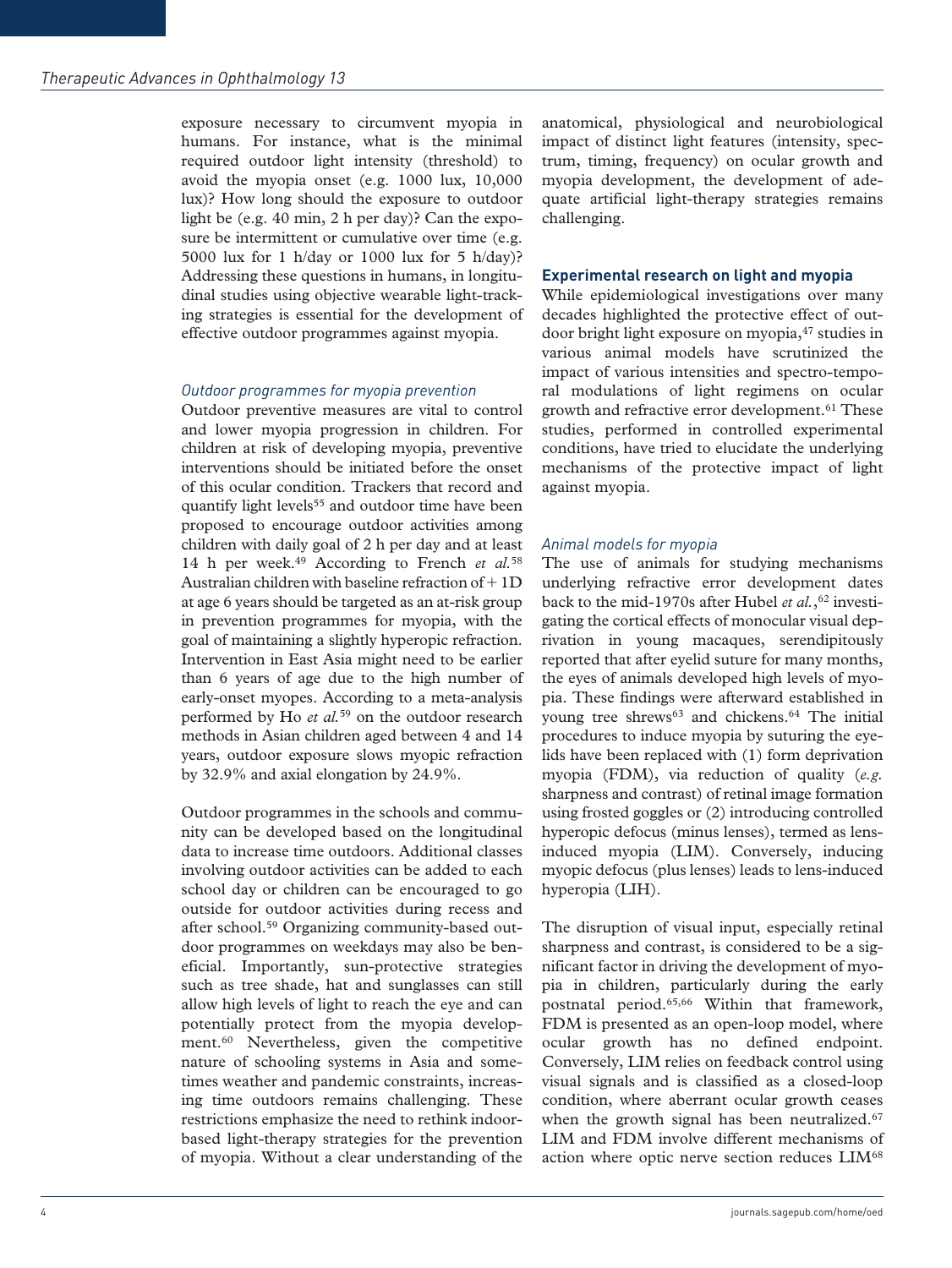but not FDM,<sup>69,70</sup> yet in both processes, the levels of retinal dopamine (DA) or vitreal DA metabolites are reduced,71,72 while DA or its agonists can inhibit myopia induction through stimulation of the D2-receptor.<sup>73-76</sup> According to Norton,<sup>77</sup> induced development of myopia, in addition to the normal refractive and ocular development, in most animal species appears to mimic that in human, wherein it is characterized mainly by an abnormal enlargement of the post equatorial segment of the eye with a significant increase in axial length. Irrespective of the animal model, induced refractive error is also characterized by key factors such as ocular vitreous chamber elongation, thinning of the choroid,78,79 and thinning of the fibrous sclera.80 All these features are also observed in the myopic human eye.<sup>81,82</sup>

*Commonly used animal models in experimental myopia.* The most commonly used experimental animal models for myopia research are chickens, guinea pigs, tree shrews, mice and some nonhuman primates (NHP).<sup>83</sup>

*Chickens* The chicken model is the most commonly used model in experimental myopia research, owing to the animals' rapid eye growth  $(100 \mu m \text{ per day})$ , diurnal activity, and the reproducibility of experimental paradigms.83 In addition, the chicken eye is relatively large (8–14 mm), has an excellent optical system and responds quickly to a variety of environmental factors including defocus, blur, and photic stimulations. Despite its unique photoreceptoral complexity, the overall spectral sensitivity to human-visible light in chickens is not very different from humans.84 Furthermore, differentially expressed genes and proteins involved in either myopia or hyperopia in chickens significantly overlap with those implicated in the pathogenesis of sightthreatening secondary disorders in humans.<sup>85</sup> On the other hand, chickens display many anatomical differences in ocular structures (e.g. cartilaginous and fibrous sclera, lack of fovea, etc.) compared with humans.<sup>86</sup> Furthermore, the well-developed circadian system in chickens is sensitive to constant moderate light intensity and has a significant impact on refractive development. These findings of impact of light on circadian rhythms are not extrapolatable to rhesus monkeys and mice models.87–89 Findings on the impact of light on ocular growth and emmetropization in the chicken model may not be easily/necessarily translatable to humans.

*Guinea pigs* First presented as a model for experimental myopia by Howlett and McFadden,<sup>90</sup> guinea pigs are diurnal dichromatic mammals with retinas comprising rods, and middle- and short-wavelength cones. The cone proportion in guinea pig retinal photoreceptors is high (8%–  $17\%$ ) in comparison with other species.<sup>91</sup> The guinea pig model has been identified as a convenient model for studying refractive error development,92 given advantages such as easiness to maintain and breed, in addition to their large eyes (axial length around 8.0 mm) and pupils. Furthermore, these small mammals, respond well to form deprivation<sup>92</sup> and lens-induced defocus.<sup>93</sup> On the other hand, guinea pig retinas lack fovea and the induction of myopia is at times challenging with strain variability. Also, studies requiring lens mounting for long periods of time are challenging as guinea pigs tend to scratch and remove the Velcro base holding the lens.

*Tree Shrews* Owing to its close association with primates and rodents, tree shrews are widely used for studying refractive error, and understanding neurophysiological mechanisms underlying emmetropization.78 The ocular morphology of tree shrews is similar to humans; however, these animals lack a fovea, have a thicker lens, and thinner choroid void of choriocapillaries unlike in humans.<sup>77</sup> The tree shrews can develop myopia<sup>94</sup> and can actively compensate for defocus and exhibit a single layer sclera similar to humans. These animals possess dichromatic retinas composed of ~95% of cones.95

*Mouse* Given its readily available whole-genome sequence, which is 85% homologous to the human genome, the mouse model has always been a popular model for studying the visual system.96,97 Both FDM and LIM in the mouse can be achieved by mounting diffuser or lens (goggles) to eyes either by means of stitching around the eye and reinforcing with glue or by mounting custom-made assembly to hold the lenses intact. On the other hand, the mouse model lacks a fovea, possesses poor visual aptitudes, and has a small eye (axial length of 3.3 mm) making anatomic assessment troublesome. Nevertheless, under photopic conditions, mice still retain adequate spatial vision to respond to LIM and FDM.98 Despite the concerns for using the mouse as a model for myopia, it has been established as a useful model for pharmacological and genome manipulation studies in the field of myopia.99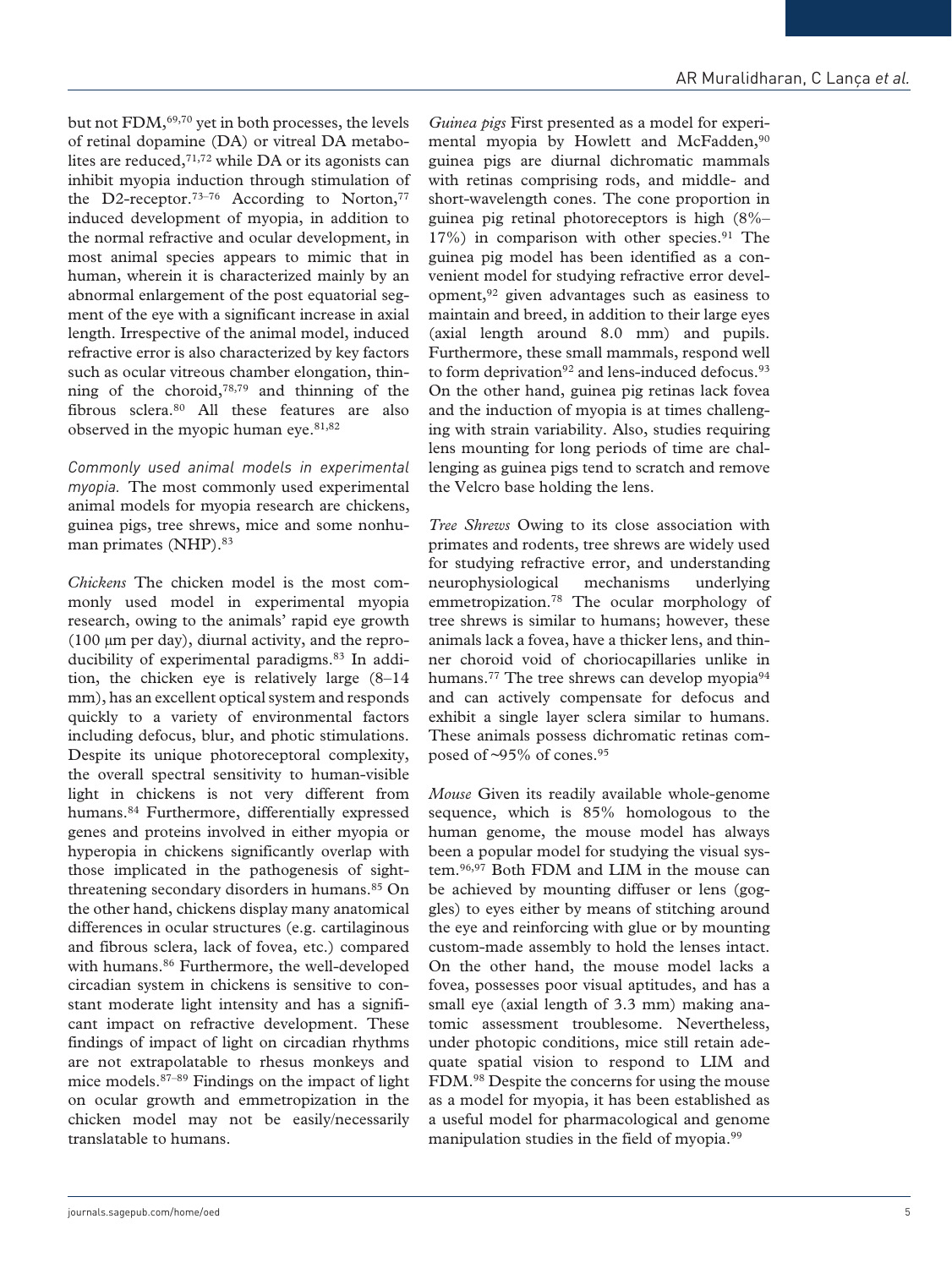*Rhesus monkeys* Among NHPs, rhesus macaques, belonging to the old-world monkeys, constitute one of the most suitable models for refractive error studies. The visual physiology of rhesus monkeys is identical to that of humans with a rodbased retina and a cone-based fovea.100 Raviola and Wiesel<sup>101</sup> have demonstrated the myopia induction in rhesus macaques. The average axial length of 21-day-old baby rhesus macaques is 14.15 mm, very much close to a human baby which is 17.3 mm.<sup>102</sup> Conversely, ethical concerns, logistics, high operational cost, seasonal breeding, low reproductive rate, difficulties in handling infant monkeys, having a customized myopia-inducing helmets/devices adaptable for monkeys and prolonged experimental procedures to obtain myopic shifts make it more challenging to use rhesus macaques for myopia research.

## *The impact of light on refractive error development*

The protective effect of outdoor light exposure against myopia could be attributed to multiple factors,<sup>17</sup> also including light intensity, pattern, and spectrum but also to reduced peripheral retinal defocus and increased visual spatial frequency. This section summarizes the current knowledge about light modulation and ocular growth based on controlled studies in animal models. Please see Table 1 for more details.

*Intensity of light.* Findings from animal studies support the notion that higher light levels, similar to those encountered outdoors, are predominant factors for myopia prevention. In chickens, dim ambient lighting of 50 lux delivered as a 12 h/12 h light–dark cycle is deleterious to emmetropization,103 while exposure to high illuminances of light (15,000 lux) for periods of 5 or 6 h per day delays the development of FDM by 60%.<sup>39</sup> This protective impact of light on FDM is dose-dependent, with exposure to 40,000 lux of light-emitting diode (LED) light for 6 h providing comprehensive protection against the onset of FDM.<sup>104</sup> These protective effects of bright light against myopia have been associated with DA release and the D1 receptor signaling pathway (see 'Light, dopamine and refractive error regulation' section for more details).61,105 Similarly, bright light exposure can also reduce, but not overcome, the rate of compensation for monocularly fitted negative lenses (−7D) and enhance the rate of compensation for positive lenses (+7D).<sup>40</sup> Alike chickens, tree shrews exposed to bright light (16,000 lux) for 7.75 h/day

for 11 days display a reduced development rate of FDM and LIM,<sup>106</sup> while form-deprived eyes of rhesus monkeys reared under 18,000–28,000 lux of metal halide light (4200K) for 6 h a day over ~150 days are less myopic than those reared in normal light.41 Interestingly, in rhesus macaques, 25,000 lux of bright light for 6 h per day was not sufficient for stopping LIM, suggesting dissimilarities in mechanisms responsible for FDM and LIM.107 In guinea pigs, bright light (10,000 lux) reduced the myopic shift induced by form deprivation compared with normal lighting  $(500 \text{ lux}).^{108}$ While in mice, bright light exposure (2500–5000 lux) for 6 h/day for 4 weeks prevented FDM and presented a hyperopic shift and reduction in ocular elongation compared with normal lighting (100– 200 lux).105 Analogously to bright light, albeit through different mechanisms, short periods (~3 h/ day) of de-focusing lens removal or normal vision per day, even in moderate light levels, can compensate for LIM in chickens.<sup>109</sup> Surprisingly, and contrary to earlier studies in chickens,<sup>103</sup> a recent study in infant rhesus monkeys raised under dim light (~55 lux) showed a hyperopic shift when compared with the monkeys raised under normal light (~504) lux).110 These differences in response to between dim light chickens and monkeys, may be due to differences in the sensitivity of the circadian system between birds and mammals.<sup>111</sup>

*Timing and duration of bright light.* Prevailing evidence on the impact of light intensities on myopia in animal models has raised the question of whether the intensity of light and timing of exposure are interlinked. This has gained more attention with the notion supporting the role of circadian rhythms in ametropia.112 Recently, Nickla *et al.*113 reported that myopic defocus in chickens raised under light levels of 500 lux was more effective at reducing ocular growth when lenses were worn during the evening compared with when lenses were worn in the morning. These moderations were attributed to alterations in the amplitude of the axial length rhythm. On the other hand, constant daily light exposure (2000 lux) was reported to be more effective at inhibiting myopia than a 2 h dose of bright light (10,000 lux) delivered either in the morning, mid-day or evening.<sup>114</sup> Within that same study, however, 2 h of bright light (10,000 lux) delivered midday was more efficient in inhibiting ocular growth than the same light protocol delivered in the evening.<sup>114</sup> Moreover, chickens exposed to ambient light (700 lux) at night (between 12:00 a.m. and 2:00 a.m.) showed alterations in axial length and choroidal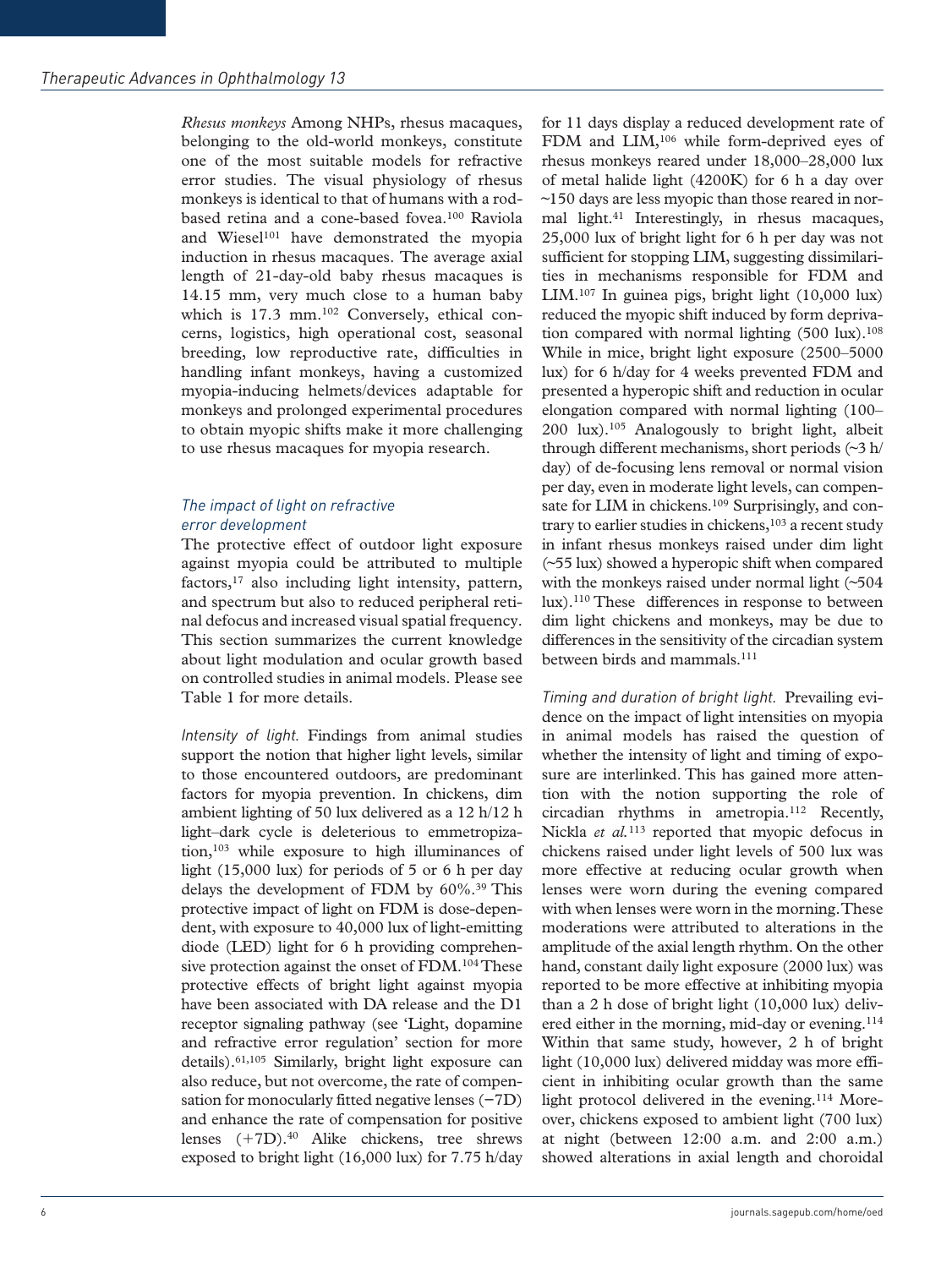thickness rhythms, which could no longer follow a sinewave function with a 24 h period. This brief light exposure caused a transient stimulation in the ocular growth rate which may have subsequently resulted in myopic refractive error.<sup>115</sup> Interestingly, Sarfare *et al.*116 revealed that evening bright light inhibits the effect of continuous hyperopic defocus and form deprivation while morning bright light has a greater inhibitory effect on transient '2 h' hyperopic defocus. These findings suggest a peculiar interaction between the timing and duration of defocus and bright light exposure that the authors attribute to the duration and sign of the defocus signal in operation immediately following the bright light exposures.<sup>116</sup> The abolishment of light/dark cycles has also been studied in animal models and constant light has been shown to disrupt LIM and FDM in chickens.<sup>117,118</sup> Corneal flattening was also observed in chickens reared under continuous bright light; however, no distinct observation was made with chickens reared in bright light with a diurnal pattern.<sup>119,120</sup> This effect of continuous light on refractive error development and emmetropization appears to be unique to chickens, since rearing infant rhesus macaques in ambient constant light does not affect emmetropization.88 This interspecies variation was attributed to difference between the avian and mammalian circadian systems.111 In smaller mammals like mice, prolonged (18 h light/6 h dark) exposure to light does lead to a myopic shift, increased axial length and vitreous chamber depth (VCD), reduction in retinal Egr-1 mRNA transcript level, and decreased scleral fibre diameters in C57BL/6 in bred mice. $121$ 

*Temporal frequency of light.* Emmetropization in chickens is dependent upon the temporal frequency of the light exposure: high temporal frequencies induce hyperopia and low temporal frequencies, myopia.122,123 Lan *et al.*124 demonstrated that intermittent exposure to bright light at 15,000 lux for 1:1 and 7:7 min were more effective in controlling FDM when compared with continuous bright light exposure. A possible underlying mechanism for such findings could be that flickering light triggers the retinal ON and OFF pathways, thereby stimulating DA release.<sup>125</sup> Guinea pigs raised in 0.5 Hz flickering light (600 lux) for 12 h/day for 12 weeks presented a greater myopic shift in refraction and a larger increase in axial length ocular length compared with guinea pigs raised in 5 Hz flickering light (600 lux) or a control group which was raised in steady light  $(300 \text{ lux})$ .<sup>126</sup> In another study, guinea pigs exposed

to flickering light (505 nm, 600 lux, 0.5 Hz) for 12 h/day for 8 weeks showed a significant decrease in refraction and increase in axial length compared to animals exposed to 12 h/day of steady control light (600 lux). Furthermore, not only the levels of DA, but also of 3,4-dihydroxyphenylacetic acid (DOPAC) and homovanillic acid (HVA) which are primary and secondary metabolites of DA, respectively, were significantly increased in the flickering light group, with DA D1 and D2 receptors upregulated compared with the control.127 Flickering rate and DA levels may hence play a role in myopia development in guinea pigs.126 Apart from DA, Li *et al.*128 found elevated concentrations of 5-hydroxytryptamine (5-HT) and 5-HT2A receptor expression in guinea pig groups raised under flickering light (600 lux, 0.5 Hz for 12 h/day for 8 weeks), while norepinephrine and epinephrine levels were reduced compared with control groups exposed to 300 lux of light for 12 h/day. C57BL/6 (B6) mice exposed to 6 weeks of flickering light (2 Hz: with 500ms of dark phase per second) for 12 h/day presented with a myopic shift  $(~ -9D)$  in refraction and increased axial length compared with the steady light control.<sup>129</sup>

*Spectral composition of light.* The spectral composition of light has also been shown to play a key role in ocular growth and emmetropization. In chickens, exposure to red light (peak wavelength range: 615–641 nm) has been reported to induce myopia while rearing under ultraviolet light (UV) (peak wavelength: 375 nm) or blue light (peak wavelength range: 430–477 nm) induces hyperopia.130–132 Furthermore, ocular DA release and metabolism, as well as vitreal and retinal metabolomic profiles, were highly dependent upon the spectral composition of light.<sup>132,133</sup> Among plausible explanations to this wavelength-dependent refractive error regulation, ocular longitudinal chromatic aberration (LCA), which leads to wavelength defocus and higher refraction of short-wavelength light compared with long-wavelength light by ocular optics, was supported by many authors.<sup>131,134,135</sup> The hyperopic shift in response to short-wavelength blue light has also been reported in other, but not all, animal species such as Cichlid fish,<sup>136</sup> guinea pigs<sup>137-141</sup> and some rhesus monkeys.142 Comparatively, red light or eye-mounted red filters render tree shrew and rhesus monkey eyes hyperopic, while blue flickering light induces myopia and increases VCD.143–145 Interspecie differences in the spectral responses may to light not only to be due to protocol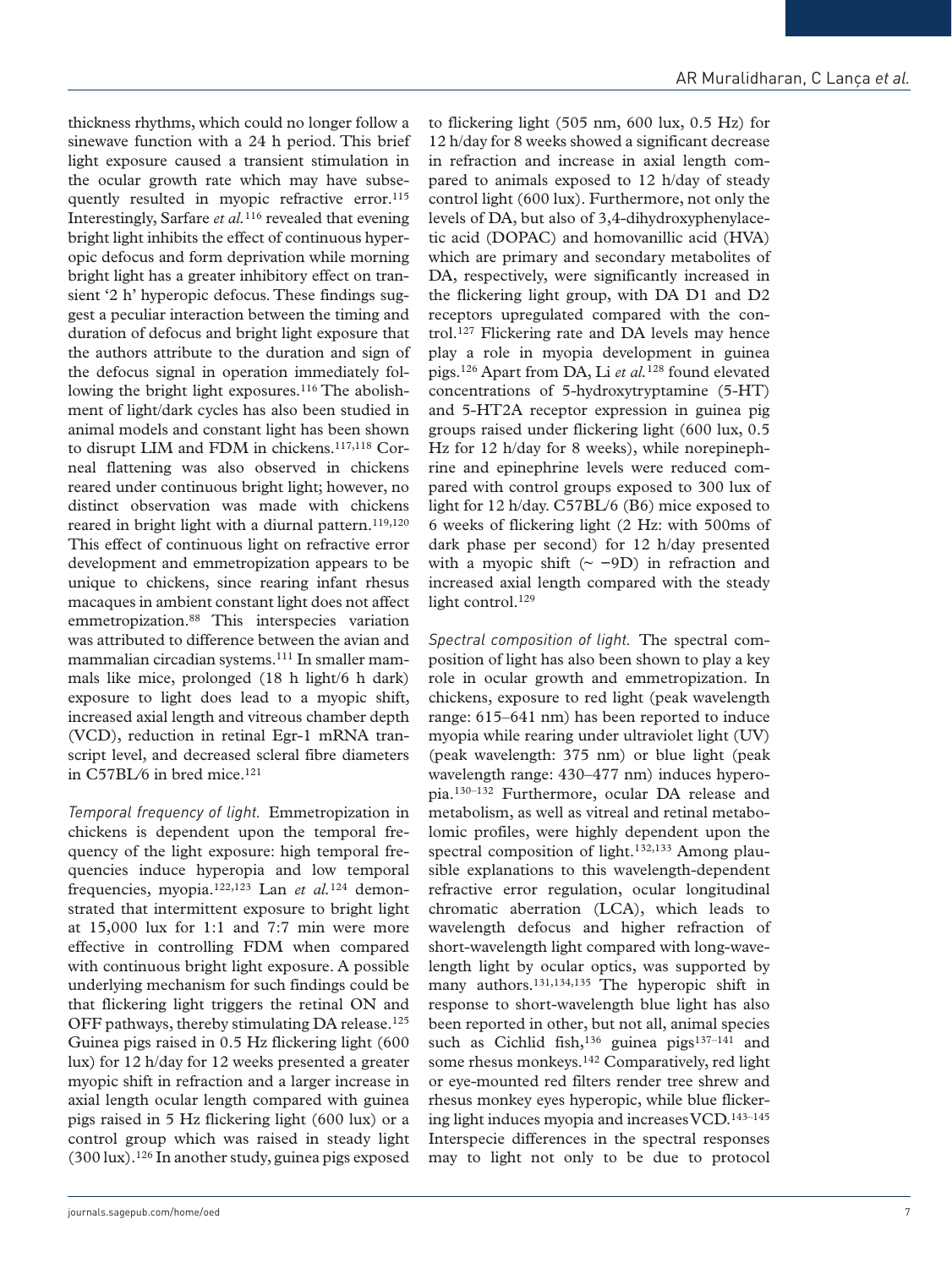differences (e.g. duration of light exposure) but also to differences in retinal photoreceptor composition and sensitivity accross species.146,147

The spectral composition of light also has a prominent role in exerting protective effects against FDM and LIM. Torii et al.<sup>148</sup> suggested that exposure to violet light (VL:360–400 nm) can suppress myopia progression in chickens through the upregulation of the "myopia protective gene" *EGR1*. Similarly, blue and UV light exposure conferred a protective effect against myopia progression with a concomitant increase in the retinal DA levels.132 However, the applicability of near UV and UV light to humans is limited due to the UV-blocking properties of the crystalline lens149,150 and the nonavailability of near UV receptors unlike in chickens and guinea pigs. In addition, in guinea pigs, short-wavelength blue light of  $470 \pm 5$  nm with an intensity of 50 lux showed inhibition of LIM, while long-wavelength red light of  $600 \pm 5$  nm with an overall luminance of 300 lux presented a myopic shift. The increased sensitivity to blue light by 0.35 log units compared with red light in guinea pigs may have contributed to this short-wavelength mitigation of eye growth.139

The spectral tuning of refractive error development is also dependent upon the flicker frequency of light. For instance, blue light exposures are protective against myopic eye growth induced by low-frequency flickering light in chickens, while 8 weeks of flickering green light (5 Hz) at 800 lux was found to induce myopia and increase axial lengths in guinea pigs.151 These findings suggest that high temporal frequencies may reduce the effects of wavelength defocus on ocular refraction, such as at low temporal frequencies, visual inputs are dominated by wavelength defocus signals, inducing hyperopic shifts at short wavelengths and myopic shifts at long wavelengths. While at high temporal frequencies, a myopic shift under blue light and a hyperopic shift under green light is a result of visual inputs being dominated by luminance signals and wavelength defocus signals being weakened.152

Altogether, observational and experimental studies in humans and animal models suggest that exposure to high-intensity light, both in continuous or intermittent patterns, can slow the development of myopia. However, this impact of high-intensity light against myopia development

in animal models is dependent on the means of myopia induction (i.e. more effective in FDM compared with LIM). Furthermore, today there is no clear consensus on a minimum or optimal light intensity to promote emmetropization and prevent or slow myopia development in humans. Such a threshold is variable in animal models, given differences in retinal circuitry and photoreceptoral composition. Conversely, a total of 40 min of outdoor time per day (i.e. a combination of exposure to high-intensity sunlight, increased spatial frequency, increased retinal focus, etc.) seems to be protective against myopia in humans; frequently, animal models for myopia, baring strong myopiagenic stimuli, require longer durations of high-intensity light per day to alleviate the development of this ocular condition. Although the spectral sensitivity to refractive error development in response to light has not yet been fully established, existing studies in animals (chicken and guinea pigs) and humans are in a fragile consensus that short-wavelength light may be protective against axial myopia development. Studies in NHP and tree shrews disagree with the latter statement. Finally, exposure to high-intensity and short-wavelength light needs to be timed carefully to avoid any potential disruptions to the circadian timing system of children and adolescents. Considering that all the parameters of light namely the intensity, duration, spectrum, pattern, and timing of light are synergetic, and given the scarcity of interventional clinical studies using light, tailored light-therapy strategies for myopia prevention are yet to be established.

## **Physiological mechanisms mediating lightinduced myopia prevention**

Experimental research has been instrumental for elucidating the anatomo-physiological impact of light on ocular growth refractive error development. Although there are mixed opinions in the myopia research community on the involvement of light in the prevention of myopia,  $162$  the protective effect of high/higher intensity light against myopia cannot be ruled out, at least in experimental animal models of the condition and interventions in humans.<sup>43</sup> To date, however, the exact spectro-temporal characteristics of protective light regimens remain unclear. Understanding the underlying physiological and molecular mechanisms mediating light-induced myopia prevention is essential for data-driven successful translational interventions (Table 2).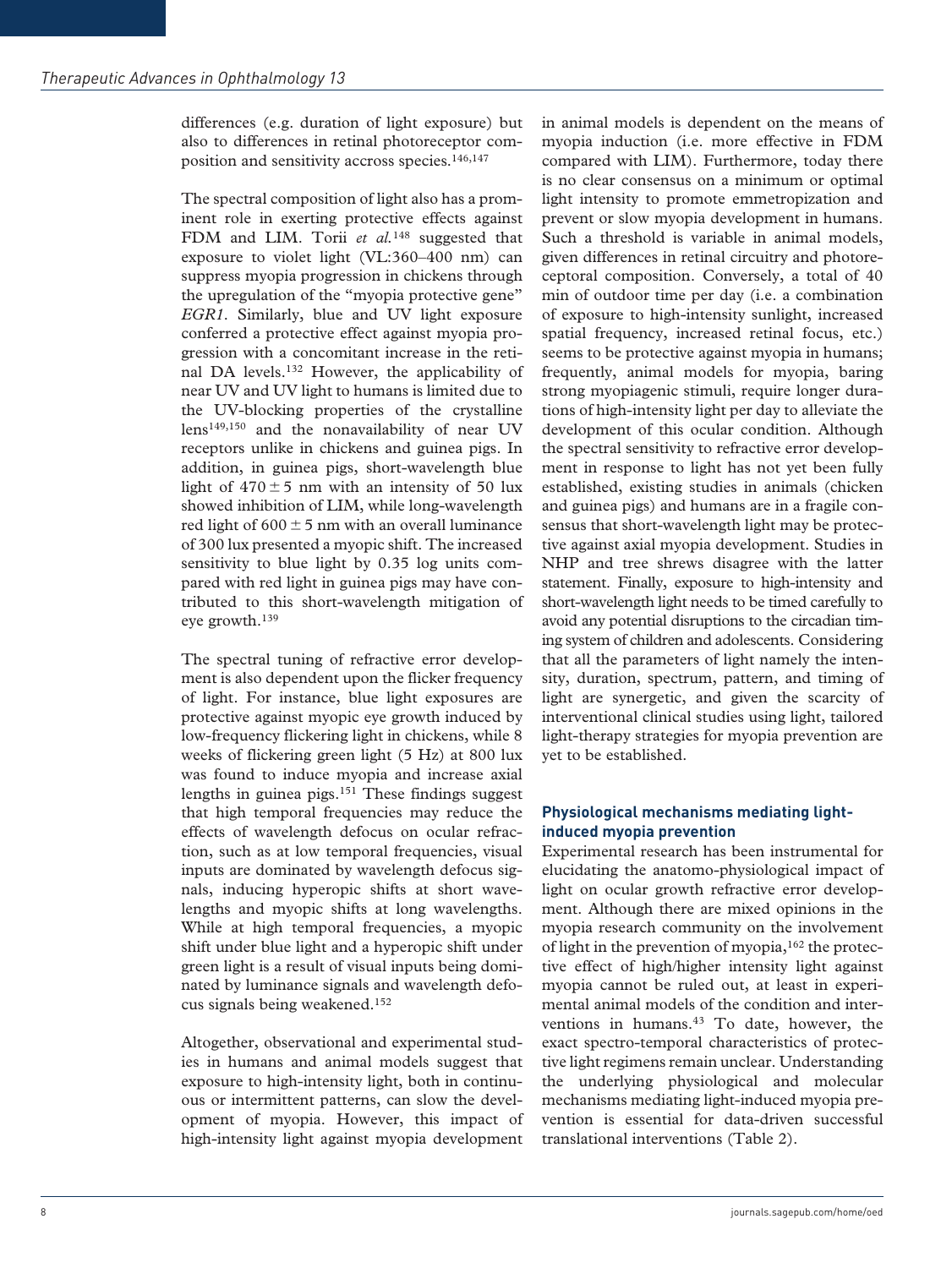|                           | Methods                  | Findings from key clinical studies and trials         |                                    |                                                      | Defined light parameters                                                                                |                                                                                                   |              |                                                                           |                         | Key findings                                                                                                                                                                                                                                                                                                                                  |
|---------------------------|--------------------------|-------------------------------------------------------|------------------------------------|------------------------------------------------------|---------------------------------------------------------------------------------------------------------|---------------------------------------------------------------------------------------------------|--------------|---------------------------------------------------------------------------|-------------------------|-----------------------------------------------------------------------------------------------------------------------------------------------------------------------------------------------------------------------------------------------------------------------------------------------------------------------------------------------|
|                           | Study author             | Study design                                          | <b>N, age (y) and<br/>location</b> | and refraction<br>classification<br>method<br>Myopia | <b>Duration</b>                                                                                         | Intensity                                                                                         | Pattern      | Timing                                                                    | wavelength<br>Spectrum/ |                                                                                                                                                                                                                                                                                                                                               |
| Interventional<br>studies | Wu et al. <sup>153</sup> | interventional<br>Prospective,<br>study               | $N = 571, 7 - 11,$<br>Taiwan       | autorefraction<br>Cycloplegic<br>$\le -0.50D$ ;      | $min \times 2j$ per day<br>min $\times$ 2, 20<br>min $\times$ 2, 10<br>80 min (10                       | $\mathbf I$                                                                                       | Intermittent | divided in the<br>morning and<br>afternoon<br>Six times                   | $\overline{1}$          | $(p = 0.001)$ and progression/<br>in reducing both the onset<br>shift $(p = 0.029)$ of myopia.<br>school recess is effective<br>Nonmyopes with outdoor<br>Time spent outdoors and<br>decrease in myopic shift<br>(OR: 0.18, $p = 0.02$ ) than<br>outdoor activity during<br>activity had a greater<br>myopes.                                 |
|                           | Hua et al. <sup>43</sup> | trial, school-<br>Randomized<br>intervention<br>based | $N = 1713, 6 - 14,$<br>China       | autorefraction<br>Cycloplegic<br>$\le -0.50D$ ;      | $\mathbf I$                                                                                             | at desks and<br>blackboards<br>illuminance<br>of $~558$ lux<br>$-440$ lux at<br>average<br>Median | $\mathsf I$  | $\mathbf{I}$                                                              | Fluorescent<br>(6500K)  | against the onset of myopia<br>A delay in axial growth was<br>Ambient light levels of 558<br>classrooms are protective<br>compared to 98 lux at the<br>and nonmyopic students<br>under higher light levels.<br>observed in both myopic<br>lux at the blackboard in<br>lux at the desk and 440<br>desk and 76 lux at the<br>blackboard levels. |
|                           | He et al. 30             | school-based<br>randomized<br>Cluster-<br>trial,      | $N = 1848, 6 - 7,$<br>China        | autorefraction<br>Cycloplegic<br>$\le -0.50D$ ;      | outdoor activity<br>40 min of<br>daily                                                                  | $\overline{1}$                                                                                    | Continuous   | End of school<br>day / After<br>school                                    | $\overline{\square}$    | $-1.59D$ , $p = 0.04$ ); Axial<br>length (0.95 mm versus 0.98<br>progression (-1.42D versus<br>Intervention group versus<br>$p < 0.001$ ]; 3-year myopia<br>incidence rate of myopia<br>[30.4% versus 39.5%,<br>control: Cumulative<br>$mm; p = 0.07$ .                                                                                       |
|                           | Jin et al. <sup>29</sup> | trial, school-<br>Randomized<br>intervention<br>based | $N = 3051, 6 - 14,$<br>China       | autorefraction<br>Cycloplegic<br>$\leq -0.50$ ;      | 20 min everyday<br>programmes of<br>(total 30 min of<br>outdoor recess<br>Two additional<br>recess x 2) | $\mathbb{L}$                                                                                      | Intermittent | recess (2:30<br>Morning<br>recess (9:30<br>afternoon<br>a.m.) and<br>p.m. | $\Xi$                   | length $(0.16 \pm 0.30$ mm/year<br>versus $0.21 \pm 0.21$ mm/year,<br>progression $(-0.10 \pm 0.65D)$<br>year versus $-0.27 \pm 0.52D/$<br>8.50 %, $p = 0.048$ ]; Myopia<br>incidence (3.70 % versus<br>versus control: Myopia<br>year, $p = 0.005$ ); Axial<br>Intervention group<br>$p = 0.034$ .                                           |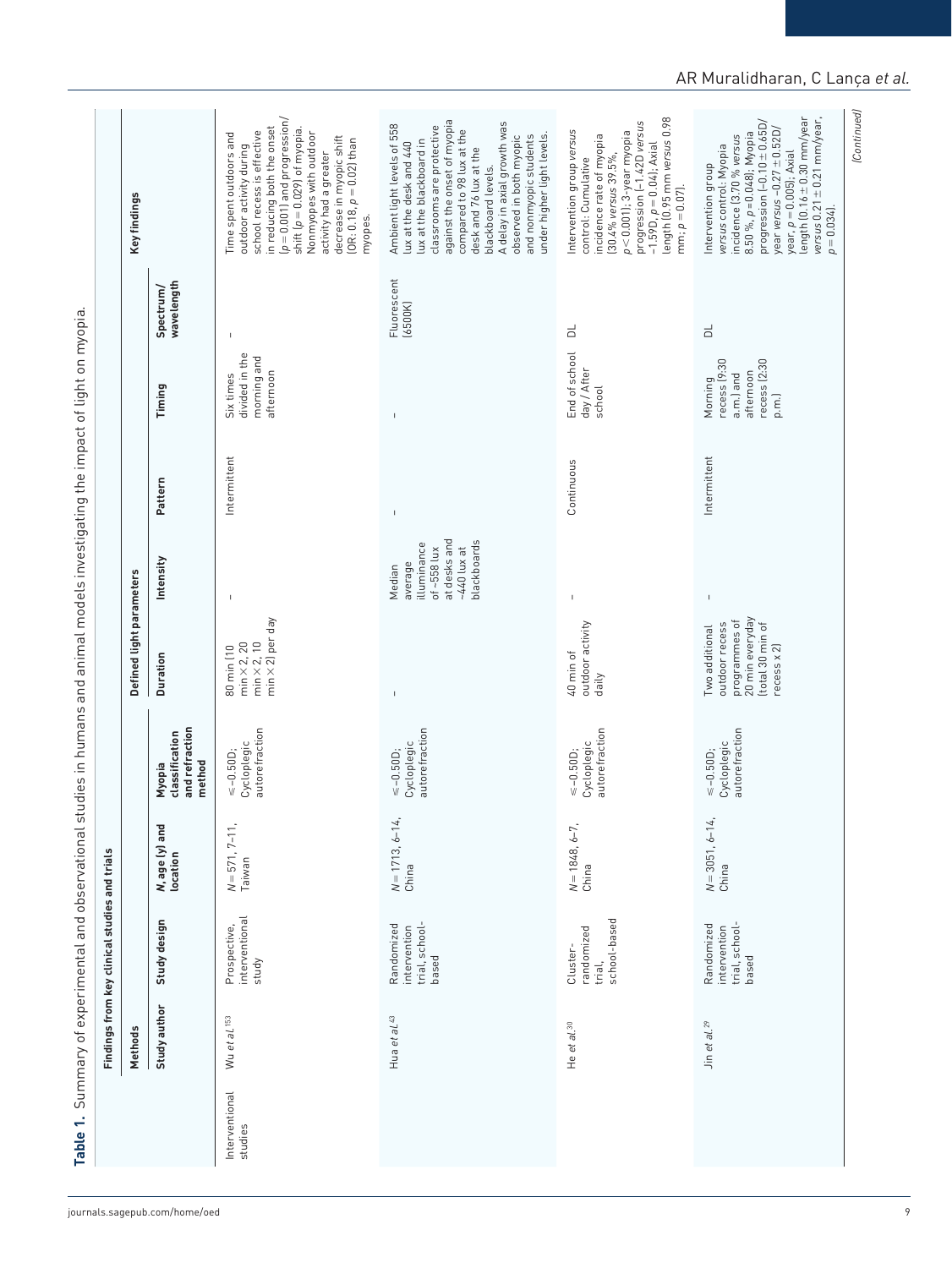|                          | Methods                     | Findings from key clinical studies and trials                                |                                                              |                                                               | Defined light parameters                                                                                                                   |                          |                          |                                                                       |                          | Key findings                                                                                                                                                                                                                                                                                                                                                                                                                                                                                                                                 |
|--------------------------|-----------------------------|------------------------------------------------------------------------------|--------------------------------------------------------------|---------------------------------------------------------------|--------------------------------------------------------------------------------------------------------------------------------------------|--------------------------|--------------------------|-----------------------------------------------------------------------|--------------------------|----------------------------------------------------------------------------------------------------------------------------------------------------------------------------------------------------------------------------------------------------------------------------------------------------------------------------------------------------------------------------------------------------------------------------------------------------------------------------------------------------------------------------------------------|
|                          | Study author                | Study design                                                                 | <b>N</b> , age (y) and<br>location                           | and refraction<br>classification<br>method<br>Myopia          | Duration                                                                                                                                   | Intensity                | Pattern                  | Timing                                                                | wavelength<br>Spectrum/  |                                                                                                                                                                                                                                                                                                                                                                                                                                                                                                                                              |
|                          | Torii et al. <sup>148</sup> | Retrospective,<br>clinic-based                                               | <u>.e</u><br>L5<br>$N = 310$ myopi<br>children, 10-<br>Japan | Noncycloplegic<br>autorefraction<br>$\leq -1.00D;$            | $\mathbf{I}$                                                                                                                               | $\overline{1}$           | -1                       | $\overline{1}$                                                        | $VL$ (<400nm)            | length elongation (0.19 mm<br>length elongation (0.25 mm<br>$versus$ 0.17 mm, $p < 0.001$ ];<br>versus $0.14$ mm, $p < 0.05$ ].<br>transmitting: 1-year axial<br>transmitting:1-year axial<br>contact lenses versus VL<br>eyeglasses versus VL<br>Non-VL transmitting<br>Partial VL blocking                                                                                                                                                                                                                                                 |
|                          | Wu et al. 35                | controlled trial,<br>school-based<br>intervention-<br>randomized<br>Cluster- | $N = 693, 6 - 7,$<br>Taiwan                                  | autorefraction<br>Cycloplegic<br>$\leq -0.50$ .               | additional in the<br>except Tuesday<br>40 min (10, 20<br>recess only in<br>the morning,<br>and 10 min)<br>afternoon)<br>$(40 \text{ min})$ | $\mathsf I$              | Intermittent             | morning and<br>afternoon)<br>once both<br>morning<br>(weekly<br>Every | $\Xi$                    | CI: 0.02-0.27, $\rho$ = 0.02)<br>and ≥ 3000 lux: 0.16D (95%<br>D versus $0.47D$ , $p = 0.002$ );<br>Intervention group versus<br>$C$  : 0.002-0.32, $p = 0.048$ ].<br>control: Incidence of new<br>Myopia progression (0.35<br>versus 17.40%) with 35%<br>Axial length (0.28 versus<br>CI, $0.42 - 1.01$ ; $p = 0.054$ );<br>269 dyl: 0:140 145%<br>$outdoor time \geq 200 min$<br>the intervention group<br>Less myopic shift with<br>myopia onset (14.47%<br>lodds ratio, 0.65; 95%<br>less risk of myopia in<br>$0.33$ mm, $p = 0.003$ ). |
| Observational<br>studies | Read et al. <sup>54</sup>   | school-based<br>sectional,<br>Cross-                                         | E,<br>$N = 101, 10-1$<br>Australia                           | Noncycloplegic<br>$\leq -0.50$ D;<br>subjective<br>refraction | $\overline{\phantom{a}}$                                                                                                                   | $\overline{\phantom{a}}$ | $\overline{\phantom{a}}$ | $\overline{\phantom{a}}$                                              | $\overline{\phantom{a}}$ | spent $> 1000$ lux (91 $\pm$ 44<br>$(1272 \pm 625 \text{ lux}, p < 0.01);$<br>min versus $127 \pm 51$ min,<br>Average light exposure<br>Myopic children versus<br>emmetropic children:<br>Amount of daily time<br>$(915 \pm 519$ lux versus<br>$p < 0.001$ ].                                                                                                                                                                                                                                                                                |
|                          |                             |                                                                              |                                                              |                                                               |                                                                                                                                            |                          |                          |                                                                       |                          | (Continued)                                                                                                                                                                                                                                                                                                                                                                                                                                                                                                                                  |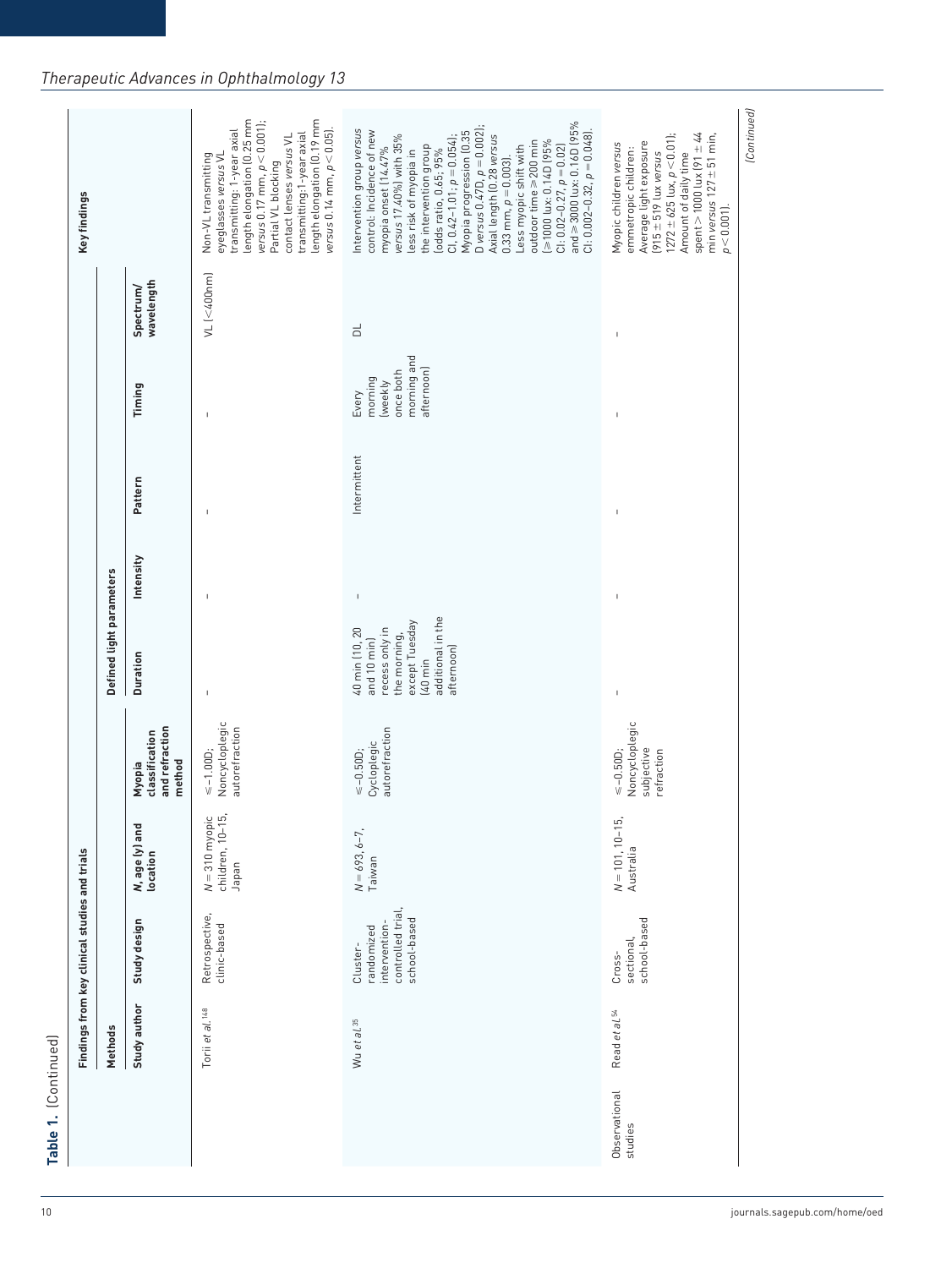| associated with slower axial<br>Greater time spent in bright<br>time outdoors than myopes.<br>p = 0.006).<br>Emmetropes spent more<br>eye growth $\beta = -0.002$ ,<br>axial length compared<br>to children exposed to<br>development of myopia.<br>Compared with myopic<br>$light$ ( $>$ 1000 $lux$ ) was<br>Mesopic light (1-30lux)<br>implication of both rod<br>moderate $(842 \pm 109$<br>ocular axial growth.<br>wavelength<br>Spectrum/<br>$\mathsf I$<br>$\overline{1}$<br>$\mathsf I$<br>Timing<br>$\mathsf I$<br>$\begin{array}{c} \end{array}$<br>$\overline{1}$<br>Pattern<br>$\mathsf I$<br>$\overline{1}$<br>$\mathsf I$<br>photopic > 30-<br>Scotopic $< 1-1$<br>lux, Mesopic<br>> 1-30 lux,<br>$> 1000$ lux<br>1000 lux,<br>Intensity<br>photopic<br>Outdoor<br>Indoor<br>$\mathbf{I}$<br>$\mathbf{I}$<br>Duration<br>$\perp$<br>$\mathbb{I}$<br>$\mathsf I$<br>Noncycloplegic<br>Noncycloplegic<br>Noncycloplegic<br>and refraction<br>classification<br>subjective<br>subjective<br>subjective<br>refraction<br>refraction<br>$\leq -0.75D$ ;<br>$\leq -0.50$ D;<br>$\le -0.50D$ ;<br>refraction<br>method<br>Myopia<br>N = 101,10-15,<br>Australia<br>$N = 43, 18 - 30,$<br><b>N</b> , age (y) and<br>location<br>$N = 80, 10-15,$ Australia<br>Australia<br>study, young<br>adult students<br>Retrospective<br>Study design<br>observational<br>Prospective<br>longitudinal<br>Prospective<br>longitudinal<br>study<br>study<br>Landis et al. <sup>154</sup><br>Study author<br>Ulaganathan<br>Read et al. 38<br>et al.155 | Methods | Findings from key clinical studies and trials |  | Defined light parameters |  |  | Key findings                                                                                                                                                                                                                                                                                                               |
|------------------------------------------------------------------------------------------------------------------------------------------------------------------------------------------------------------------------------------------------------------------------------------------------------------------------------------------------------------------------------------------------------------------------------------------------------------------------------------------------------------------------------------------------------------------------------------------------------------------------------------------------------------------------------------------------------------------------------------------------------------------------------------------------------------------------------------------------------------------------------------------------------------------------------------------------------------------------------------------------------------------------------------------------------------------------------------------------------------------------------------------------------------------------------------------------------------------------------------------------------------------------------------------------------------------------------------------------------------------------------------------------------------------------------------------------------------------------------------------------------------------------------------------------|---------|-----------------------------------------------|--|--------------------------|--|--|----------------------------------------------------------------------------------------------------------------------------------------------------------------------------------------------------------------------------------------------------------------------------------------------------------------------------|
|                                                                                                                                                                                                                                                                                                                                                                                                                                                                                                                                                                                                                                                                                                                                                                                                                                                                                                                                                                                                                                                                                                                                                                                                                                                                                                                                                                                                                                                                                                                                                |         |                                               |  |                          |  |  |                                                                                                                                                                                                                                                                                                                            |
|                                                                                                                                                                                                                                                                                                                                                                                                                                                                                                                                                                                                                                                                                                                                                                                                                                                                                                                                                                                                                                                                                                                                                                                                                                                                                                                                                                                                                                                                                                                                                |         |                                               |  |                          |  |  | lux were associated with less<br>exposure showed increased<br>durations exposed to various<br>that light levels above 3000<br>bright light levels revealed<br>$(1455 \pm 317$ lux $ p = 0.01$ ].<br>The analysis of mean daily<br>$(459 \pm 117$ lux) daily light<br>lux) and high light levels<br>Children exposed to low |
|                                                                                                                                                                                                                                                                                                                                                                                                                                                                                                                                                                                                                                                                                                                                                                                                                                                                                                                                                                                                                                                                                                                                                                                                                                                                                                                                                                                                                                                                                                                                                |         |                                               |  |                          |  |  | more myopic refractive error.<br>children, nonmyopic children<br>were more exposed to both<br>scotopic and photopic light<br>conditions, suggesting an<br>and cone pathways in the<br>exposure correlated with                                                                                                             |
|                                                                                                                                                                                                                                                                                                                                                                                                                                                                                                                                                                                                                                                                                                                                                                                                                                                                                                                                                                                                                                                                                                                                                                                                                                                                                                                                                                                                                                                                                                                                                |         |                                               |  |                          |  |  |                                                                                                                                                                                                                                                                                                                            |

## AR Muralidharan, C Lança *et al.*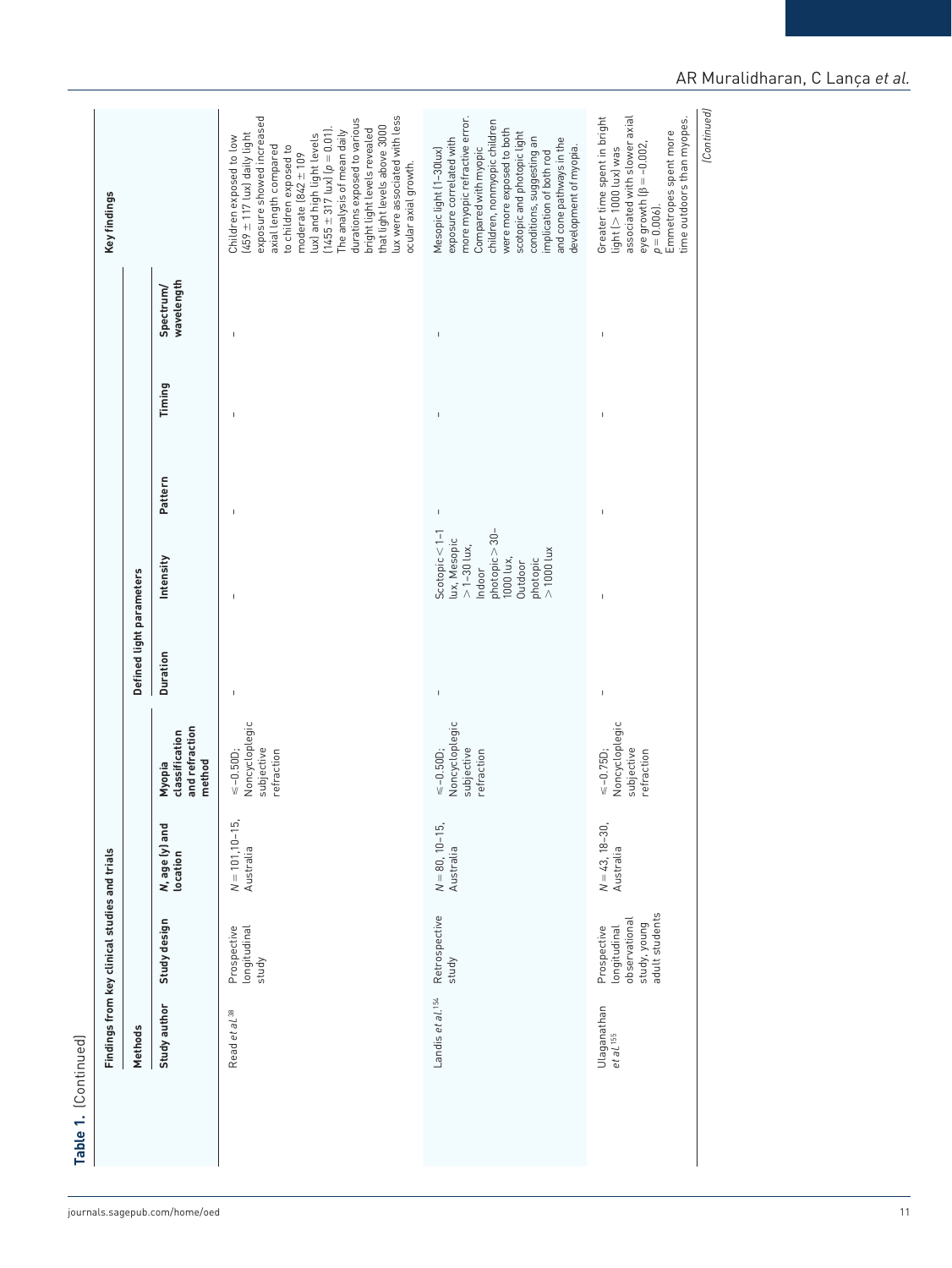| to 6 h of 15,000 lux without<br>Exposure to high-intensity<br>effect of a 15-min diffuser<br>exposed to NL, exposure<br>led to significantly lesser<br>lux) resulted in a myopic<br>less myopic refraction in<br>enhanced the protective<br>Daily exposure to 40,000<br>prevented the onset and<br>shorter axial length and<br>Increased light intensity<br>6 h did not increase the<br>lux) induced hyperopia.<br>diffuser removal led to<br>removal under 500 lux<br>Compared to chickens<br>lux almost completely<br>myopia $[p < 0.001]$ and<br>Exposure to 50 lux for<br>progression of FDM.<br>form-deprived eyes.<br>shorter axial length<br>magnitude of FDM<br>against FDM.<br>$[p < 0.001]$ .<br>shift.<br>intensity light:<br>50 lux:<br>280-1050; 620<br>300-1000; 580<br>cool (400-650<br>Incandescent<br>[Fluorescent]<br>NL: 400-800<br>wavelength/<br>Equal mix of<br>nm, peaking<br>nm, peaking<br>DL: 360-700<br>nm, peaking<br>nm, peaking<br>at $630$ nm);<br>10,000 lux:<br>Spectrum/<br>at 530 and<br>at $450$ nm)<br>and warm<br>at 700 nm<br>light type<br>300-1000<br>(Halogen)<br>$(430 - 700$<br>EL/High-<br>450-950;<br>500 lux:<br>630 nm;<br>620 nm<br>LEDs<br>E<br>Εm<br>ξ<br>8 a.m.-8 p.m.<br>EL: 11 a.m.-5<br>EL: 10 a.m.-3<br>EL: 10 a.m.-4<br>$12.30 p.m.-1$<br>Experiment<br>a.m.-7 p.m.<br>Experiment<br>a.m.-7 p.m.<br>Experiment<br>a.m.-7 p.m.<br>Experiment<br>a.m.-7 p.m.<br>EL: Within<br>1: NL: 7<br>2: NLL: 7<br>2: NLL: 7<br>1: NL: 7<br>Timing<br>p.m.<br>p.m.<br>p.m.<br>p.m.<br>Continuous<br>Continuous<br>Continuous<br>Pattern<br>Experiment 1:<br>Experiment 1:<br>DL: 30,000 lux<br>30,000, 40,000<br>30,000, 40,000<br>Experiment 2:<br>Experiment 1:<br>NL: 500 lux<br>EL: 50, 15,000<br>NL: 500 lux<br>NL: 500 lux<br>NL: 500 lux<br>15,000 lux<br>50, 500,<br>10,000 lux<br>Intensity<br>EL: 500,<br>EL: 500,<br>EL: 500,<br>10,000,<br>10,000,<br>20,000,<br>20,000,<br>Lux<br>$\mathbb{E}$<br>š<br>removal: 15min/<br>removal: 15min/<br>Experiment 1:<br>Experiment 1:<br>Experiment 2:<br>Experiment 2:<br>$DL + diffuser$<br>$EL + diffuser$<br>NL: 12/12 h<br>NL: 12/12 h<br>NL: 12/12 h<br>NL: 12/12 h<br>EL: 6 h/day<br>EL: 6 h/day<br>EL: 5 h/day<br><b>Duration</b><br>12 h/day<br>day<br>day<br>Type of myopia<br>FDM<br>FDM<br>Experiment 2:<br>Experimental<br>Experiment<br>1:5 days<br>Experiment<br>2:4 days<br>Experiment<br>$1:7$ days<br>duration<br>protocol<br>11 days<br>90 days<br>Animal model<br>Chicken<br>Chicken<br>Chicken<br>Cohen et al. <sup>103</sup><br>Study author<br>Ashby et al. <sup>39</sup><br>Karouta and<br>Ashby <sup>104</sup><br>Intensity | Methods and baseline data | Findings in experimental animal models |  | Defined light parameters |  |  | Key findings                                                  |
|----------------------------------------------------------------------------------------------------------------------------------------------------------------------------------------------------------------------------------------------------------------------------------------------------------------------------------------------------------------------------------------------------------------------------------------------------------------------------------------------------------------------------------------------------------------------------------------------------------------------------------------------------------------------------------------------------------------------------------------------------------------------------------------------------------------------------------------------------------------------------------------------------------------------------------------------------------------------------------------------------------------------------------------------------------------------------------------------------------------------------------------------------------------------------------------------------------------------------------------------------------------------------------------------------------------------------------------------------------------------------------------------------------------------------------------------------------------------------------------------------------------------------------------------------------------------------------------------------------------------------------------------------------------------------------------------------------------------------------------------------------------------------------------------------------------------------------------------------------------------------------------------------------------------------------------------------------------------------------------------------------------------------------------------------------------------------------------------------------------------------------------------------------------------------------------------------------------------------------------------------------------------------------------------------------------------------------------------------------------------------------------------------------------------------------------------------------------------------------------------------------------------------------------------------------------------------------------------------------------------------------------------------|---------------------------|----------------------------------------|--|--------------------------|--|--|---------------------------------------------------------------|
|                                                                                                                                                                                                                                                                                                                                                                                                                                                                                                                                                                                                                                                                                                                                                                                                                                                                                                                                                                                                                                                                                                                                                                                                                                                                                                                                                                                                                                                                                                                                                                                                                                                                                                                                                                                                                                                                                                                                                                                                                                                                                                                                                                                                                                                                                                                                                                                                                                                                                                                                                                                                                                                    |                           |                                        |  |                          |  |  |                                                               |
|                                                                                                                                                                                                                                                                                                                                                                                                                                                                                                                                                                                                                                                                                                                                                                                                                                                                                                                                                                                                                                                                                                                                                                                                                                                                                                                                                                                                                                                                                                                                                                                                                                                                                                                                                                                                                                                                                                                                                                                                                                                                                                                                                                                                                                                                                                                                                                                                                                                                                                                                                                                                                                                    |                           |                                        |  |                          |  |  | Low-intensity / dim light (50<br>High-intensity light (10,000 |
|                                                                                                                                                                                                                                                                                                                                                                                                                                                                                                                                                                                                                                                                                                                                                                                                                                                                                                                                                                                                                                                                                                                                                                                                                                                                                                                                                                                                                                                                                                                                                                                                                                                                                                                                                                                                                                                                                                                                                                                                                                                                                                                                                                                                                                                                                                                                                                                                                                                                                                                                                                                                                                                    |                           |                                        |  |                          |  |  | indoor light (EL: 15,000 lux)<br>daylight (DL: 30,000 lux) or |
|                                                                                                                                                                                                                                                                                                                                                                                                                                                                                                                                                                                                                                                                                                                                                                                                                                                                                                                                                                                                                                                                                                                                                                                                                                                                                                                                                                                                                                                                                                                                                                                                                                                                                                                                                                                                                                                                                                                                                                                                                                                                                                                                                                                                                                                                                                                                                                                                                                                                                                                                                                                                                                                    |                           |                                        |  |                          |  |  |                                                               |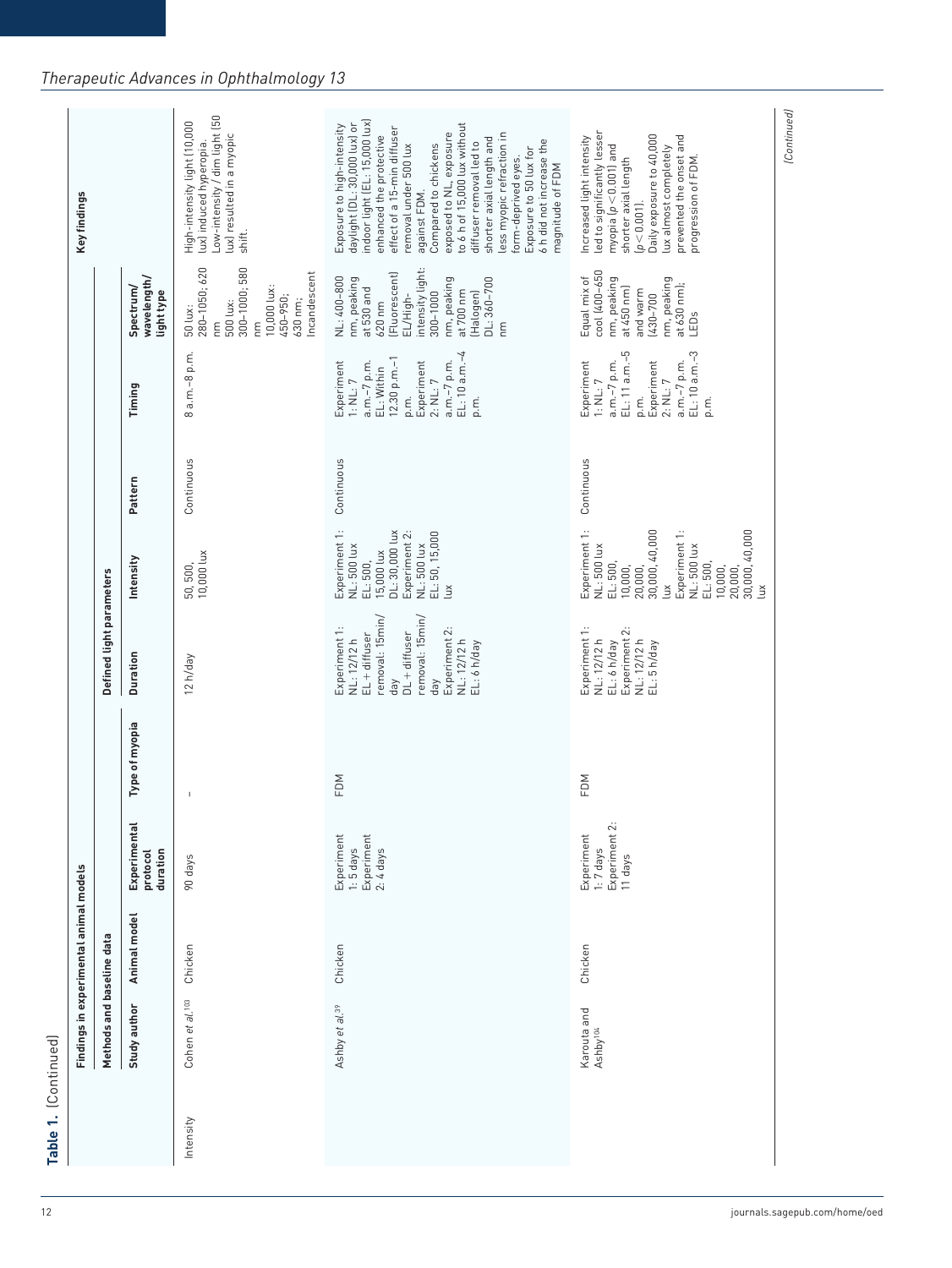| (Continued)<br>~2500-5000 lux significantly<br>shifting refraction towards<br>compensation for negative<br>High-intensity light can<br>retard, but not fully inhibit<br>compensation for positive<br>exhibited more hyperopic<br>intensity light (10,000 lux)<br>Animals exposed to high-<br>and LIM by 44% and 39%,<br>suppressed FDM by 46%<br>through reducing ocular<br>and shorter axial length<br>16,000 lux reduced FDM<br>High-intensity light<br>(15,000 lux) accelerated<br>Elevated light levels of<br>High-intensity light of<br>refraction $(p < 0.001)$<br>axial elongation and<br>respectively.<br>$[p < 0.001]$ .<br>hyperopia.<br>lenses.<br>lenses.<br>FDM.<br>intensity light:<br>intensity light:<br>Experiment 1:<br>[Fluorescent]<br>365-795 nm,<br>NL: 400-800<br>wavelength/<br>nm, peaking<br>nm, peaking<br>Fluorescent<br>Fluorescent<br>450 and 660<br>Experiment<br>2: EL/High-<br>Spectrum/<br>peaking at<br>at 530 and<br>nm; LEDs<br>at 700 nm<br>light type<br>(Halogen)<br>$300 - 1000$<br>EL/High-<br>$620$ nm<br>8 a.m.-8 p.m.<br>p.m.<br>EL: 10 a.m.–3<br>NL: 7 a.m.-7<br>NL: 7 a.m.-7<br>a.m.-5 p.m.<br>EL: 9.15<br>Timing<br>$\mathop{\mathsf{E}}\limits_{\mathsf{D} \cdot \mathsf{I}}$<br>p.m.<br>$\mathbf{I}$<br>Continuous<br>Continuous<br>Continuous<br>Continuous<br>Pattern<br>NL: 500 lux<br>EL: 15,000 lux<br>NL: 500 lux<br>EL: 10,000 lux<br>NL: 500-1000<br>EL: 16,000 lux<br>$NL: -100 - 200$<br>EL: ~2500-<br>5000 lux<br>Intensity<br>$\leq$<br>$\tilde{\Xi}$<br>followed by 3 h<br>EL: NL for 3 h,<br>NL: 12/12 h<br>EL: 7.75 h/day<br>High-intensity<br>NL: 12/12 h<br>EL: 12 h/day<br>light for 6 h<br>NL: 12/12 h<br>NL: 12/12 h<br>EL: 5 h/day<br>Duration<br>of NL<br>$LM$ (-7D or $+ 7D$<br>Type of myopia<br>Experiment 1:<br>Experiment 2:<br>FDM and LIM<br>(-5D Lenses)<br>lenses)<br>FDM<br>FDM<br>FDM<br>Experimental<br>Experiment 1:<br>5 days<br>Experiment 2:<br>10 weeks<br>duration<br>protocol<br>4 weeks<br>11 days<br>4 days<br>Animal model<br>Tree shrews<br>Guinea pigs<br>Chicken<br>Mice<br>Study author<br>Chen et al. 105<br>Ashby and<br>Schaeffel <sup>40</sup><br>Zhang and<br>Qu <sup>108</sup><br>Siegwart<br>et al. <sup>106</sup> | Methods and baseline data | Findings in experimental animal models |  | Defined light parameters |  |  | Key findings                                                                                                              |
|-----------------------------------------------------------------------------------------------------------------------------------------------------------------------------------------------------------------------------------------------------------------------------------------------------------------------------------------------------------------------------------------------------------------------------------------------------------------------------------------------------------------------------------------------------------------------------------------------------------------------------------------------------------------------------------------------------------------------------------------------------------------------------------------------------------------------------------------------------------------------------------------------------------------------------------------------------------------------------------------------------------------------------------------------------------------------------------------------------------------------------------------------------------------------------------------------------------------------------------------------------------------------------------------------------------------------------------------------------------------------------------------------------------------------------------------------------------------------------------------------------------------------------------------------------------------------------------------------------------------------------------------------------------------------------------------------------------------------------------------------------------------------------------------------------------------------------------------------------------------------------------------------------------------------------------------------------------------------------------------------------------------------------------------------------------------------------------------------------------------------------------------------------------------------------------------------------------------------------|---------------------------|----------------------------------------|--|--------------------------|--|--|---------------------------------------------------------------------------------------------------------------------------|
|                                                                                                                                                                                                                                                                                                                                                                                                                                                                                                                                                                                                                                                                                                                                                                                                                                                                                                                                                                                                                                                                                                                                                                                                                                                                                                                                                                                                                                                                                                                                                                                                                                                                                                                                                                                                                                                                                                                                                                                                                                                                                                                                                                                                                             |                           |                                        |  |                          |  |  |                                                                                                                           |
|                                                                                                                                                                                                                                                                                                                                                                                                                                                                                                                                                                                                                                                                                                                                                                                                                                                                                                                                                                                                                                                                                                                                                                                                                                                                                                                                                                                                                                                                                                                                                                                                                                                                                                                                                                                                                                                                                                                                                                                                                                                                                                                                                                                                                             |                           |                                        |  |                          |  |  | High-intensity light reduced<br>FDM by approximately 60%.<br>High-intensity light (15,000<br>lux) slowed but did not stop |
|                                                                                                                                                                                                                                                                                                                                                                                                                                                                                                                                                                                                                                                                                                                                                                                                                                                                                                                                                                                                                                                                                                                                                                                                                                                                                                                                                                                                                                                                                                                                                                                                                                                                                                                                                                                                                                                                                                                                                                                                                                                                                                                                                                                                                             |                           |                                        |  |                          |  |  |                                                                                                                           |
|                                                                                                                                                                                                                                                                                                                                                                                                                                                                                                                                                                                                                                                                                                                                                                                                                                                                                                                                                                                                                                                                                                                                                                                                                                                                                                                                                                                                                                                                                                                                                                                                                                                                                                                                                                                                                                                                                                                                                                                                                                                                                                                                                                                                                             |                           |                                        |  |                          |  |  |                                                                                                                           |
|                                                                                                                                                                                                                                                                                                                                                                                                                                                                                                                                                                                                                                                                                                                                                                                                                                                                                                                                                                                                                                                                                                                                                                                                                                                                                                                                                                                                                                                                                                                                                                                                                                                                                                                                                                                                                                                                                                                                                                                                                                                                                                                                                                                                                             |                           |                                        |  |                          |  |  |                                                                                                                           |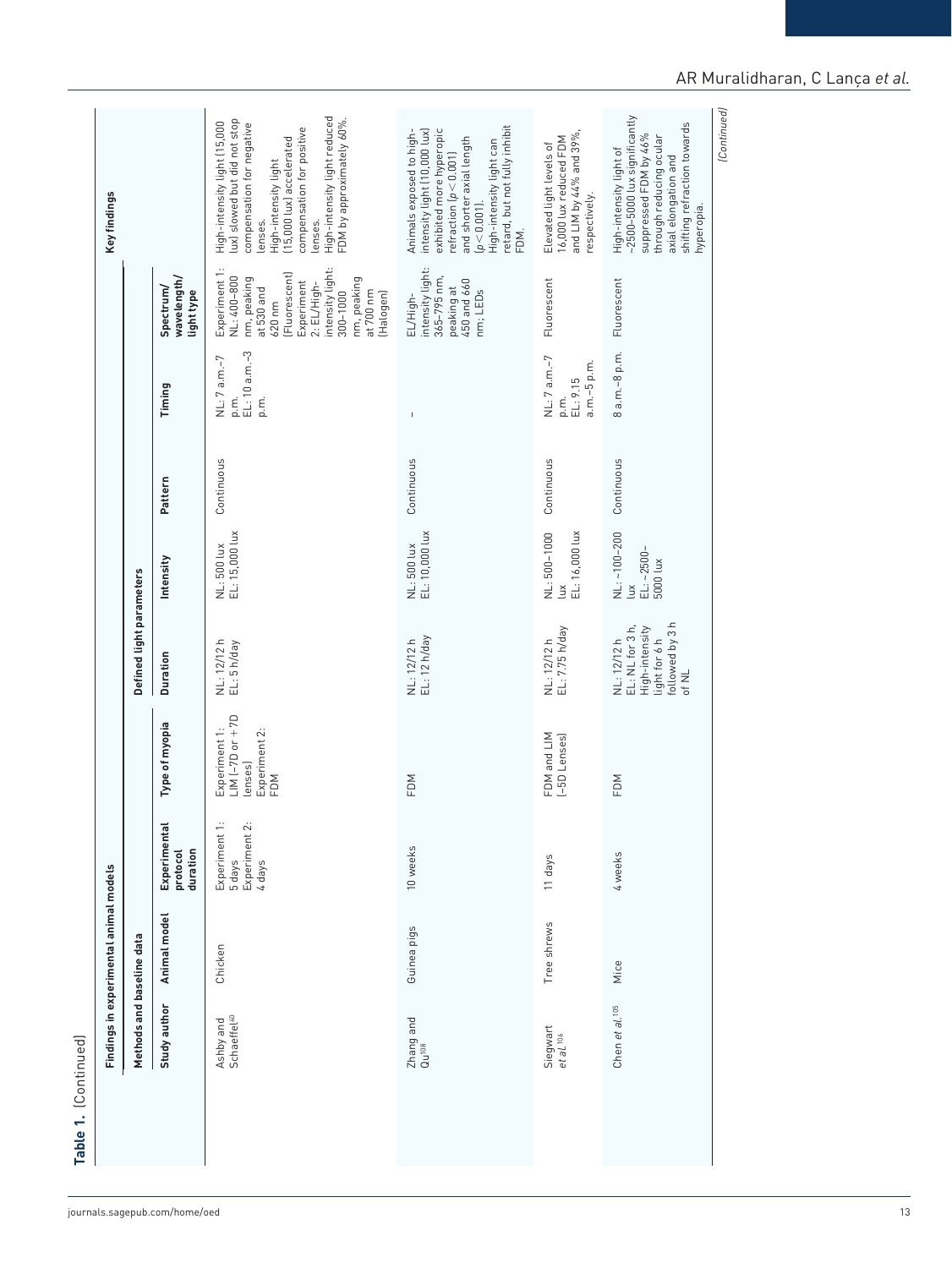|          | Methods and baseline data    | Findings in experimental animal models |                                                 |                                | Defined light parameters   |                                                                   |            |                                                        |                                                                                                                                                                                                 | Key findings                                                                                                                                                                                                                                                                                                                                             |
|----------|------------------------------|----------------------------------------|-------------------------------------------------|--------------------------------|----------------------------|-------------------------------------------------------------------|------------|--------------------------------------------------------|-------------------------------------------------------------------------------------------------------------------------------------------------------------------------------------------------|----------------------------------------------------------------------------------------------------------------------------------------------------------------------------------------------------------------------------------------------------------------------------------------------------------------------------------------------------------|
|          | Study author                 | Animal model                           | Experimental<br>protocol<br>duration            | Type of myopia                 | Duration                   | Intensity                                                         | Pattern    | Timing                                                 | wavelength/<br>Spectrum/<br>light type                                                                                                                                                          |                                                                                                                                                                                                                                                                                                                                                          |
|          | Smith et al. <sup>41</sup>   | monkeys<br>Rhesus                      | ${}^{\circ}$<br>$23 \pm 2$ to $132 \pm$<br>days | FDM                            | NL: 12/12 h<br>EL: 6 h/day | EL: 18,000-<br>28,000 lux<br>NL: 15-630<br>$\leq$                 | Continuous | of 12-h light<br>the middle<br>$EL: 6 h$ (in<br>cycle) | intensity light:<br>metal halide<br>fluorescent<br>EL/High-<br>Ë                                                                                                                                | and also when compared to<br>Animals raised under high-<br>more hyperopic shift in FD<br>eyes when compared with<br>contralateral control eyes<br>day reduced the degree of<br>FD eyes of animals raised<br>18,000-28,000 lux for 6 h/<br>myopic anisometropia by<br>87%.<br>intensity light exhibited<br>High-intensity light of<br>under normal light. |
|          | Smith et al. <sup>156</sup>  | monkeys<br>Rhesus                      | 50-213 days                                     | LIM (-3D lenses)               | NL: 12/12 h<br>EL: 6 h/day | NL: 350 lux<br>EL: 25,000 lux                                     | Continuous | of 12 h light<br>the middle<br>$EL: 6 h$ (in<br>cycle) | intensity light:<br>metal halide<br>fluorescent<br>EL/High-<br>ت<br>ا                                                                                                                           | myopia $(p = 0.4)$ imposed by<br>Recovery from LIM was not<br>affected by light intensity.<br>High light intensity did<br>not alter the degree of<br>hyperopic defocus.                                                                                                                                                                                  |
| Spectrum | Foulds et al. <sup>130</sup> | Chicken                                | $14-42$ days                                    | $\begin{array}{c} \end{array}$ | 12/12h                     | White: 117.32<br>Blue: 34.44,<br>Red: 33.37,<br>cd/m <sup>2</sup> | Continuous | 6 a.m.-6 p.m.                                          | Blue: 440-495<br>sharp peak at<br>sharp peak at<br>Red: 600-680<br>with a sharp<br>420-790 nm<br>peak in the<br>blue at 440<br>nm with a<br>nm with a<br>nm; LEDs<br>477 nm<br>641 nm<br>White: | can reverse light-induced<br>hyperopia can be induced<br>Progressive myopia and<br>Changes in chromaticity<br>myopia or hyperopia in<br>chickens.<br>by red and blue light,<br>respectively.                                                                                                                                                             |
|          | Najjar et al. <sup>133</sup> | Chicken                                | 28 days                                         | FDM                            | 12/12h                     | SW: 233.1 lux<br>BEW: 223.8<br>$\tilde{u}$                        | Continuous | $7a.m.-7 p.m.$                                         | SW: 3900 K<br>BEW: 9700 K;<br>LEDs                                                                                                                                                              | Moderate intensities of<br>BEW light decreased ocular<br>metabolomic profiles were<br>compared with SW light.<br>growth and accelerated<br>dependent on spectral<br>content of light.<br>recovery from FDM<br>Retinal and vitreal                                                                                                                        |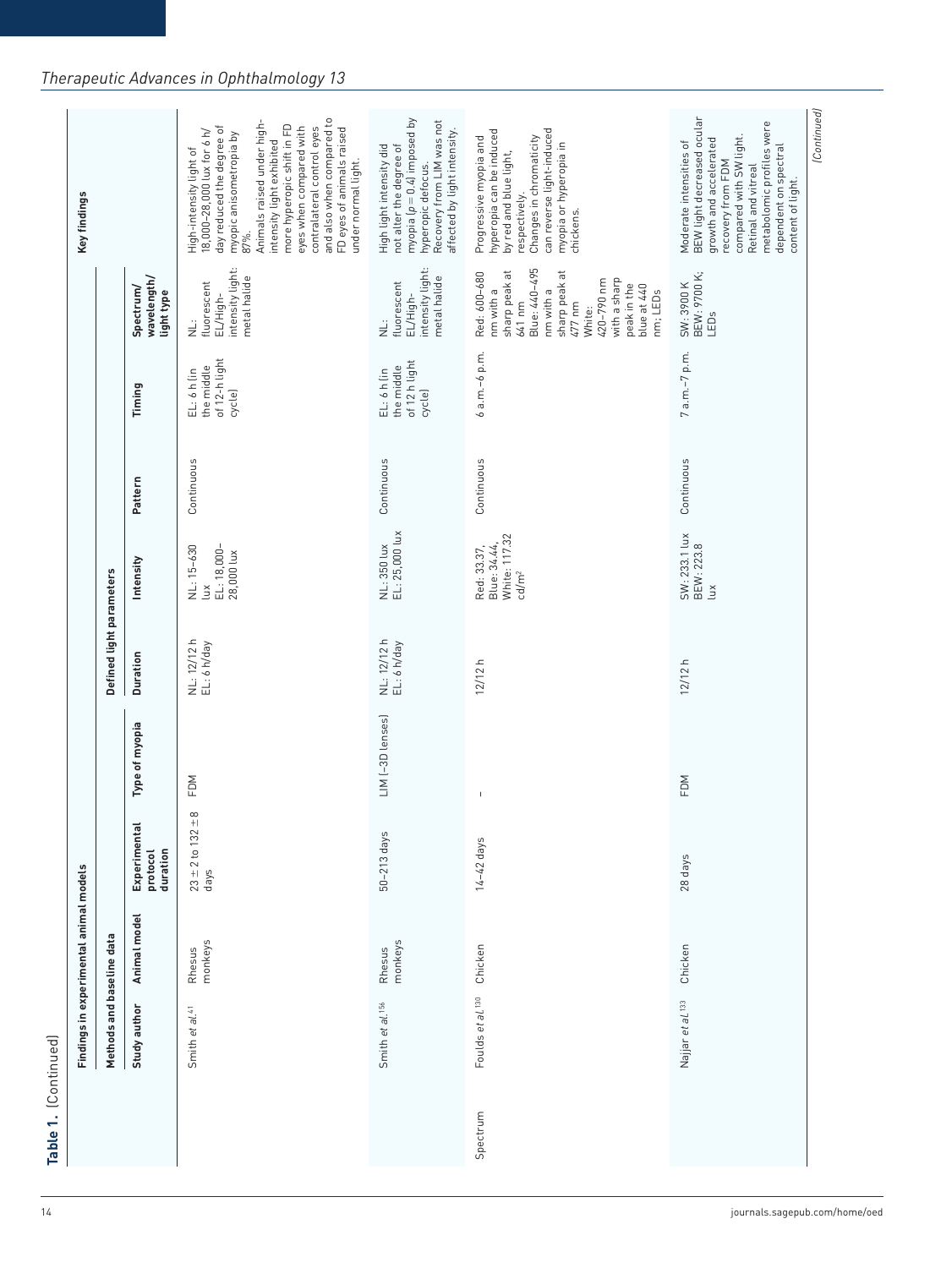| Continuous<br>Continuous<br>Continuous<br>Pattern<br>Red: 214 Clux<br>Red, blue and<br>Blue: 64 Clux<br>white (Steady<br>for red, blue<br>and Flicker)<br>Green: 191<br>and white<br>condition<br>$0.67$ Clux<br>Intensity<br>424 lux<br>Defined light parameters<br>Clux<br>$5 \, \text{lux}$<br>Duration<br>12/12h<br>14/10 h<br>12/12h<br>12/12 h<br>Type of myopia<br>$\pm 6 - 8$ D<br>$5 \text{ lux}$<br>$\mathsf I$<br>$\sf I$<br>Short study: 10<br>Long study: 17<br>days<br>Experimental<br>protocol<br>duration<br>3 days<br>2 days<br>3 days<br>days<br>Animal model<br>Methods and baseline data<br>Chicken<br>Chicken<br>Chicken<br>Chicken<br>Study author<br>Schaeffel. <sup>131</sup><br>Seidemann<br>Lin et al. $147$<br>Rucker<br>et al. <sup>158</sup><br>Rucker<br>et al. <sup>157</sup><br>and | Findings in experimental animal models |  |                                                                          |               |                                                                                                                                                                     | Key findings                                                                                                                                                                                                                                                                                                                                                                                                                                                                                             |
|---------------------------------------------------------------------------------------------------------------------------------------------------------------------------------------------------------------------------------------------------------------------------------------------------------------------------------------------------------------------------------------------------------------------------------------------------------------------------------------------------------------------------------------------------------------------------------------------------------------------------------------------------------------------------------------------------------------------------------------------------------------------------------------------------------------------|----------------------------------------|--|--------------------------------------------------------------------------|---------------|---------------------------------------------------------------------------------------------------------------------------------------------------------------------|----------------------------------------------------------------------------------------------------------------------------------------------------------------------------------------------------------------------------------------------------------------------------------------------------------------------------------------------------------------------------------------------------------------------------------------------------------------------------------------------------------|
|                                                                                                                                                                                                                                                                                                                                                                                                                                                                                                                                                                                                                                                                                                                                                                                                                     |                                        |  |                                                                          |               |                                                                                                                                                                     |                                                                                                                                                                                                                                                                                                                                                                                                                                                                                                          |
|                                                                                                                                                                                                                                                                                                                                                                                                                                                                                                                                                                                                                                                                                                                                                                                                                     |                                        |  |                                                                          | Timing        | wavelength/<br>Spectrum/<br>light type                                                                                                                              |                                                                                                                                                                                                                                                                                                                                                                                                                                                                                                          |
|                                                                                                                                                                                                                                                                                                                                                                                                                                                                                                                                                                                                                                                                                                                                                                                                                     |                                        |  |                                                                          | 9 a.m.-5 p.m. | Blue: 460 nm<br>Red: 620 nm<br>White light                                                                                                                          | red light on choroidal thickness<br>suggesting the involvement of<br>Differential effect of blue and<br>and ocular length was noted,<br>LCA in lens compensation.                                                                                                                                                                                                                                                                                                                                        |
|                                                                                                                                                                                                                                                                                                                                                                                                                                                                                                                                                                                                                                                                                                                                                                                                                     |                                        |  | frequencies: 0,<br>$0.2, 1, 2, 5,$ and $10 \; \text{Hz}$<br>Six temporal | 9 a.m.-5 p.m. | Blue: $460 \pm 35$<br>or Red/Green;<br>Red: 619 ± 20<br>$515 \pm 35$ nm<br>Blue/Yellow<br>Green:<br>LEDs<br>E<br>Γm                                                 | Under high temporal frequency<br>ocular growth is controlled<br>without the involvement of<br>Ocular growth is faster<br>frequencies red/green<br>modulation produced<br>under low temporal<br>maximal growth.<br>At low temporal<br>colour stimulus.<br>frequencyies.                                                                                                                                                                                                                                   |
|                                                                                                                                                                                                                                                                                                                                                                                                                                                                                                                                                                                                                                                                                                                                                                                                                     |                                        |  |                                                                          | 8 a.m.-8 p.m. | projector with<br>interference<br>Red: 615 nm<br>Blue: 430<br>nm; Slide<br>filters                                                                                  | difference $(p < 0.0012)$ with<br>light being more hyperopic<br>between blue light and red<br>defocus produces a shift in<br>darkness and under white<br>cycloplegia, no significant<br>chickens exposed to blue<br>accommodation tonus in<br>difference was observed<br>When measured under<br>measured in complete<br>Refraction of chickens<br>light with cycloplegia<br>showed a significant<br>light reared groups.<br>Imposed chromatic<br>white light without<br>than the red light.<br>chickens. |
|                                                                                                                                                                                                                                                                                                                                                                                                                                                                                                                                                                                                                                                                                                                                                                                                                     |                                        |  |                                                                          | $\mathsf I$   | chromatic red<br>broadband white<br>Blue: mono-<br>Red: mono-<br>blue (464 ±<br>chromatic<br>light; LEDs<br>$10 \text{ nm}$<br>$10 \text{ nm}$<br>$628 +$<br>White: | in axial length and vitreous<br>chickens exposed to red or<br>Responses to wavelength<br>showed a lesser increase<br>Chickens exposed to blue<br>defocus in chickens are<br>steady or flickering light<br>chamber depth than<br>white light.<br>transient.                                                                                                                                                                                                                                               |

## AR Muralidharan, C Lança *et al.*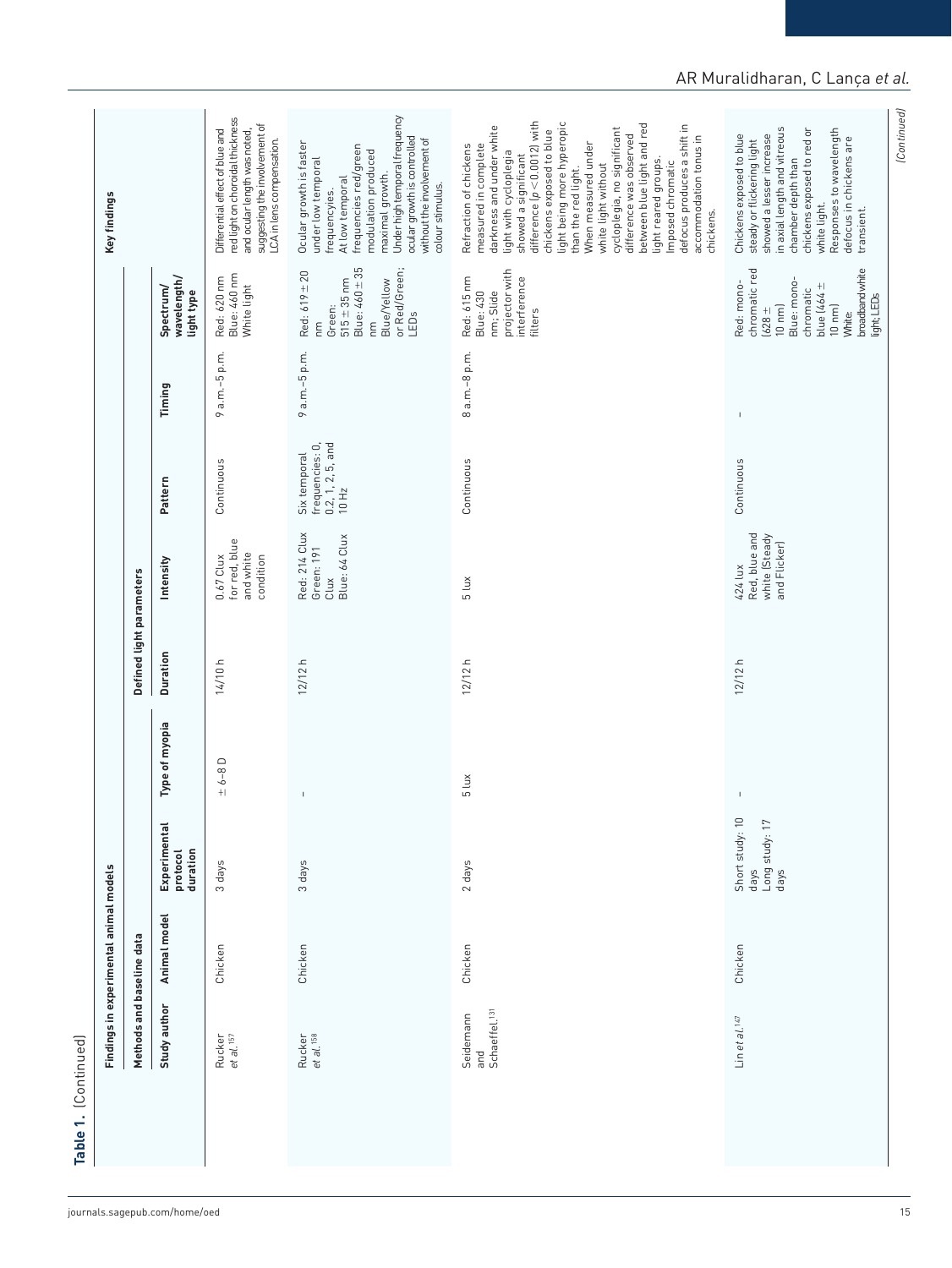|                             | Findings in experimental animal models<br>Methods and baseline data |                                      |                                            | Defined light parameters |                                                                                                                                                                                                                                                                                                                                                                             |            |                          |                                                                                                                                                      | Key findings                                                                                                                                                                                                                                                                                          |
|-----------------------------|---------------------------------------------------------------------|--------------------------------------|--------------------------------------------|--------------------------|-----------------------------------------------------------------------------------------------------------------------------------------------------------------------------------------------------------------------------------------------------------------------------------------------------------------------------------------------------------------------------|------------|--------------------------|------------------------------------------------------------------------------------------------------------------------------------------------------|-------------------------------------------------------------------------------------------------------------------------------------------------------------------------------------------------------------------------------------------------------------------------------------------------------|
|                             | Animal model                                                        | Experimental<br>protocol<br>duration | Type of myopia                             | Duration                 | Intensity                                                                                                                                                                                                                                                                                                                                                                   | Pattern    | Timing                   | wavelength/<br>Spectrum/<br>light type                                                                                                               |                                                                                                                                                                                                                                                                                                       |
|                             | Chicken                                                             | 7 days                               | FDM                                        | 12/12h                   | $FL: 1262 + 502$<br>$VL: 1349 \pm 462$<br>(UV irradiance<br>1035-1230 lux<br>$0.413$ mW/<br>Blue light:<br>cm <sup>2</sup>                                                                                                                                                                                                                                                  | Continuous | $\overline{\phantom{a}}$ | 290-390 nm)<br>Fluorescent<br>Fluorescent<br>$VL: 360 - 400$<br>nm (365 nm<br>Blue light:<br>light (UV<br>$peak$ +<br>470 nm<br>(LEDs)<br>light<br>긑 | elongation and significantly<br>VL suppressed ocular axial<br>compared with blue light.<br>upregulated EGR1 in<br>chorioretinal tissues                                                                                                                                                               |
| Wang et al. <sup>132</sup>  | Chicken                                                             | 5 days                               | FDM                                        | 12/12h                   | 500 lux                                                                                                                                                                                                                                                                                                                                                                     | Continuous | 8 a.m.-8 p.m.            | red: 620 nm;<br>blue:465 nm<br>430-630 nm<br>White light:<br>UV: peak at<br>$375$ nm<br>LEDs                                                         | was not significant between<br>exposed to red and white lights.<br>groups exposed to UV and<br>exposed to blue and UV light<br>The change in refraction<br>hyperopic than control eyes<br>turned out to be 1.0D more<br>Control eyes of animals<br>blue light.                                        |
| Jiang et al. <sup>139</sup> | Guinea pigs                                                         | 4 weeks                              | $LM$ and $LHH$ $(-4D)$<br>and $+$ 4D lens) | 12/12h                   | 1. White light<br>3. Blue light<br>2. Red light<br>$(350$ lux)<br>$[300$ $l$ ux $]$<br>[50 lux]                                                                                                                                                                                                                                                                             | Continuous | $\overline{1}$           | $470 \pm 5$ ; LEDs<br>(Fluorescent)<br>Red $600 \pm 5$<br>White light<br>nm; LEDs<br>Blue light                                                      | Blue light inhibited axial eye<br>thinning of the choroid and<br>relative myopia, compared<br>growth compared with red<br>Red light induced early<br>with white light.<br>and white light                                                                                                             |
| Liu et al. 137              | Guinea pigs                                                         | 12 weeks                             | $\mathsf I$                                | 12/12h                   | wavelength light<br>wavelength and<br>and 750 mW/m <sup>2</sup><br>light: ~400 mW/<br>for broadband<br>light.<br>for the middle-<br>m <sup>2</sup> for short-<br>m <sup>2</sup> for short-<br>$2:1770$ mW/<br>wavelength,<br>700 mW/m <sup>2</sup><br>740 mW/m <sup>2</sup><br>Experiment<br>wavelength<br>light. Bright<br>for middle-<br>Experiment<br>$1:460$ mW/<br>ิัธ | Continuous | 8 a.m.-8 p.m.            | ML: 530 nm<br>SL: 430 nm<br>Broadband<br>light<br>LEDs                                                                                               | was less hyperopic than the<br>broadband group $\left[\rho < 0.001\right]$<br>compared with both ML and<br>elongation (p<0.001) when<br>Middle wavelength group<br>Short-wavelength group<br>with a slower vitreous<br>with a faster vitreous<br>was more hyperopic<br>broadband light.<br>extension. |

(Continued) *(Continued)*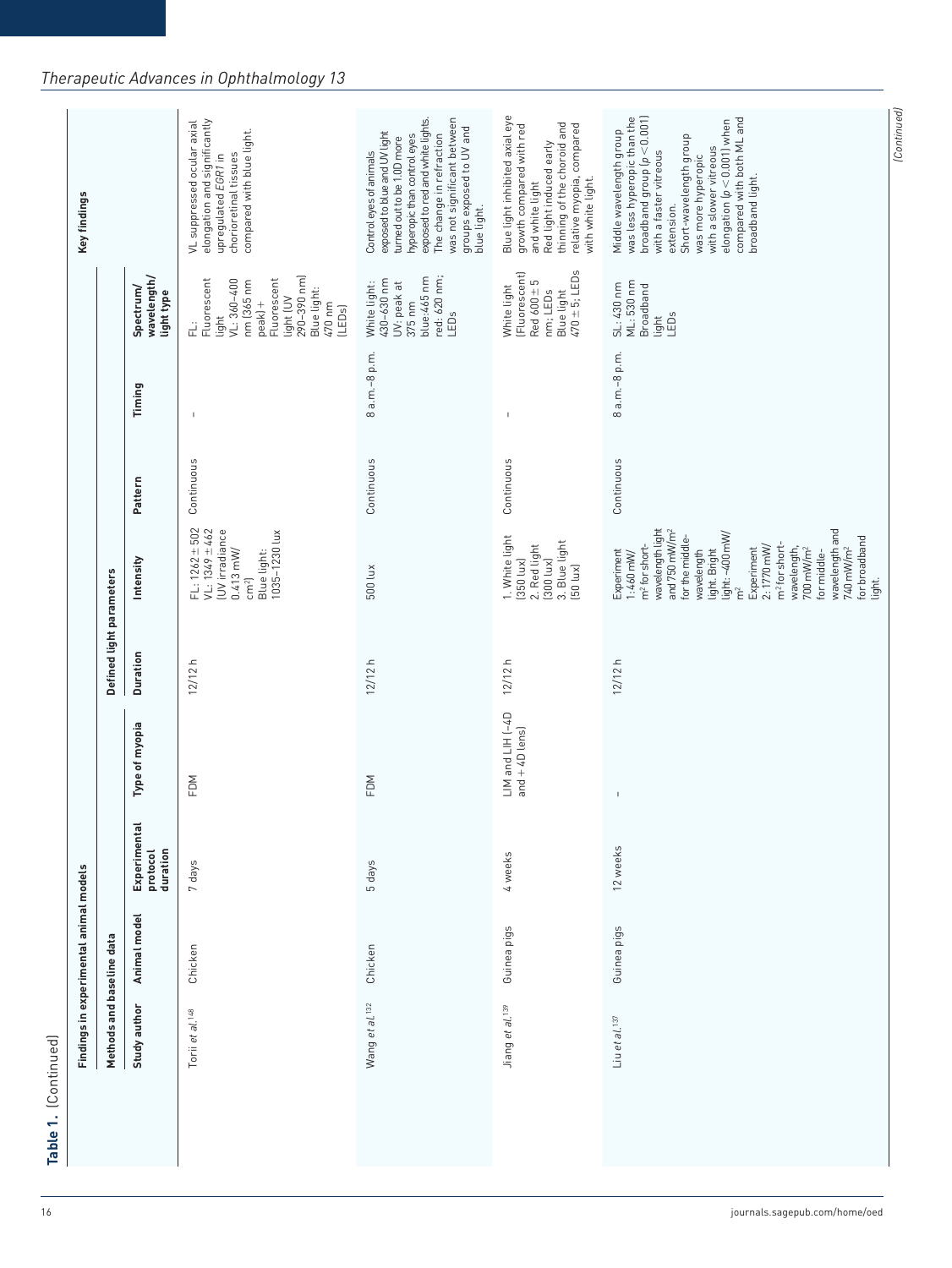| were decreased $[p < 0.05]$ in<br>Animals exposed to red light<br>were significantly hyperopic<br>After red light treatment was<br>wavelength light developed<br>relative hyperopia in the SL<br>The density of S-cones and<br>(both steady and flickering)<br>flickering light stimulation<br>compared with the control<br>group and relative myopia<br>longer vitreous chambers.<br>increasing duration of red<br>myopia, with significantly<br>Increase in the hyperopic<br>Animals exposed to long-<br>S-opsins increased while<br>flickering blue light were<br>significantly myopic with<br>longer vitreous chamber<br>discontinued, refractions<br>M-cones and M-opsins<br>increase in axial length<br>Guinea pigs developed<br>after 8 weeks of green<br>in refractive error and<br>Significant reduction<br>recovered to baseline<br>shift was noted with<br>Animals exposed to<br>in the ML group.<br>light exposure.<br>$[p < 0.001]$ .<br>SL group.<br>$(p < 0.01)$ .<br>depth.<br>without colour<br>lights, 5000 K;<br>LEDs<br>blue: $464 \pm 10$<br>$red: 628 \pm 10$<br>green:<br>515–530 nm,<br>wavelength/<br>wavelength:<br>$636 \pm 10$ nm<br>wavelength:<br>WL: normal<br>SL: 430 nm<br>ML: 530 nm<br>fluorescent<br>fluorescent<br>$624 \pm 10$ or<br>peak value<br>Spectrum/<br>filtered by<br>LEDs and<br>LED <sub>s</sub> and<br>light type<br>Halogen<br>525 nm<br>glasses<br>opaque<br>760 <sub>nm</sub><br>mixed<br>lamps<br>Either<br>long<br>Ë<br>E<br>8 a.m.-8 p.m.<br>$1, 2, 4, 7$ or<br>Timing<br>14 h<br>$\mathsf I$<br>$\mathsf I$<br>$\overline{\phantom{a}}$<br>Flickering at 5<br>Hz flash rate<br>Continuous<br>Continuous<br>Continuous<br>Continuous<br>Pattern<br>1. Steady Red:<br>5. Control group<br>2. Flicker red:<br>spectrum white<br>group<br>(100–300 lux)<br>blue: 252 lux<br>blue: 601 lux<br>light: 800 lux<br>1. Red lights<br>527-749 lux<br>under broad<br>100-300 lux<br>rradiance:<br>Green: 700<br>White: 740<br>2. Control<br><b>Blue:1770</b><br>fluorescent:<br>4. Flicker<br>flickering<br>3. Steady<br>Intensity<br>mW/m <sup>2</sup><br>mW/m <sup>2</sup><br>mW/m <sup>2</sup><br>329 lux<br>527 lux<br>150 lux<br>Green<br><b>Duration</b><br>12/12h<br>12/12h<br>14/10 h<br>14/10 h<br>$\mathbb{I}$<br>Type of myopia<br>FDM<br>FDM<br>$\mathsf I$<br>$\mathsf I$<br>$\mathbb{I}$<br>Experimental<br>days recovery<br>13 days $+27$<br>10 weeks<br>protocol<br>duration<br>8 weeks<br>6 weeks<br>13 days<br>Animal model<br>Tree shrews<br>Tree shrews<br>Guinea pigs<br>Guinea pigs<br>Guinea pigs<br>Gawne et al. <sup>159</sup><br>Study author<br>Ward et al. <sup>143</sup><br>Long et al. <sup>141</sup><br>Zou et al. <sup>140</sup><br>Tao et al. 151 | Methods and baseline data | Findings in experimental animal models |  | Defined light parameters |  |  | Key findings |
|----------------------------------------------------------------------------------------------------------------------------------------------------------------------------------------------------------------------------------------------------------------------------------------------------------------------------------------------------------------------------------------------------------------------------------------------------------------------------------------------------------------------------------------------------------------------------------------------------------------------------------------------------------------------------------------------------------------------------------------------------------------------------------------------------------------------------------------------------------------------------------------------------------------------------------------------------------------------------------------------------------------------------------------------------------------------------------------------------------------------------------------------------------------------------------------------------------------------------------------------------------------------------------------------------------------------------------------------------------------------------------------------------------------------------------------------------------------------------------------------------------------------------------------------------------------------------------------------------------------------------------------------------------------------------------------------------------------------------------------------------------------------------------------------------------------------------------------------------------------------------------------------------------------------------------------------------------------------------------------------------------------------------------------------------------------------------------------------------------------------------------------------------------------------------------------------------------------------------------------------------------------------------------------------------------------------------------------------------------------------------------------------------------------------------------------------------------------------------------------------------------------------------------------------------------------------------------------------------------------------------------------------------------------------------------------------------------------------------------|---------------------------|----------------------------------------|--|--------------------------|--|--|--------------|
|                                                                                                                                                                                                                                                                                                                                                                                                                                                                                                                                                                                                                                                                                                                                                                                                                                                                                                                                                                                                                                                                                                                                                                                                                                                                                                                                                                                                                                                                                                                                                                                                                                                                                                                                                                                                                                                                                                                                                                                                                                                                                                                                                                                                                                                                                                                                                                                                                                                                                                                                                                                                                                                                                                                                  |                           |                                        |  |                          |  |  |              |
|                                                                                                                                                                                                                                                                                                                                                                                                                                                                                                                                                                                                                                                                                                                                                                                                                                                                                                                                                                                                                                                                                                                                                                                                                                                                                                                                                                                                                                                                                                                                                                                                                                                                                                                                                                                                                                                                                                                                                                                                                                                                                                                                                                                                                                                                                                                                                                                                                                                                                                                                                                                                                                                                                                                                  |                           |                                        |  |                          |  |  |              |
|                                                                                                                                                                                                                                                                                                                                                                                                                                                                                                                                                                                                                                                                                                                                                                                                                                                                                                                                                                                                                                                                                                                                                                                                                                                                                                                                                                                                                                                                                                                                                                                                                                                                                                                                                                                                                                                                                                                                                                                                                                                                                                                                                                                                                                                                                                                                                                                                                                                                                                                                                                                                                                                                                                                                  |                           |                                        |  |                          |  |  |              |
|                                                                                                                                                                                                                                                                                                                                                                                                                                                                                                                                                                                                                                                                                                                                                                                                                                                                                                                                                                                                                                                                                                                                                                                                                                                                                                                                                                                                                                                                                                                                                                                                                                                                                                                                                                                                                                                                                                                                                                                                                                                                                                                                                                                                                                                                                                                                                                                                                                                                                                                                                                                                                                                                                                                                  |                           |                                        |  |                          |  |  |              |
|                                                                                                                                                                                                                                                                                                                                                                                                                                                                                                                                                                                                                                                                                                                                                                                                                                                                                                                                                                                                                                                                                                                                                                                                                                                                                                                                                                                                                                                                                                                                                                                                                                                                                                                                                                                                                                                                                                                                                                                                                                                                                                                                                                                                                                                                                                                                                                                                                                                                                                                                                                                                                                                                                                                                  |                           |                                        |  |                          |  |  |              |
|                                                                                                                                                                                                                                                                                                                                                                                                                                                                                                                                                                                                                                                                                                                                                                                                                                                                                                                                                                                                                                                                                                                                                                                                                                                                                                                                                                                                                                                                                                                                                                                                                                                                                                                                                                                                                                                                                                                                                                                                                                                                                                                                                                                                                                                                                                                                                                                                                                                                                                                                                                                                                                                                                                                                  |                           |                                        |  |                          |  |  |              |

## AR Muralidharan, C Lança *et al.*

*(Continued)*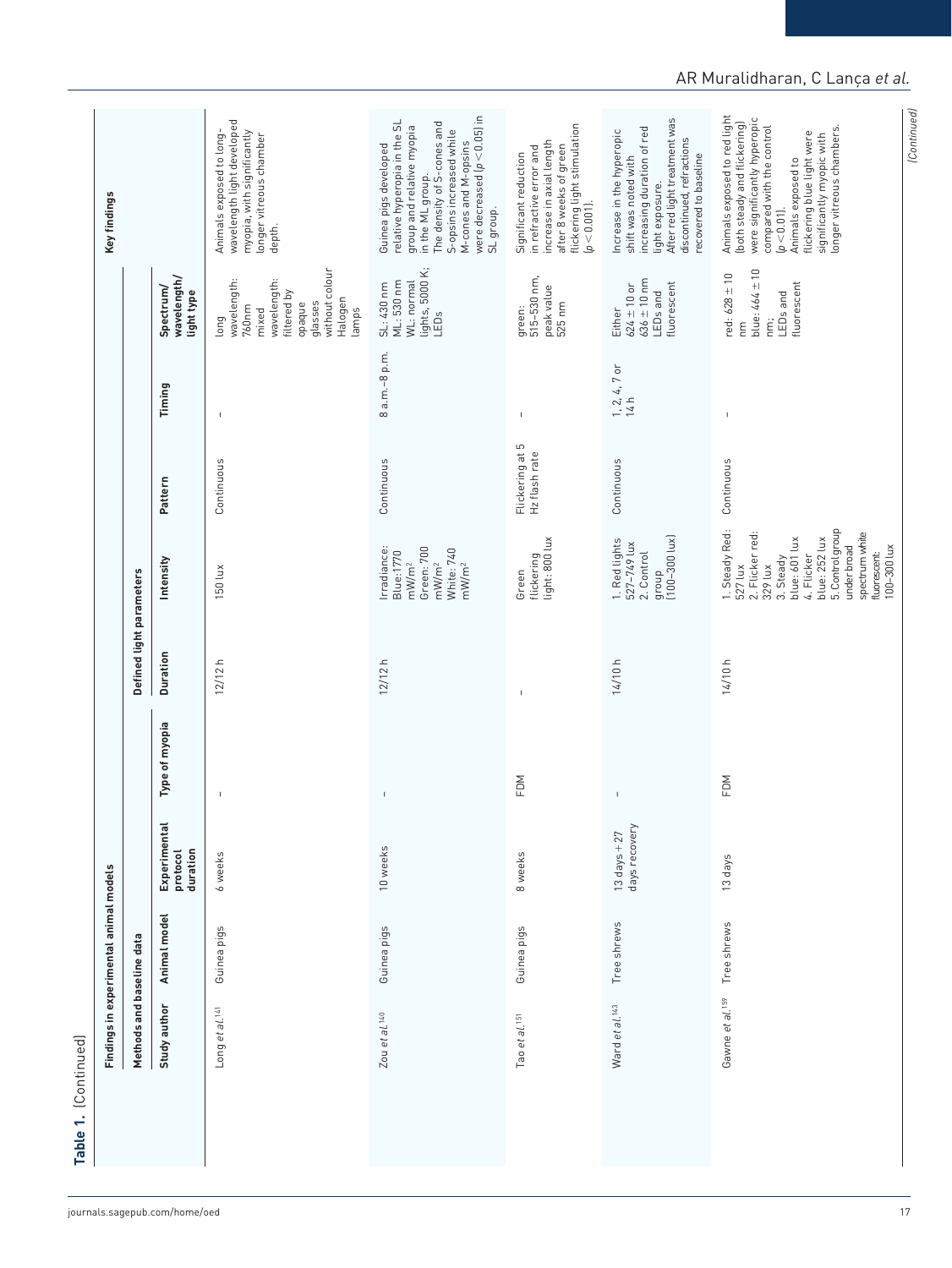| white light groups, while two<br>The MRL monkeys exhibited<br>hyperopic than the NDF and<br>compared with the blue and<br>monkeys developed myopia.<br>was noted among monkeys<br>in the blue light group.<br>error for the BRL monkeys<br>group remained hyperopic,<br>hyperopic anisometropias<br>group and the white light<br>group was noted.<br>reduced refraction, when<br>No significant difference<br>those in the unrestricted<br>myopia when exposed to<br>however showed slightly<br>No myopia development<br>Monkeys in the red light<br>L-cone stimulation are<br>was significantly more<br>in the mean refraction<br>unrestricted monkeys.<br>between the blue light<br>susceptible to develop<br>The median refractive<br>that were larger than<br>Monkeys sensitive to<br>monkeys.<br>red light.<br>White: 5000 K;<br>LEDs<br>Blue: 455 nm<br>typical indoor<br>incandescent<br>Red: 610 nm<br>Unrestricted<br>wavelength/<br>1. (red) filter<br>vision under<br>Fluorescent<br>$MRL$ > 570<br>3. Binocular<br>2 (red) filter<br>0.1 log NDF<br>$(BRL)$ > 570<br>Spectrum/<br>in front of<br>in front of<br>both eyes<br>light type<br>one eye<br>lighting<br>lamps<br>LEDs<br>and<br>E<br>$\overline{\epsilon}$<br>4<br>8 a.m.-8 p.m.<br>Timing<br>$\sf I$<br>Continuous<br>Continuous<br>Pattern<br>lux (range<br>305-987 lux)<br>White: 0.024<br>Irradiance:<br>Red: 0.043<br><b>Blue: 0.14</b><br>$580 \pm 235$<br>mW/cm2<br>mW/cm2<br>mW/cm2<br>Intensity<br>Duration<br>12/12h<br>12/12h<br>Type of myopia<br>$\overline{\phantom{a}}$<br>$\mathsf I$<br>Experimental<br>$146 \pm 7$ days<br>51 weeks<br>protocol<br>duration<br>Animal model<br>monkeys<br>monkeys<br>Rhesus<br>Rhesus<br>Smith et al. <sup>145</sup><br>Study author<br>Liu et al. <sup>142</sup> | Methods and baseline data | Findings in experimental animal models |  | Defined light parameters |  |  | Key findings |
|-------------------------------------------------------------------------------------------------------------------------------------------------------------------------------------------------------------------------------------------------------------------------------------------------------------------------------------------------------------------------------------------------------------------------------------------------------------------------------------------------------------------------------------------------------------------------------------------------------------------------------------------------------------------------------------------------------------------------------------------------------------------------------------------------------------------------------------------------------------------------------------------------------------------------------------------------------------------------------------------------------------------------------------------------------------------------------------------------------------------------------------------------------------------------------------------------------------------------------------------------------------------------------------------------------------------------------------------------------------------------------------------------------------------------------------------------------------------------------------------------------------------------------------------------------------------------------------------------------------------------------------------------------------------------------------------------------------------------------------------------------------------------------------------|---------------------------|----------------------------------------|--|--------------------------|--|--|--------------|
|                                                                                                                                                                                                                                                                                                                                                                                                                                                                                                                                                                                                                                                                                                                                                                                                                                                                                                                                                                                                                                                                                                                                                                                                                                                                                                                                                                                                                                                                                                                                                                                                                                                                                                                                                                                           |                           |                                        |  |                          |  |  |              |
|                                                                                                                                                                                                                                                                                                                                                                                                                                                                                                                                                                                                                                                                                                                                                                                                                                                                                                                                                                                                                                                                                                                                                                                                                                                                                                                                                                                                                                                                                                                                                                                                                                                                                                                                                                                           |                           |                                        |  |                          |  |  |              |
|                                                                                                                                                                                                                                                                                                                                                                                                                                                                                                                                                                                                                                                                                                                                                                                                                                                                                                                                                                                                                                                                                                                                                                                                                                                                                                                                                                                                                                                                                                                                                                                                                                                                                                                                                                                           |                           |                                        |  |                          |  |  |              |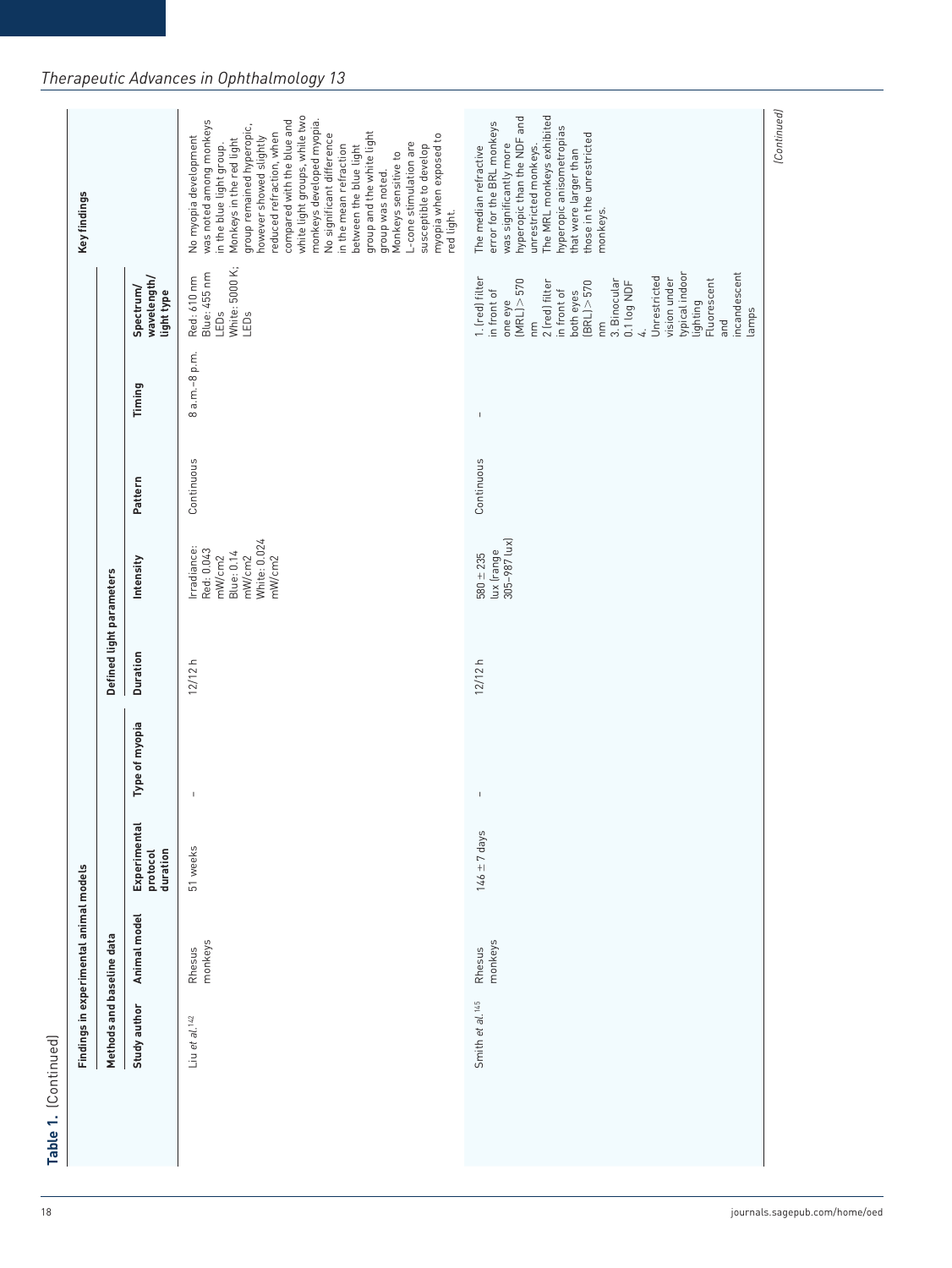| ۰      |
|--------|
|        |
|        |
|        |
|        |
|        |
|        |
|        |
|        |
|        |
|        |
|        |
|        |
| t      |
|        |
| i      |
|        |
|        |
|        |
| ŗ      |
| ï<br>Ξ |

|         | Methods and baseline data               | Findings in experimental animal models |                                      |                                     | Defined light parameters |                                                                                          |                                                                                                                               |                          |                                                                                                                                                                                                                                                                                                                                                                  | Key findings                                                                                                                                                                                                                                                                                                                                                                                                                                                                                                                    |
|---------|-----------------------------------------|----------------------------------------|--------------------------------------|-------------------------------------|--------------------------|------------------------------------------------------------------------------------------|-------------------------------------------------------------------------------------------------------------------------------|--------------------------|------------------------------------------------------------------------------------------------------------------------------------------------------------------------------------------------------------------------------------------------------------------------------------------------------------------------------------------------------------------|---------------------------------------------------------------------------------------------------------------------------------------------------------------------------------------------------------------------------------------------------------------------------------------------------------------------------------------------------------------------------------------------------------------------------------------------------------------------------------------------------------------------------------|
|         | Study author                            | Animal model                           | Experimental<br>protocol<br>duration | Type of myopia                      | <b>Duration</b>          | Intensity                                                                                | Pattern                                                                                                                       | Timing                   | wavelength/<br>Spectrum/<br>light type                                                                                                                                                                                                                                                                                                                           |                                                                                                                                                                                                                                                                                                                                                                                                                                                                                                                                 |
| Pattern | Crewther and<br>Crewther <sup>123</sup> | Chicken                                | 9 days                               | LIM (-10D) and<br>$LHH$ $(+10D)$    | 12/12h                   | 387 lux                                                                                  | contrast, flicker<br>(8% temporal<br>1. Stationary<br>3. Fast-OFF<br>2. Fast-ON<br>luminance<br>Temporal<br>profiles<br>4 Hz) | $\overline{\phantom{a}}$ | Incandescent<br>lamps                                                                                                                                                                                                                                                                                                                                            | between the type of defocus<br>and the state of adaptation<br>of the retinal ON and OFF<br>compensation with + 10D<br>Refractive compensation<br>temporal contrast of the<br>lens Fast-OFF and with<br>Possible relationship<br>-10D lens Fast-ON.<br>Reduced refractive<br>depends on the<br>environment.<br>system.                                                                                                                                                                                                           |
|         | Yoon et al. <sup>160</sup>              | Chicken                                | 3 days                               | $\mathsf I$                         | 12/12 h                  | 985 lux<br>EL 3: 985 lux<br>EL 1: 985 lux<br>EL 2: 70 lux,<br>680 lux and<br>NL: 300 lux | Hz versus 0.2 Hz<br>Experiment 3: 0<br>Experiment 1:<br>Experiment 2:<br>$0.2$ Hz<br>$0.2$ Hz                                 | 8 a.m.-8 p.m.            | Electric LEDs,<br>Electric LEDs,<br>Soft (General<br>stimulation);<br>stimulation);<br>low S-cone,<br>high L-cone<br>High S (high<br>with L-cone<br>with S-cone<br>stimulation<br>stimulation<br>low L-cone<br>RGB LEDs<br>Within 400<br>bias); RGB<br>(balanced<br>balanced<br>$~100~\mathrm{nm}$<br>(General<br>Daylight<br>S-cone,<br>Equal<br>LEDs<br>bias); | light conditions of 985 lux at<br>0.2 Hz showed a significant<br>Ocular growth is dependent<br>growth and refractive error<br>Low-frequency modulation<br>Chickens exposed to equal<br>on the interaction between<br>illuminance and temporal<br>Daylight bulbs with higher<br>of the indoor light source<br>reduction of axial growth<br>and increased hyperopic<br>S-cone elicitation may<br>can reduce the ocular<br>spectral composition,<br>protect against axial<br>modulation of light.<br>changes.<br>growth.<br>shift. |
|         | Schwahn and<br>Schaeffel <sup>122</sup> | Chicken                                | 7 days                               | FDM, LIM (-8D)<br>and $LHH$ $(+8D)$ | 12/12 h                  | 150-1500 lux                                                                             | Continuous and<br>Flicker (6–12 Hz)                                                                                           | 8 a.m.-8 p.m.            | Incandescent<br>and xenon<br>lamps                                                                                                                                                                                                                                                                                                                               | effectively suppressed the<br>development of both FDM<br>Flickering light of 12 Hz<br>is effective against LIH<br>Flickering light of 6 Hz<br>and LIM.<br>changes.                                                                                                                                                                                                                                                                                                                                                              |

## AR Muralidharan, C Lança *et al.*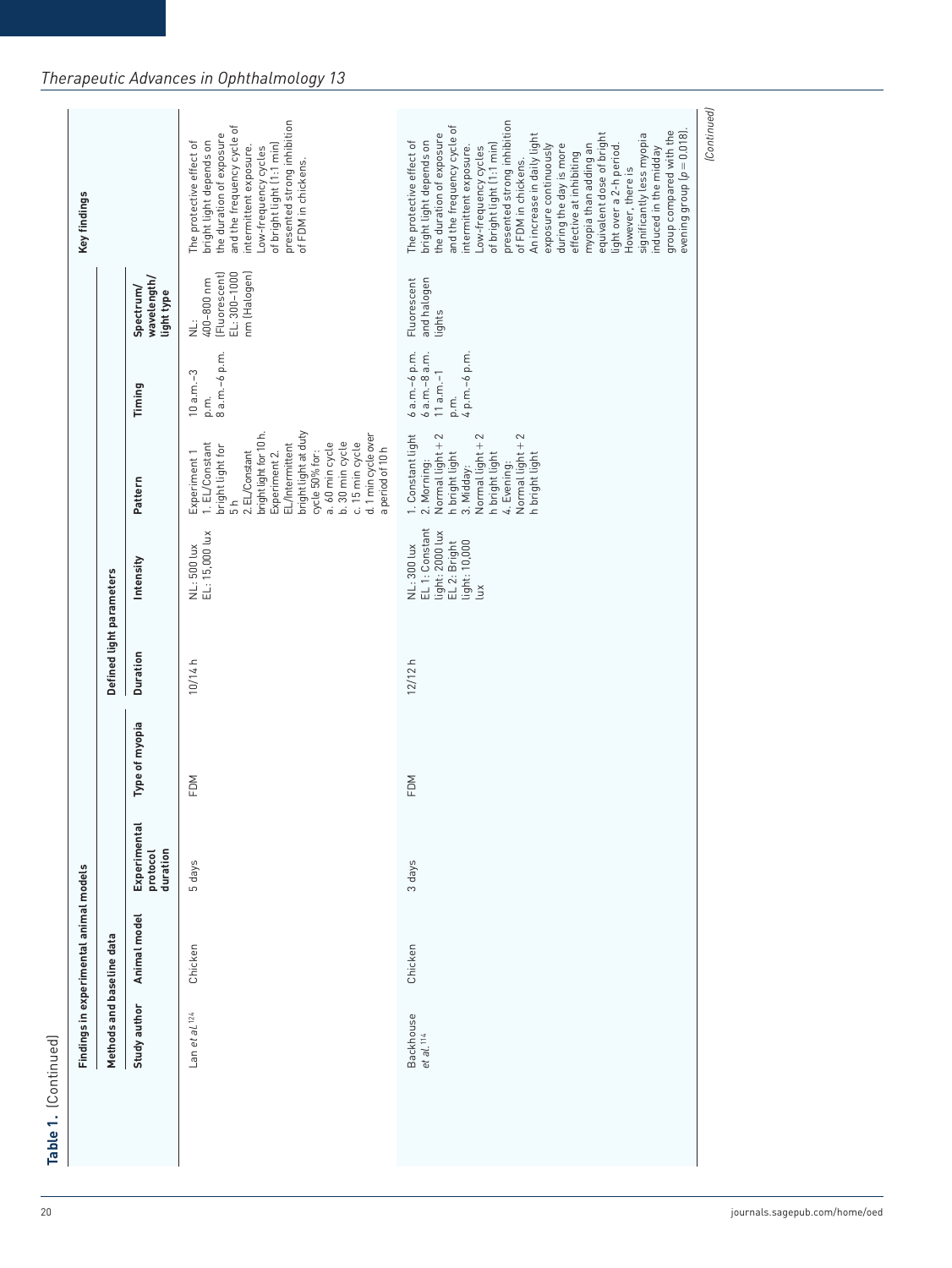| ı. |  |
|----|--|
|    |  |
|    |  |
|    |  |
|    |  |
|    |  |
|    |  |
|    |  |
|    |  |
|    |  |
|    |  |
|    |  |
|    |  |
|    |  |
| í  |  |
|    |  |
|    |  |
|    |  |
|    |  |

| Methods and baseline data            | Findings in experimental animal models |                                      |                                                                                                                                                                                                                                                                                                                                                                                  | Defined light parameters |                                                                                                                                                     |                                     |               |                                                            | Key findings                                                                                                                                                                                                                                                                                                                                                                                                                                                                                                                           |
|--------------------------------------|----------------------------------------|--------------------------------------|----------------------------------------------------------------------------------------------------------------------------------------------------------------------------------------------------------------------------------------------------------------------------------------------------------------------------------------------------------------------------------|--------------------------|-----------------------------------------------------------------------------------------------------------------------------------------------------|-------------------------------------|---------------|------------------------------------------------------------|----------------------------------------------------------------------------------------------------------------------------------------------------------------------------------------------------------------------------------------------------------------------------------------------------------------------------------------------------------------------------------------------------------------------------------------------------------------------------------------------------------------------------------------|
| Study author                         | Animal model                           | Experimental<br>protocol<br>duration | Type of myopia                                                                                                                                                                                                                                                                                                                                                                   | <b>Duration</b>          | Intensity                                                                                                                                           | Pattern                             | Timing        | wavelength/<br>Spectrum/<br>light type                     |                                                                                                                                                                                                                                                                                                                                                                                                                                                                                                                                        |
| Guo et al. <sup>117</sup>            | Chicken                                | 2 weeks                              | FDM, LIM (-10D)<br>and $LH$ $(+10D)$                                                                                                                                                                                                                                                                                                                                             | 24 h                     | 70-140 lux                                                                                                                                          | Continuous                          | $\mathbf{I}$  | Fluorescent                                                | induced under continuous light.<br>FDM, LIM and LIH can still be<br>affects changes induced by<br>Continuous light, however,<br>FDM, LIM and LIH.                                                                                                                                                                                                                                                                                                                                                                                      |
| Padmanabhan<br>et al. <sup>118</sup> | Chicken                                | 3 weeks                              | $\begin{array}{lll} \textsf{LIN}\ (-10\textsf{D})\ \textsf{and}\\ \textsf{LIH}\ (+10\textsf{D}) \end{array}$                                                                                                                                                                                                                                                                     | 12/12h                   | 331-385 lux                                                                                                                                         | Continuous                          | $\mathsf I$   |                                                            | chambers and axial lengths.<br>Under constant light eyes<br>lenses, a small hyperopic<br>and had shorter vitreous<br>became more hyperopic<br>reversed under normal<br>fitted with + 10D lenses,<br>In eyes fitted with -10D<br>light after halting the<br>LIM and LIH can be<br>shift was observed.<br>defocus stimuli.                                                                                                                                                                                                               |
| Cohen et al. <sup>119</sup>          | Chicken                                | 83 days                              | $\begin{array}{c} \rule{0pt}{2.5ex} \rule{0pt}{2.5ex} \rule{0pt}{2.5ex} \rule{0pt}{2.5ex} \rule{0pt}{2.5ex} \rule{0pt}{2.5ex} \rule{0pt}{2.5ex} \rule{0pt}{2.5ex} \rule{0pt}{2.5ex} \rule{0pt}{2.5ex} \rule{0pt}{2.5ex} \rule{0pt}{2.5ex} \rule{0pt}{2.5ex} \rule{0pt}{2.5ex} \rule{0pt}{2.5ex} \rule{0pt}{2.5ex} \rule{0pt}{2.5ex} \rule{0pt}{2.5ex} \rule{0pt}{2.5ex} \rule{0$ | 24 h                     | intensity (~500<br>intensity (~50<br>intermediate<br>$[-10,000 \text{ lux}]$<br>intensity<br>1. high<br>3.10W<br>$\widetilde{B}$<br>$\widetilde{B}$ | Continuous                          | I             | Incandescent<br>light                                      | dependent on the light<br>intensity during development.<br>Continuous exposure to low<br>high-intensity group being<br>continuous light exposure<br>High-intensity continuous<br>intensity light resulted in<br>however vitreous chamber<br>in the high-intensity group<br>No change in axial length,<br>were hyperopic with the<br>light resulted in greater<br>All groups raised under<br>was significantly deeper<br>which is independent of<br>corneal flattening and<br>the most hyperopic.<br>corneal flattening.<br>emmetropia. |
| Luo et al. $127$                     | Guinea pigs                            | 8 weeks                              | FDM and FLM                                                                                                                                                                                                                                                                                                                                                                      | 12/12 h                  | 600 lux                                                                                                                                             | Flicker light: 0.5<br>Hz flash rate | 6 a.m.-6 p.m. | spectrum, 505<br>light: narrow<br>Flickering<br>nm<br>LEDs | refraction and longer AL<br>compared with the control<br>group (p $<$ 0.05).<br>guinea pigs with 0.5 Hz<br>flickering light at puberty.<br>Myopia can be induced in<br>more myopic: decreased<br>FLM group became                                                                                                                                                                                                                                                                                                                      |

## AR Muralidharan, C Lança *et al.*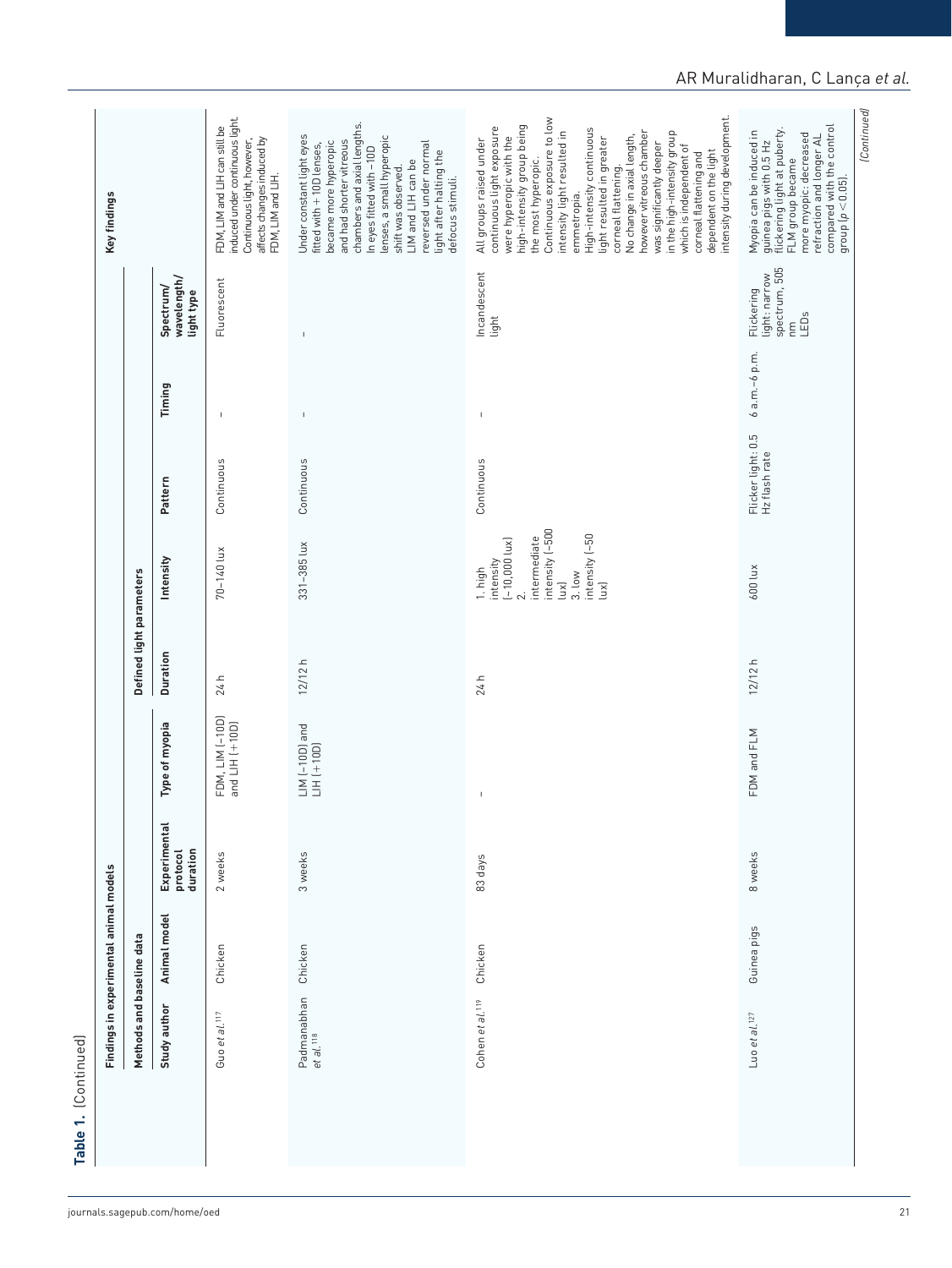|        | Methods and baseline data    | Findings in experimental animal models |                                      |                                               | Defined light parameters                |                                                    |                                                                                         |                                                                              |                                        | Key findings                                                                                                                                                                                                                          |
|--------|------------------------------|----------------------------------------|--------------------------------------|-----------------------------------------------|-----------------------------------------|----------------------------------------------------|-----------------------------------------------------------------------------------------|------------------------------------------------------------------------------|----------------------------------------|---------------------------------------------------------------------------------------------------------------------------------------------------------------------------------------------------------------------------------------|
|        | Study author                 | Animal model                           | Experimental<br>protocol<br>duration | Type of myopia                                | Duration                                | Intensity                                          | Pattern                                                                                 | Timing                                                                       | wavelength/<br>Spectrum/<br>light type |                                                                                                                                                                                                                                       |
|        | Dietal. <sup>126</sup>       | Guinea pigs                            | 12 weeks                             | $\,$ I                                        | 12/12h                                  | $0 - 600$ lux<br>300 lux                           | 2. Flickering light:<br>5 Hz flash rate<br>1. Flickering<br>light: 0.5 Hz<br>flash rate | 6 a.m.-6 p.m.                                                                | spectra 505<br>Narrow<br>LEDs<br>ξ     | myopic than the group raised<br>followed by the group raised<br>Guinea pigs raised in 0.5 Hz<br>in continuous illumination,<br>flickering light were more<br>at 5 Hz flicker light.                                                   |
|        | Li et al. 128                | Guinea pigs                            | 8 weeks                              | FDM and FLM                                   | 12/12h                                  | FDM: 300 lux<br>FLM: 0-600<br>$\tilde{\Xi}$        | 2. FLM: 0.5 Hz<br>Continuous<br>flash rate<br>1. FDM:                                   | 6 a.m.-6 p.m.                                                                | $600$ nm<br>LEDs                       | presented a shift to myopic<br>when compared with the<br>refraction with longer AL<br>control group $p < 0.05$ ).<br>FDM and FLM groups                                                                                               |
|        | Yu et al. <sup>129</sup>     | Mice                                   | 6 weeks                              | FDM and FLM                                   | 12/12 h                                 | 250 lux                                            | Flickering light<br>group: 2 Hz flash<br>rate                                           | 8 a.m.-8 p.m.                                                                | LEDs                                   | Mice raised under flickering<br>light were more myopic and<br>mice using flickering lights.<br>had a longer axial length<br>compared with the control<br>Myopia can be induced in<br>group $(p < 0.05)$ .                             |
|        | Zhou et al. <sup>121</sup>   | Mice                                   | 28 days                              | $\mathfrak l$                                 | $1.18/6 h$<br>$2.12/12 h$<br>$3.6/18 h$ | 300 lux                                            | Continuous                                                                              | 9 a.m.-3 a.m.<br>9 a.m.-9 p.m.<br>9 a.m.-3 p.m.                              | 400-700 nm<br>Fluorescent<br>light     | and thinning of the retina in<br>eyes can be seen from 6/18<br>exposure can induce axial<br>development, increasing<br>vitreous chamber depth<br>Prolonged lighting<br>A trend of myopic<br>myopia in mice.<br>to 18/6 groups.        |
|        | Smith et al. 88              | monkeys<br>Rhesus                      | 7 months                             | LIN (-3D) and LIH<br>$(+3D)$                  | $\mathsf I$                             | Top cage: 630<br>Bottom cage:<br>230 lux<br>$\leq$ | Continuous                                                                              | $\mathsf I$                                                                  | Fluorescent<br>light                   | errors were not altered by<br>continuous light exposure<br>refractive errors, and the<br>structural basis for the<br>ability to recover from<br>the induced refractive<br>The average amount<br>anisometropia, the<br>of compensating |
| Timing | Nickla et al. <sup>113</sup> | Chicken                                | 5 days                               | LIH (+10D lenses<br>only worn for 2<br>h/day) | 14/10 h                                 | 500 lux                                            | Intermittent                                                                            | 7.30 p.m.-9.30<br>5.30 a.m.-<br>$12 p.m.-2$<br>7.30 a.m.<br>p.m.<br>ρ.<br>Π. | $\overline{\phantom{a}}$               | morning (p < 0.01).<br>Data for 'noon' was similar<br>to that of 'evening'.<br>more effective at inhibiting<br>evening was significantly<br>eye growth than in the<br>Myopic defocus in the                                           |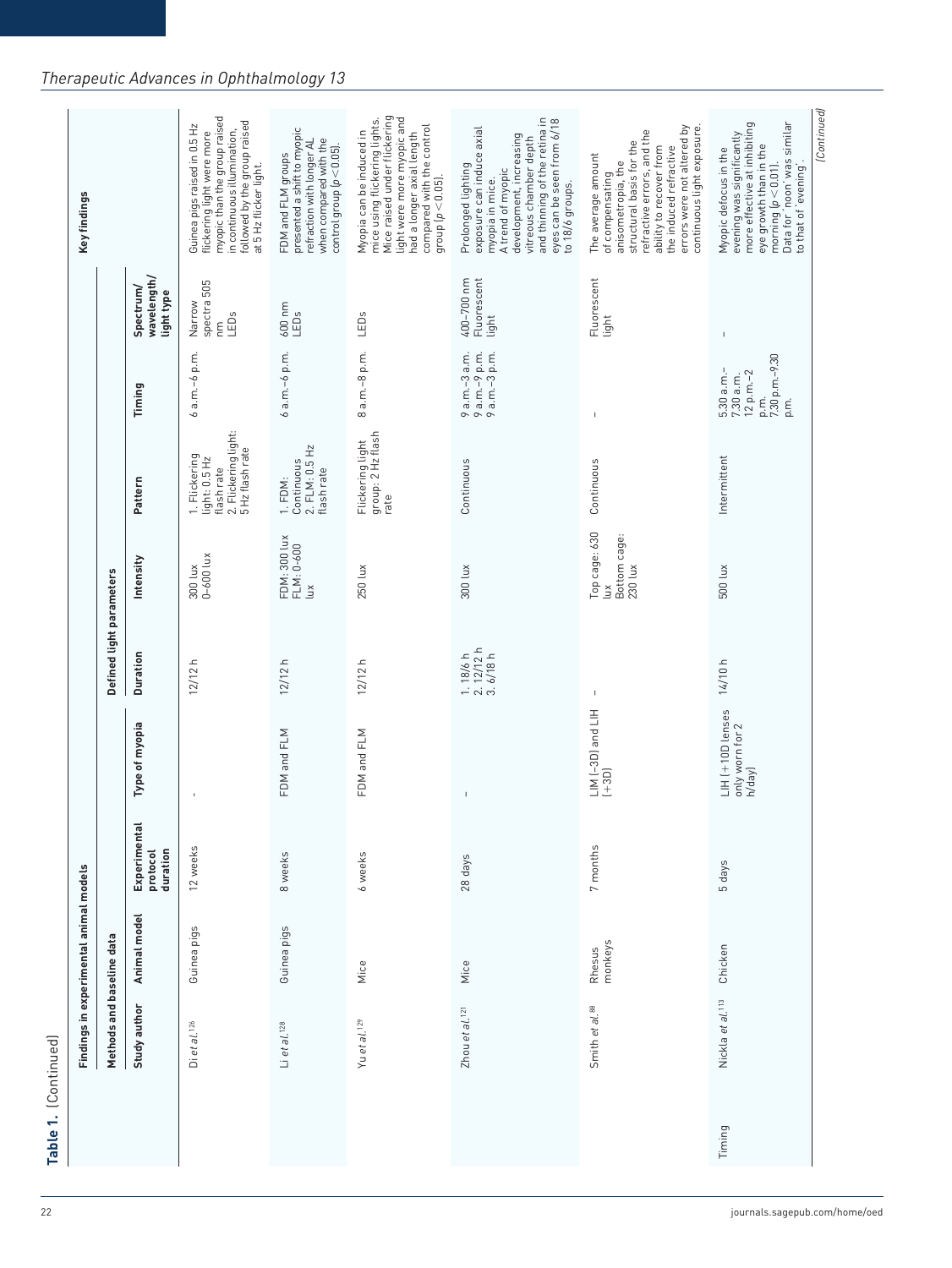| Methods and baseline data        | Findings in experimental animal models |                                                          |                                                                                                                                 | Defined light parameters   |                                |                                |                                                                                                                                                                                                                                                        |                                          | Key findings                                                                                                                                                                                                                                                                                             |
|----------------------------------|----------------------------------------|----------------------------------------------------------|---------------------------------------------------------------------------------------------------------------------------------|----------------------------|--------------------------------|--------------------------------|--------------------------------------------------------------------------------------------------------------------------------------------------------------------------------------------------------------------------------------------------------|------------------------------------------|----------------------------------------------------------------------------------------------------------------------------------------------------------------------------------------------------------------------------------------------------------------------------------------------------------|
| Study author                     | Animal model                           | Experimental<br>protocol<br>duration                     | Type of myopia                                                                                                                  | Duration                   | Intensity                      | Pattern                        | Timing                                                                                                                                                                                                                                                 | wavelength/<br>Spectrum/<br>light type   |                                                                                                                                                                                                                                                                                                          |
| al.161<br>Nickla et              | Chicken                                | days<br>S                                                | for 2 h or 6 h/day)<br>LIM (-10D lenses<br>Experiment 1:<br>Experiment 2:<br>FDM                                                | 14/10 h                    | 500 lux                        | Continuous and<br>Intermittent | Experiment 2:<br>wear (control)<br>2 h between 7<br>p.m.—2 p.m. or<br>a.m.-9 a.m. or<br>$7a.m.-1 p.m.]$<br>$10$ a.m. $-4$ p.m.<br>$or 2-8 p.m.$<br>1: Morning (7<br>p.m.-9 p.m.<br>Continuous<br>a.m.-9 p.m.<br>Experiment<br>Evening [7<br>Midday (12 | $\overline{\phantom{a}}$                 | Eyes were more hyperopic<br>when 2-h defocus and light<br>2 h of defocus stimulated<br>eye growth with morning<br>morning inhibited ocular<br>and produced hyperopia.<br>Longer exposures at<br>midday inhibited growth<br>exposure was at noon.<br>FDM for 2 h/day in the<br>light exposure.<br>growth. |
| Nickla et al. <sup>115</sup>     | Chicken                                | 7 days                                                   | $\mathbf{I}$                                                                                                                    | 14/10h                     | 700 lux                        | Intermittent                   | light, and 12<br>$a.m.-2 a.m.$<br>7.30 a.m.-<br>$a.m.-9.30$<br>p.m. light<br>7.30 p.m.<br>light,<br>7.30                                                                                                                                               | $\mathsf I$                              | Light caused an acute, transient<br>$rate(p<0.05)$ in the subsequent<br>development of ametropia.<br>circadian rhythms of axial<br>stimulation in ocular growth<br>thickness leading to the<br>6-h period (12 a.m.-6 a.m.).<br>Light at night disrupts<br>ength and choroidal                            |
| Sarfare<br>et al. <sup>116</sup> | Chicken                                | and 2: 6 days<br>Experiment 3:<br>5 days<br>Experiment 1 | LIM (-10D lenses)<br>for 2 h with bright<br>LIM (-10D lenses<br>Experiment 3:<br>Experiment 1:<br>Experiment 2:<br>light<br>FDM | NL: 12/12 h<br>EL: 3 h/day | 25,000-30,000<br>$\tilde{\Xi}$ | Continuous                     | Morning (7.30<br>a.m.-9.30 a.m.)<br>and 2: Morning<br>[7.30 a.m. –10.30<br>a.m.-1.30 p.m.)<br>p.m.–7.30 p.m.)<br>Experiment 3:<br>Evening (4.30<br>Experiment 1<br>$[5.30 p.m.-7.30 p.m.]$<br>3. Evening<br>2. Midday<br>(11.30)<br>a.m.J              | NL: 3500K,<br>EL: 5700K,<br>LED<br>$\Xi$ | Brief bright light exposure<br>significantly inhibited eye<br>FDM $[p = 0.026]$ and LIM<br>simultaneous hyperopic<br>in the evening inhibited<br>ocular growth in both<br>defocus in the morning<br>growth more than the<br>Brief bright light and<br>$control(p < 0.01)$ .<br>$p = 0.03$                |
|                                  |                                        |                                                          |                                                                                                                                 |                            |                                |                                |                                                                                                                                                                                                                                                        |                                          | BEW, blue-enriched white light; CI, confidence interval; Clux, chicken lux; D, diopter; DL, day light; EL, experimental light; FDM, form deprivation myopia; FLM, flickering light-induced myopia; LCA, longitudinal<br>chromatic                                                                        |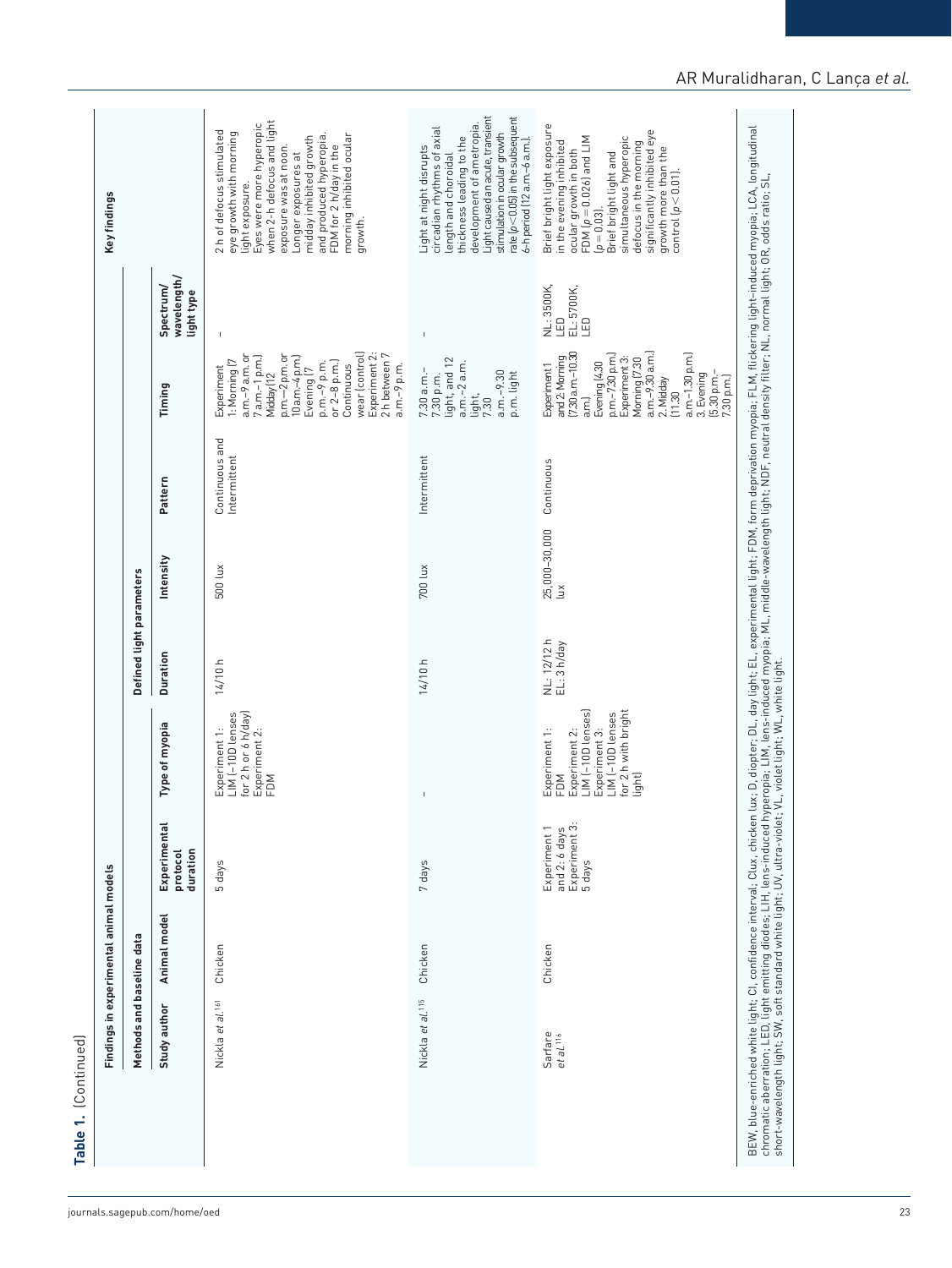## *Ocular pathways of myopia control*

The sclera plays a vital role in determining the shape and size of the eye; consequently, it has long been of high interest for myopia intervention strategies with emphasis given to understanding the mechanism of pharmacological molecules on the scleral metabolism.163 Nevertheless, subsequent studies have identified that the retina is the key signal regulator in the emmetropization process. Although there exist more convincing reports on the involvement of retinal signalling molecules which include DA and acetylcholine during emmetropization, the particular cell type and associated biochemical pathway involved are yet to be unveiled.164 It is further hypothesized that these retinal molecules act through a cascade to communicate with retinal pigment epithelium (RPE) and choroid, which in turn releases a series of different molecules that regulate the scleral growth and remodelling164 (Figure 2).

## *Light, dopamine and refractive error regulation*

DA, a neurotransmitter implicated in several physiological, cerebral and retinal functions, has been shown to be involved in the biochemical signalling cascade that controls emmetropization.165–167 In the retina, DA is released by amacrine cells and/or interplexiform cells, depending on the species.<sup>168</sup> A large body of evidence is available to support the hypothesis that DA is implicated in ocular growth<sup>74</sup> and a doseresponse relationship has been established between DA synthesis and light intensity.169–171

Light-associated DA activity is mediated possibly through the D2 receptor pathway, thereby altering the signal that triggers axial elongation. Among DA receptor subtypes involved in the signaling, D2-like (D2 and D4) receptor plays a key role in FDM.172 The ocular refractive development relies mainly on the balance between the activation of D1-like and D2-like receptors. Overactivation of D1-like receptor has been reported to induce hyperopia and *vice versa*.173 DA can influence the development of myopia via changes in spatial tuning of cellular responses in the retina. Receptive fields are adjusted based on D1 and D2/D4 receptor activation via varied concentrations of DA. As light influences the release of DA, it is believed that different light conditions play a role in the spatial tuning of retinal cellular responses.173 In the case of rod–cone gap junctions in bright light conditions, conductance is decreased as DA levels are

high. The binding of DA to D2/D4 receptors reduces adenylate cyclase activity, leading to reduced cyclic AMP (cAMP) production and protein kinase A (PKA) inactivity.174,175 Rod–cone gap junctions are thus left uncoupled, resulting in reduced receptive field sizes and better visual acuity. Under low light conditions, DA release is low and rod–cone gap junctions are coupled in order for dim objects to be detected.176 Apart from D2/ D4 receptors, DA can also bind to D1 receptors. Horizontal cell gap junctions and AII amacrine cell gap junctions are regulated via this pathway.177,178 In high light levels, DA binds to D1 receptors and activates adenylate cyclase. Increased cAMP concentrations activate PKA, reducing conductance between horizontal cell-horizontal cell gap junctions. In AII amacrine-AII amacrine gap junctions, the production of protein phosphatase 2A (PP2A) is believed to reduce conductivity and coupling.<sup>179</sup> Horizontal cell coupling is involved in image contrast optimization<sup>180</sup> while AII amacrine cell coupling is involved in the summation of identical signals and removal of noise.<sup>181</sup> This control in rod–cone, horizontal cell, and AII amacrine gap conductance optimizes spatial tuning in the retina and allows for the production of high acuity images with good contrast in different light conditions. Light-regulated DA levels may thus control the development of myopia by modifying the attributes of perceived images.

Retinal DA levels are decreased in chicken eyes subjected to form deprivation,<sup>182</sup> but return to normal levels upon cessation of the latter.<sup>183</sup> Interestingly, Schwahn and Schaeffel<sup>122</sup> were able to prevent FDM but not able to retain DA content and release in the retina with the use of 12 Hz at a duty cycle of 4% flickering lights. The change in retinal DA levels for different durations of flicker lights, however, did not correlate with the level of inhibition of myopia. Conversely, ocular DA levels are also dependent upon the spectral content of light with a trend towards higher retinal DA release under UV light compared with white light.<sup>132</sup> The protective effect of bright light against myopia was also found to be dismissed when chickens wearing diffusers were injected with spiperone, a DA antagonist, before exposure to bright light, $40$  indicating DA's role in the lightdriven myopia-control pathway. In chickens that were form deprived, exposure to 15,000 lux of light resulted in partial rescue of retinal DA levels, while it did not alter the levels of *ZENK*, an immediate early gene in the amacrine cells involved in the regulation of ocular axial length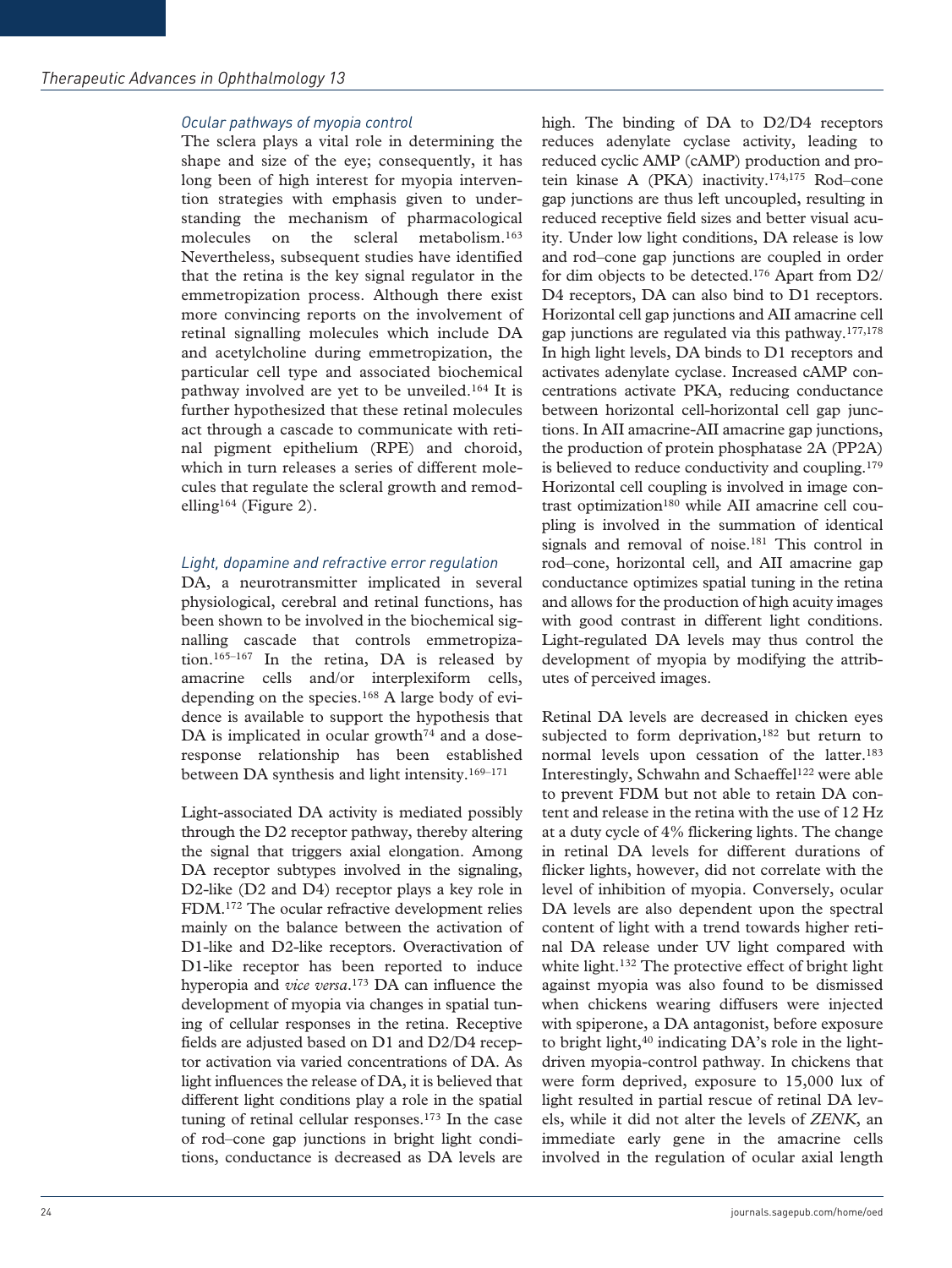| adapted ones in control eyes, whereas<br>Light over a log illuminance range of<br>1.69-4 is linearly related to vitreous<br>The intensity of ambient illumination<br>regulated the vitreal DA release rate<br>significantly higher under light when<br>can partially rescue DA levels in the<br>12-h light and 12-h light-dim phase,<br>intensity associated with higher DA/<br>stimulate DA release whereas a2A-<br>3 h of light elevated both retinal-<br>DA, and DOPAC and vitreal- DOPAC<br>Atropine and a2A-ADR antagonists<br>on the intensity of light with higher<br>ADR agonists suppress its release.<br>Retinal DA and DOPAC levels were<br>Retinal DA and DOPAC levels were<br>reduced in both 24 h and 12 h light<br>adapted retina compared with dark-<br>Chickens were emmetropic under<br>Retinal and vitreal DA and DOPAC<br>Stimulation of DA by atropine was<br>intermittent exposure of 1:1 min,<br>24 h light is associated with high<br>Diurnal variation was dependent<br>DA levels were higher in the light-<br>Levels remained constant under<br>levels were similar among the 3<br>enhanced by bright light, which<br>they were same in the FDM eyes.<br>but hyperopic under 24 h light.<br>retina and vitreous of FD eyes.<br>High-intensity light, especially<br>compared with total darkness<br>vitreal DOPAC and hyperopia<br>and refractive development.<br>levels compared with dark<br>inhibited axial eye growth.<br>exposures in FDM.<br>development.<br>DOPAC level.<br>light groups.<br>DOPAC.<br>$\overline{\Xi}$ .<br>incandescent bulbs<br>wavelength/light<br>fluorescent lamp<br>Fluorescent light<br>530 and 620 nm;<br>700 nm; halogen<br>620, 580 and 630<br>5, 40 and 300 W<br>60 W light bulb<br>$625 - 650$ nm;<br>Spectrum /<br>light bulbs<br>lamp<br>type<br>E<br>$\mathsf{I}$<br>$\mathbf{I}$<br>$8 a.m.-6$<br>Timing<br>p.m.<br>$\mathsf{L}$<br>$\mathsf I$<br>$\mathsf I$<br>$\mathbf{I}$<br>$\mathsf I$<br>$\mathbf{I}$<br>$\mathbf{I}$<br>Intermittent<br>Continuous<br>Continuous<br>Continuous<br>Continuous<br>Continuous<br>Continuous<br>Continuous<br>Continuous<br>Pattern<br>and<br>12 h light, 12<br>h light-dim, 24<br>h light<br>12 h and 24 h<br>versus 2 h of<br>24 h versus<br>12 h<br>12 h light<br><b>Duration</b><br>ᅩ<br>$d$ ark<br>10h<br>ᇰ<br>$\frac{5}{1}$<br>$\mathrel{\mathop{\mathsf{=}}}$<br>48<br>$\infty$<br>1-1500 µW/cm <sup>2</sup><br>70 foot candela<br>500 and 15,000<br>1000-3000 lux<br>500 and 8500<br>50, 500 and<br>10,000 lux<br>$0.01 - 500$<br>Intensity<br>1500,<br>Δĭ<br>ίŭχ<br>$\overline{1}$<br>$LIM$ $(+4D/-4D)$<br>Experiment 1:<br>FDM<br>Experiment 2:<br>Type of<br>myopia<br>FDM<br>FDM<br>FDM<br>$\mathbf{I}$<br>$\overline{1}$<br>Experiment 1:<br>Experiment 2:<br>2-4 days<br>Experimental<br>1-2 weeks<br>duration<br>protocol<br>3 weeks<br>4 weeks<br>3 days<br>8 days<br>24 h<br>48 h<br>$\mathsf I$<br>Chicken<br>Chicken<br>Chicken<br>Chicken<br>Chicken<br>Chicken<br>Chicken<br>Chicken<br>Animal<br>model<br>Parkinson and<br>Mathis et al. <sup>201</sup><br>Cohen et al. <sup>171</sup><br>Stone et al. <sup>167</sup><br>Study author<br>Lan et al. 184<br>Liu et al. <sup>246</sup><br>Bartmann<br>et al. <sup>245</sup><br>Rando <sup>247</sup><br>Megaw<br>et al. <sup>169</sup><br>Neurotransmitters<br>and signalling<br>molecule<br>á | Methods and baseline data |  |  | Defined light parameters |  |  | Key findings |
|-------------------------------------------------------------------------------------------------------------------------------------------------------------------------------------------------------------------------------------------------------------------------------------------------------------------------------------------------------------------------------------------------------------------------------------------------------------------------------------------------------------------------------------------------------------------------------------------------------------------------------------------------------------------------------------------------------------------------------------------------------------------------------------------------------------------------------------------------------------------------------------------------------------------------------------------------------------------------------------------------------------------------------------------------------------------------------------------------------------------------------------------------------------------------------------------------------------------------------------------------------------------------------------------------------------------------------------------------------------------------------------------------------------------------------------------------------------------------------------------------------------------------------------------------------------------------------------------------------------------------------------------------------------------------------------------------------------------------------------------------------------------------------------------------------------------------------------------------------------------------------------------------------------------------------------------------------------------------------------------------------------------------------------------------------------------------------------------------------------------------------------------------------------------------------------------------------------------------------------------------------------------------------------------------------------------------------------------------------------------------------------------------------------------------------------------------------------------------------------------------------------------------------------------------------------------------------------------------------------------------------------------------------------------------------------------------------------------------------------------------------------------------------------------------------------------------------------------------------------------------------------------------------------------------------------------------------------------------------------------------------------------------------------------------------------------------------------------------------------------------------------------------------------------------------------------------------------------------------------------------------------------------------------------------------------------------------------------------------------------------|---------------------------|--|--|--------------------------|--|--|--------------|
|                                                                                                                                                                                                                                                                                                                                                                                                                                                                                                                                                                                                                                                                                                                                                                                                                                                                                                                                                                                                                                                                                                                                                                                                                                                                                                                                                                                                                                                                                                                                                                                                                                                                                                                                                                                                                                                                                                                                                                                                                                                                                                                                                                                                                                                                                                                                                                                                                                                                                                                                                                                                                                                                                                                                                                                                                                                                                                                                                                                                                                                                                                                                                                                                                                                                                                                                                                         |                           |  |  |                          |  |  |              |
|                                                                                                                                                                                                                                                                                                                                                                                                                                                                                                                                                                                                                                                                                                                                                                                                                                                                                                                                                                                                                                                                                                                                                                                                                                                                                                                                                                                                                                                                                                                                                                                                                                                                                                                                                                                                                                                                                                                                                                                                                                                                                                                                                                                                                                                                                                                                                                                                                                                                                                                                                                                                                                                                                                                                                                                                                                                                                                                                                                                                                                                                                                                                                                                                                                                                                                                                                                         |                           |  |  |                          |  |  |              |
|                                                                                                                                                                                                                                                                                                                                                                                                                                                                                                                                                                                                                                                                                                                                                                                                                                                                                                                                                                                                                                                                                                                                                                                                                                                                                                                                                                                                                                                                                                                                                                                                                                                                                                                                                                                                                                                                                                                                                                                                                                                                                                                                                                                                                                                                                                                                                                                                                                                                                                                                                                                                                                                                                                                                                                                                                                                                                                                                                                                                                                                                                                                                                                                                                                                                                                                                                                         |                           |  |  |                          |  |  |              |
|                                                                                                                                                                                                                                                                                                                                                                                                                                                                                                                                                                                                                                                                                                                                                                                                                                                                                                                                                                                                                                                                                                                                                                                                                                                                                                                                                                                                                                                                                                                                                                                                                                                                                                                                                                                                                                                                                                                                                                                                                                                                                                                                                                                                                                                                                                                                                                                                                                                                                                                                                                                                                                                                                                                                                                                                                                                                                                                                                                                                                                                                                                                                                                                                                                                                                                                                                                         |                           |  |  |                          |  |  |              |
|                                                                                                                                                                                                                                                                                                                                                                                                                                                                                                                                                                                                                                                                                                                                                                                                                                                                                                                                                                                                                                                                                                                                                                                                                                                                                                                                                                                                                                                                                                                                                                                                                                                                                                                                                                                                                                                                                                                                                                                                                                                                                                                                                                                                                                                                                                                                                                                                                                                                                                                                                                                                                                                                                                                                                                                                                                                                                                                                                                                                                                                                                                                                                                                                                                                                                                                                                                         |                           |  |  |                          |  |  |              |
|                                                                                                                                                                                                                                                                                                                                                                                                                                                                                                                                                                                                                                                                                                                                                                                                                                                                                                                                                                                                                                                                                                                                                                                                                                                                                                                                                                                                                                                                                                                                                                                                                                                                                                                                                                                                                                                                                                                                                                                                                                                                                                                                                                                                                                                                                                                                                                                                                                                                                                                                                                                                                                                                                                                                                                                                                                                                                                                                                                                                                                                                                                                                                                                                                                                                                                                                                                         |                           |  |  |                          |  |  |              |
|                                                                                                                                                                                                                                                                                                                                                                                                                                                                                                                                                                                                                                                                                                                                                                                                                                                                                                                                                                                                                                                                                                                                                                                                                                                                                                                                                                                                                                                                                                                                                                                                                                                                                                                                                                                                                                                                                                                                                                                                                                                                                                                                                                                                                                                                                                                                                                                                                                                                                                                                                                                                                                                                                                                                                                                                                                                                                                                                                                                                                                                                                                                                                                                                                                                                                                                                                                         |                           |  |  |                          |  |  |              |
|                                                                                                                                                                                                                                                                                                                                                                                                                                                                                                                                                                                                                                                                                                                                                                                                                                                                                                                                                                                                                                                                                                                                                                                                                                                                                                                                                                                                                                                                                                                                                                                                                                                                                                                                                                                                                                                                                                                                                                                                                                                                                                                                                                                                                                                                                                                                                                                                                                                                                                                                                                                                                                                                                                                                                                                                                                                                                                                                                                                                                                                                                                                                                                                                                                                                                                                                                                         |                           |  |  |                          |  |  |              |
|                                                                                                                                                                                                                                                                                                                                                                                                                                                                                                                                                                                                                                                                                                                                                                                                                                                                                                                                                                                                                                                                                                                                                                                                                                                                                                                                                                                                                                                                                                                                                                                                                                                                                                                                                                                                                                                                                                                                                                                                                                                                                                                                                                                                                                                                                                                                                                                                                                                                                                                                                                                                                                                                                                                                                                                                                                                                                                                                                                                                                                                                                                                                                                                                                                                                                                                                                                         |                           |  |  |                          |  |  |              |

## AR Muralidharan, C Lança *et al.*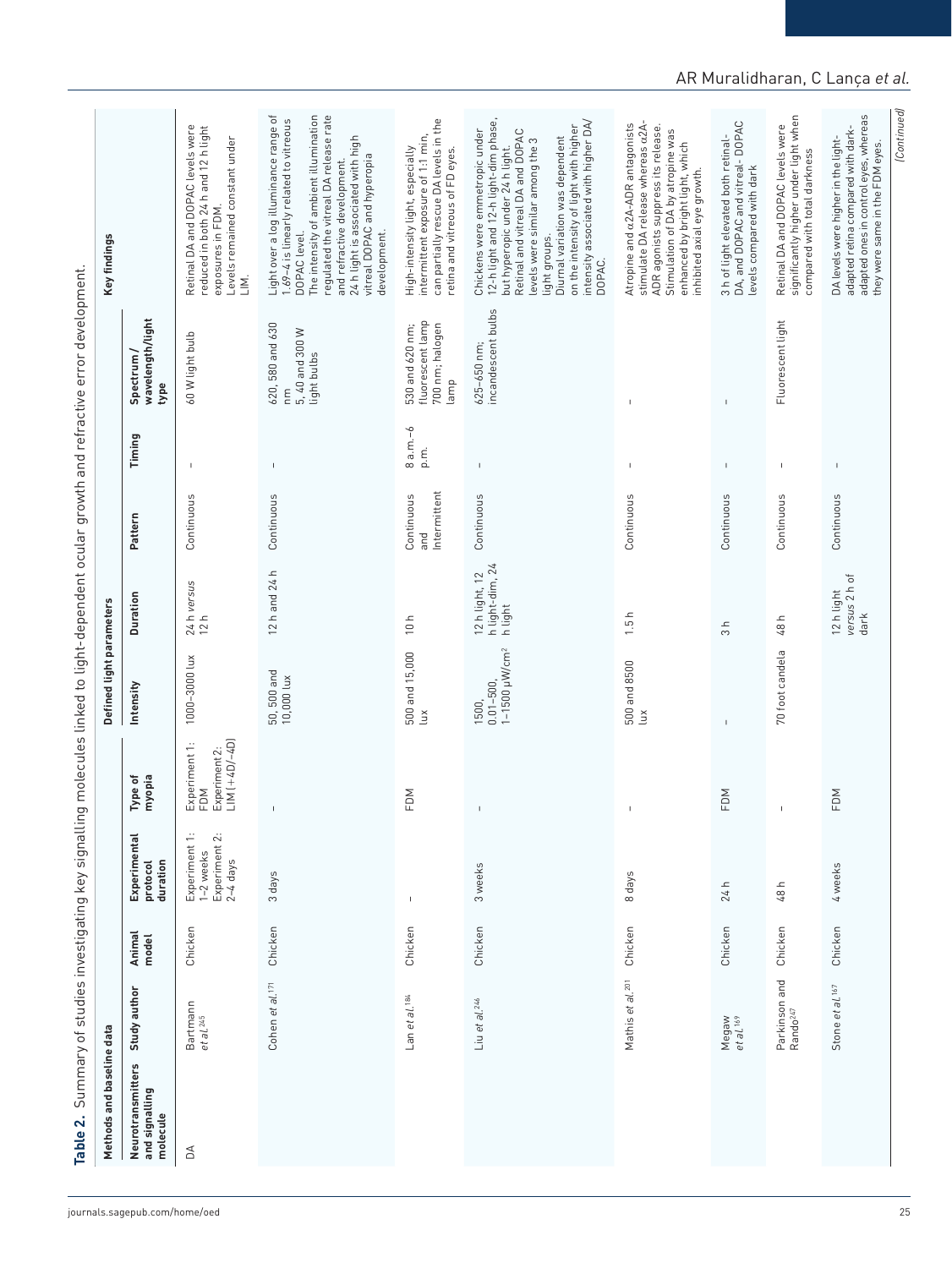| more effective than 6 Hz flicker without<br>between high during subjective light<br>highest DA levels and lowest DOPAC.<br>leads to an increase in DA synthesis<br>Retinal DOPAC and DOPAC/DA ratio<br>reduced LIM significantly compared<br>any correlation between the degree of<br>in the retina, reaching saturation by<br>retina compared with the 24 h dark.<br>higher after exposure to white, red,<br>Retinal DA and vitreal DOPAC were<br>increased with the level of light but<br>high levels of DA and DOPAC in the<br>(high) and dark (low) phases under<br>Photopic light group had the lowest<br>Bright light increases DA receptor<br>1 activity in the bipolar cells which<br>The stimulation reaches a peak at<br>Minimum of 5 lux light for ≥ 5 min<br>For FDM and LIM, 12 Hz flicker was<br>12 h and 24 h light both produced<br>levels of DA and highest levels of<br>Both scotopic and photopic light<br>Exposure to light of ≥5 µW/cm <sup>2</sup><br>DA and DOPAC levels oscillated<br>levels were lowest and highest,<br>stimulates retinal DOPA levels.<br>DOPAC. Scotopic group had the<br>suppressed by flickering light.<br>Vitreal DOPAC and retinal DA<br>myopia and retinal DA release.<br>respectively, under UV light.<br>FDM, LIM and LIH all were<br>constant darkness.<br>blue and UV light.<br>suppresses FDM.<br>to mesopic light.<br>25 µW/cm <sup>2</sup> .<br>32.2 lux.<br>not DA.<br>White 430-630 nm,<br>150 W Xenon lamp<br>Fluorescent bulbs<br>white light; 500-W<br>wavelength/light<br>red 620 nm, blue<br>Cool fluorescent<br>fluorescent light<br>465-470 nm, UV<br>Broad spectrum<br>tungsten bulb<br>White LEDs<br>Spectrum /<br>Cool white<br>375 nm;<br>lamps<br>LEDs<br>type<br>Daytime<br>I.<br>$\mathsf I$<br>J.<br>$\blacksquare$<br>$\overline{\phantom{a}}$<br>6 and 12 Hz<br>Continuous<br>Continuous<br>Continuous<br>Continuous<br>Continuous<br>Continuous<br>Pattern<br>flicker<br>Experiment 1:<br>12 h light, 24<br>3 h and 12 h<br>h dark, 24 h<br>5, 15 and 30<br>Experiment<br>2:3 h<br>Duration<br>$15 \text{ min}$<br>$30 \text{ min}$<br>light<br>12 h<br>12 h<br>$\frac{1}{2}$<br>$\frac{1}{6}$<br>m <sup>2</sup> , photopic<br>4.7 $\times$ 10 <sup>3</sup> cd/m <sup>2</sup><br>$0.1, 0.5, 5, 32.2, 570.3, 1173$ lux<br>$0, 1, 3, 5, 10,$<br>25, 50, 100 and<br>1000 µW/cm <sup>2</sup><br>$EL: 2500 - 5000$<br>White 468 lux,<br>150-1500 lux<br>$1.6 \times 10^{-3}$ cd/<br>NL: 100-200<br>m <sup>2</sup> , mesopic<br>blue 435 lux<br>red 453 lux,<br>$1.6 \times 10$ <sup>1</sup> cd/<br>Intensity<br>Scotopic<br>150 lux<br>lux;<br>$\tilde{\mathbf{u}}$<br>FDM, LIM and<br>$LM$ $(-10D)$<br>$LHH$ ( $\pm$ 8D)<br>Type of<br>myopia<br>FDM<br>FDM<br>$\sf I$<br>$\mathbb{I}$<br>Experiment 1:2<br>Experimental<br>Experiment<br>2:3h<br>duration<br>$5-7$ days<br>protocol<br>5-8 days<br>3 weeks<br>4 weeks<br>2 days<br>weeks<br>1 day<br>Chicken<br>Chicken<br>Chicken<br>Animal<br>model<br>Mice<br>Mice<br>Rat<br>Rat<br>Landis et al. <sup>250</sup><br>Schwahn and<br>Schaeffel <sup>122</sup><br>Wang et al. <sup>132</sup><br>Brainard and<br>Chen et al. 105<br>Proll et al. <sup>249</sup><br>Morgan <sup>170</sup><br>Zawilska<br>et al. <sup>248</sup><br>Neurotransmitters<br>and signalling | Methods and baseline data |              |  | Defined light parameters |  |        | Key findings |
|---------------------------------------------------------------------------------------------------------------------------------------------------------------------------------------------------------------------------------------------------------------------------------------------------------------------------------------------------------------------------------------------------------------------------------------------------------------------------------------------------------------------------------------------------------------------------------------------------------------------------------------------------------------------------------------------------------------------------------------------------------------------------------------------------------------------------------------------------------------------------------------------------------------------------------------------------------------------------------------------------------------------------------------------------------------------------------------------------------------------------------------------------------------------------------------------------------------------------------------------------------------------------------------------------------------------------------------------------------------------------------------------------------------------------------------------------------------------------------------------------------------------------------------------------------------------------------------------------------------------------------------------------------------------------------------------------------------------------------------------------------------------------------------------------------------------------------------------------------------------------------------------------------------------------------------------------------------------------------------------------------------------------------------------------------------------------------------------------------------------------------------------------------------------------------------------------------------------------------------------------------------------------------------------------------------------------------------------------------------------------------------------------------------------------------------------------------------------------------------------------------------------------------------------------------------------------------------------------------------------------------------------------------------------------------------------------------------------------------------------------------------------------------------------------------------------------------------------------------------------------------------------------------------------------------------------------------------------------------------------------------------------------------------------------------------------------------------------------------------------------------------------------------------------------------------------------------------------------------------------------------------------------------------------|---------------------------|--------------|--|--------------------------|--|--------|--------------|
|                                                                                                                                                                                                                                                                                                                                                                                                                                                                                                                                                                                                                                                                                                                                                                                                                                                                                                                                                                                                                                                                                                                                                                                                                                                                                                                                                                                                                                                                                                                                                                                                                                                                                                                                                                                                                                                                                                                                                                                                                                                                                                                                                                                                                                                                                                                                                                                                                                                                                                                                                                                                                                                                                                                                                                                                                                                                                                                                                                                                                                                                                                                                                                                                                                                                                             |                           | Study author |  |                          |  | Timing |              |
|                                                                                                                                                                                                                                                                                                                                                                                                                                                                                                                                                                                                                                                                                                                                                                                                                                                                                                                                                                                                                                                                                                                                                                                                                                                                                                                                                                                                                                                                                                                                                                                                                                                                                                                                                                                                                                                                                                                                                                                                                                                                                                                                                                                                                                                                                                                                                                                                                                                                                                                                                                                                                                                                                                                                                                                                                                                                                                                                                                                                                                                                                                                                                                                                                                                                                             |                           |              |  |                          |  |        |              |
|                                                                                                                                                                                                                                                                                                                                                                                                                                                                                                                                                                                                                                                                                                                                                                                                                                                                                                                                                                                                                                                                                                                                                                                                                                                                                                                                                                                                                                                                                                                                                                                                                                                                                                                                                                                                                                                                                                                                                                                                                                                                                                                                                                                                                                                                                                                                                                                                                                                                                                                                                                                                                                                                                                                                                                                                                                                                                                                                                                                                                                                                                                                                                                                                                                                                                             |                           |              |  |                          |  |        |              |
|                                                                                                                                                                                                                                                                                                                                                                                                                                                                                                                                                                                                                                                                                                                                                                                                                                                                                                                                                                                                                                                                                                                                                                                                                                                                                                                                                                                                                                                                                                                                                                                                                                                                                                                                                                                                                                                                                                                                                                                                                                                                                                                                                                                                                                                                                                                                                                                                                                                                                                                                                                                                                                                                                                                                                                                                                                                                                                                                                                                                                                                                                                                                                                                                                                                                                             |                           |              |  |                          |  |        |              |
|                                                                                                                                                                                                                                                                                                                                                                                                                                                                                                                                                                                                                                                                                                                                                                                                                                                                                                                                                                                                                                                                                                                                                                                                                                                                                                                                                                                                                                                                                                                                                                                                                                                                                                                                                                                                                                                                                                                                                                                                                                                                                                                                                                                                                                                                                                                                                                                                                                                                                                                                                                                                                                                                                                                                                                                                                                                                                                                                                                                                                                                                                                                                                                                                                                                                                             |                           |              |  |                          |  |        |              |
|                                                                                                                                                                                                                                                                                                                                                                                                                                                                                                                                                                                                                                                                                                                                                                                                                                                                                                                                                                                                                                                                                                                                                                                                                                                                                                                                                                                                                                                                                                                                                                                                                                                                                                                                                                                                                                                                                                                                                                                                                                                                                                                                                                                                                                                                                                                                                                                                                                                                                                                                                                                                                                                                                                                                                                                                                                                                                                                                                                                                                                                                                                                                                                                                                                                                                             |                           |              |  |                          |  |        |              |
|                                                                                                                                                                                                                                                                                                                                                                                                                                                                                                                                                                                                                                                                                                                                                                                                                                                                                                                                                                                                                                                                                                                                                                                                                                                                                                                                                                                                                                                                                                                                                                                                                                                                                                                                                                                                                                                                                                                                                                                                                                                                                                                                                                                                                                                                                                                                                                                                                                                                                                                                                                                                                                                                                                                                                                                                                                                                                                                                                                                                                                                                                                                                                                                                                                                                                             |                           |              |  |                          |  |        |              |
|                                                                                                                                                                                                                                                                                                                                                                                                                                                                                                                                                                                                                                                                                                                                                                                                                                                                                                                                                                                                                                                                                                                                                                                                                                                                                                                                                                                                                                                                                                                                                                                                                                                                                                                                                                                                                                                                                                                                                                                                                                                                                                                                                                                                                                                                                                                                                                                                                                                                                                                                                                                                                                                                                                                                                                                                                                                                                                                                                                                                                                                                                                                                                                                                                                                                                             |                           |              |  |                          |  |        |              |
|                                                                                                                                                                                                                                                                                                                                                                                                                                                                                                                                                                                                                                                                                                                                                                                                                                                                                                                                                                                                                                                                                                                                                                                                                                                                                                                                                                                                                                                                                                                                                                                                                                                                                                                                                                                                                                                                                                                                                                                                                                                                                                                                                                                                                                                                                                                                                                                                                                                                                                                                                                                                                                                                                                                                                                                                                                                                                                                                                                                                                                                                                                                                                                                                                                                                                             |                           |              |  |                          |  |        |              |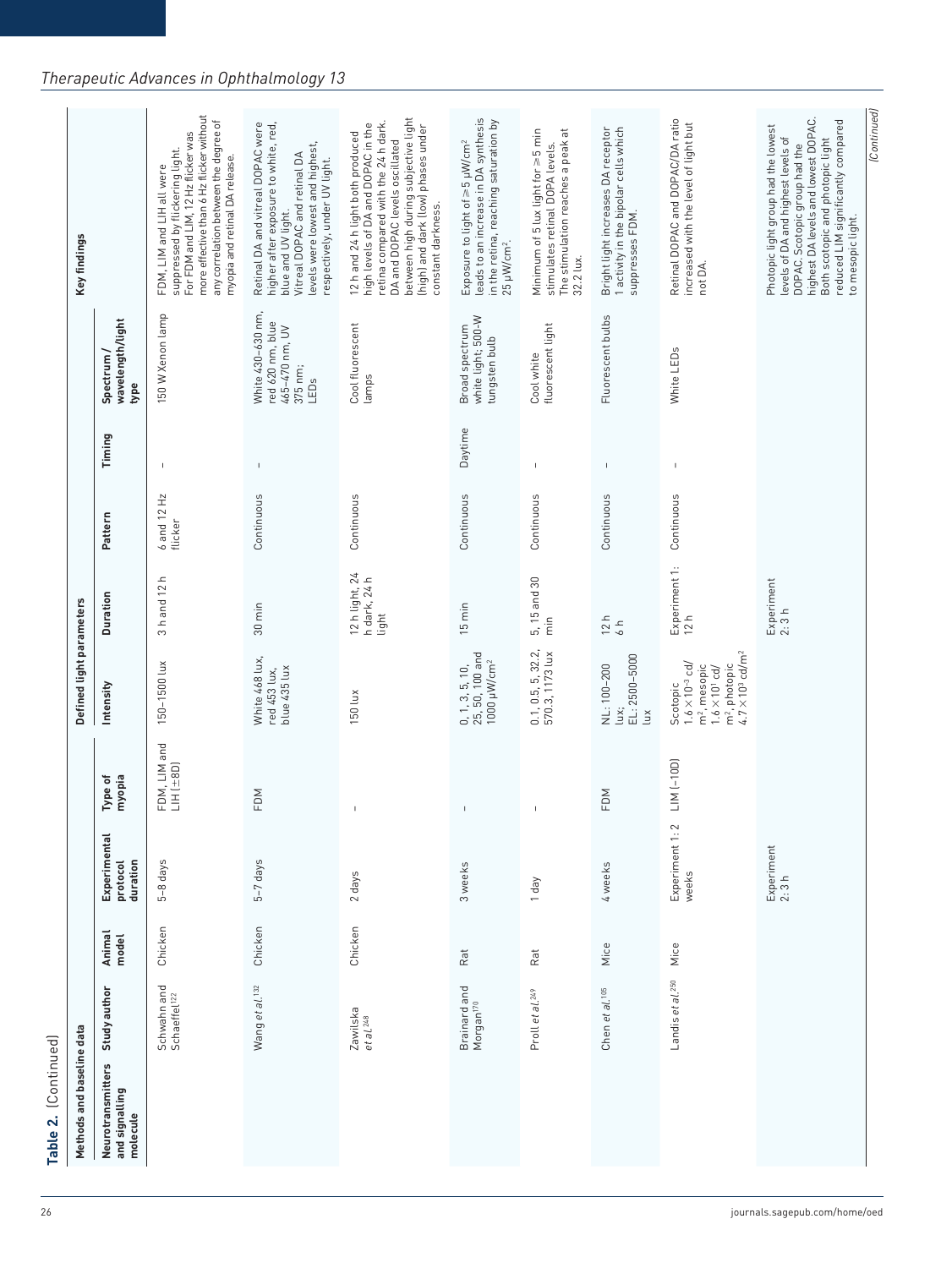| ZENK synthesis was enhanced with<br>synthesis in bipolar cells is induced<br>under light without any association<br>Light activates dopaminergic neurons<br>reduced with negative lenses after<br>however, FLM had increased levels<br>increased with positive lenses and<br>Retinal DA levels in dark and light<br>synthesis and increased metabolites<br>FLM and FDM both induce myopia;<br>Light increases DA release in the<br>DOPAC levels, which decreased in<br>the FDM group compared with the<br>of both retinal and vitreal DA and<br>conditions were not different,<br>with increased DA turnover, and<br>ZENK-expressing cells were<br>cell receptive field diameter.<br>retinal DA or DOPAC levels.<br>stimulated by flickering light.<br>40 min of≥300 lux of light.<br>GABA inhibits DA release.<br>levels in the retina.<br>control group.<br>with FDM.<br>by light.<br>White 420-680 nm,<br>green $525 \pm 40$ nm,<br>VL400 $\pm 20$ nm;<br>incandescent bulb<br>15V halogen lamp<br>wavelength/light<br>Fluorescent light<br>$555 \pm 10$ nm and<br>Halogen light<br>505 nm, 2850<br>temperature;<br>Spectrum/<br>white light<br>K colour<br>500 nm;<br>100W<br>LEDs<br>LEDs<br>type<br>$6 a.m.-6$<br>$7 a.m.-7$<br>Timing<br>p.m.<br>p.m.<br>$\mathsf I$<br>$\mathsf I$<br>$\mathsf I$<br>$\mathbf{I}$<br>$\mathbf{I}$<br>$\mathbf{I}$<br>0.5 Hz flicker<br>Continuous<br>Continuous<br>Continuous<br>Continuous<br>Continuous<br>Continuous<br>$0.5 - 3$ Hz<br>Pattern<br>Flicker<br>$0.5, 2, 4, 10$ or<br>24 h<br>40 and 120<br>$20 - 40$ min<br><b>Duration</b><br>5 min<br>12 h<br>48 h<br>12 h<br>12h<br>$\frac{1}{E}$<br>50 foot candela<br>photons µm <sup>-2</sup> /s<br>$300$ and $1000$<br>lux<br>$0.5 \mu$ W/mm <sup>2</sup><br>for 300 ms<br>$1.78 \times 10^{5}$<br>$0.8$ cd/m <sup>2</sup><br>$50 \text{ cd/m}^2$<br>Intensity<br>600 lux<br>FLM and FDM<br>FDM, LIM (-5,<br>(-7D) and LIH<br>$and -7D]$ and<br>$LM$ $(-10D)$<br>$LHH$ $(+7D)$<br>Type of<br>myopia<br>$(1+7D)$<br>FDM<br>$\overline{\mathbb{Z}}$<br>$\mathsf I$<br>$\mathbf{I}$<br>Experimental<br>2-8 weeks<br>duration<br>protocol<br>4 weeks<br>8 weeks<br>4 days<br>Yep [<br>48 h<br>Chicken<br>Chicken<br>monkey<br>Crucian<br>Rhesus<br>Animal<br>Guinea<br>Rabbit<br>model<br>Mice<br>Mice<br>carp<br>ig<br>Parkinson and<br>Rando <sup>252</sup><br>Zhang et al. <sup>180</sup><br>Study author<br>Bitzer and<br>Schaeffel <sup>204</sup><br>Luo et al. $127$<br>Kirsch and<br>Strickland<br>et al. <sup>251</sup><br>Wagner <sup>211</sup><br>Fischer<br>et al. <sup>185</sup><br>Pardue<br>et al. <sup>189</sup><br>Neurotransmitters<br>and signalling<br>EGR-1 / ZENK/<br>NGFI-A<br>molecule |  |  |  |  |  |                                                                                                                   |
|------------------------------------------------------------------------------------------------------------------------------------------------------------------------------------------------------------------------------------------------------------------------------------------------------------------------------------------------------------------------------------------------------------------------------------------------------------------------------------------------------------------------------------------------------------------------------------------------------------------------------------------------------------------------------------------------------------------------------------------------------------------------------------------------------------------------------------------------------------------------------------------------------------------------------------------------------------------------------------------------------------------------------------------------------------------------------------------------------------------------------------------------------------------------------------------------------------------------------------------------------------------------------------------------------------------------------------------------------------------------------------------------------------------------------------------------------------------------------------------------------------------------------------------------------------------------------------------------------------------------------------------------------------------------------------------------------------------------------------------------------------------------------------------------------------------------------------------------------------------------------------------------------------------------------------------------------------------------------------------------------------------------------------------------------------------------------------------------------------------------------------------------------------------------------------------------------------------------------------------------------------------------------------------------------------------------------------------------------------------------------------------------------------------------------------------------------------------------------------------------------------------------------------------------------------------------------------------------------------------------------------------------------------------------------------------------------------|--|--|--|--|--|-------------------------------------------------------------------------------------------------------------------|
|                                                                                                                                                                                                                                                                                                                                                                                                                                                                                                                                                                                                                                                                                                                                                                                                                                                                                                                                                                                                                                                                                                                                                                                                                                                                                                                                                                                                                                                                                                                                                                                                                                                                                                                                                                                                                                                                                                                                                                                                                                                                                                                                                                                                                                                                                                                                                                                                                                                                                                                                                                                                                                                                                                            |  |  |  |  |  |                                                                                                                   |
|                                                                                                                                                                                                                                                                                                                                                                                                                                                                                                                                                                                                                                                                                                                                                                                                                                                                                                                                                                                                                                                                                                                                                                                                                                                                                                                                                                                                                                                                                                                                                                                                                                                                                                                                                                                                                                                                                                                                                                                                                                                                                                                                                                                                                                                                                                                                                                                                                                                                                                                                                                                                                                                                                                            |  |  |  |  |  | whereas DOPAC levels were higher                                                                                  |
|                                                                                                                                                                                                                                                                                                                                                                                                                                                                                                                                                                                                                                                                                                                                                                                                                                                                                                                                                                                                                                                                                                                                                                                                                                                                                                                                                                                                                                                                                                                                                                                                                                                                                                                                                                                                                                                                                                                                                                                                                                                                                                                                                                                                                                                                                                                                                                                                                                                                                                                                                                                                                                                                                                            |  |  |  |  |  | white light without any change in the<br>against LIM compared with green or<br>VL induced hyperopia and protected |
|                                                                                                                                                                                                                                                                                                                                                                                                                                                                                                                                                                                                                                                                                                                                                                                                                                                                                                                                                                                                                                                                                                                                                                                                                                                                                                                                                                                                                                                                                                                                                                                                                                                                                                                                                                                                                                                                                                                                                                                                                                                                                                                                                                                                                                                                                                                                                                                                                                                                                                                                                                                                                                                                                                            |  |  |  |  |  | primate retina by altering horizontal                                                                             |
|                                                                                                                                                                                                                                                                                                                                                                                                                                                                                                                                                                                                                                                                                                                                                                                                                                                                                                                                                                                                                                                                                                                                                                                                                                                                                                                                                                                                                                                                                                                                                                                                                                                                                                                                                                                                                                                                                                                                                                                                                                                                                                                                                                                                                                                                                                                                                                                                                                                                                                                                                                                                                                                                                                            |  |  |  |  |  |                                                                                                                   |
|                                                                                                                                                                                                                                                                                                                                                                                                                                                                                                                                                                                                                                                                                                                                                                                                                                                                                                                                                                                                                                                                                                                                                                                                                                                                                                                                                                                                                                                                                                                                                                                                                                                                                                                                                                                                                                                                                                                                                                                                                                                                                                                                                                                                                                                                                                                                                                                                                                                                                                                                                                                                                                                                                                            |  |  |  |  |  |                                                                                                                   |
|                                                                                                                                                                                                                                                                                                                                                                                                                                                                                                                                                                                                                                                                                                                                                                                                                                                                                                                                                                                                                                                                                                                                                                                                                                                                                                                                                                                                                                                                                                                                                                                                                                                                                                                                                                                                                                                                                                                                                                                                                                                                                                                                                                                                                                                                                                                                                                                                                                                                                                                                                                                                                                                                                                            |  |  |  |  |  | Endogenous DA release in the retina is                                                                            |
|                                                                                                                                                                                                                                                                                                                                                                                                                                                                                                                                                                                                                                                                                                                                                                                                                                                                                                                                                                                                                                                                                                                                                                                                                                                                                                                                                                                                                                                                                                                                                                                                                                                                                                                                                                                                                                                                                                                                                                                                                                                                                                                                                                                                                                                                                                                                                                                                                                                                                                                                                                                                                                                                                                            |  |  |  |  |  | LIH and removal of FD goggles; and<br>suppressed with LIM and FD. ZENK                                            |
|                                                                                                                                                                                                                                                                                                                                                                                                                                                                                                                                                                                                                                                                                                                                                                                                                                                                                                                                                                                                                                                                                                                                                                                                                                                                                                                                                                                                                                                                                                                                                                                                                                                                                                                                                                                                                                                                                                                                                                                                                                                                                                                                                                                                                                                                                                                                                                                                                                                                                                                                                                                                                                                                                                            |  |  |  |  |  |                                                                                                                   |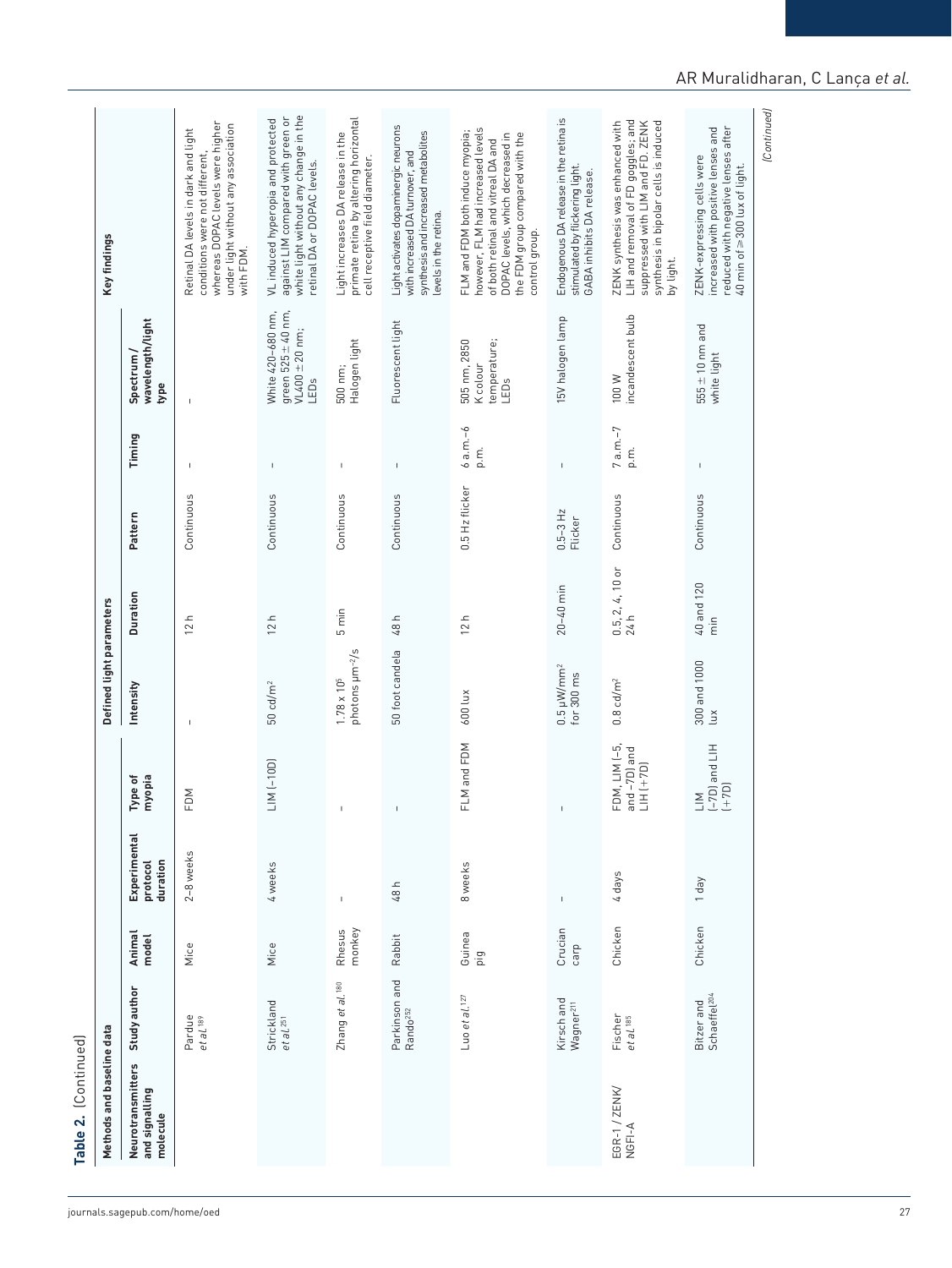| Methods and baseline data                       |                                  |                  |                                      |                            | Defined light parameters                                 |                                                                                      |                                   |                    |                                        | Key findings                                                                                                                                                                                                                                                                                                                                                                      |
|-------------------------------------------------|----------------------------------|------------------|--------------------------------------|----------------------------|----------------------------------------------------------|--------------------------------------------------------------------------------------|-----------------------------------|--------------------|----------------------------------------|-----------------------------------------------------------------------------------------------------------------------------------------------------------------------------------------------------------------------------------------------------------------------------------------------------------------------------------------------------------------------------------|
| Neurotransmitters<br>and signalling<br>molecule | Study author                     | Animal<br>model  | Experimental<br>protocol<br>duration | Type of<br>myopia          | Intensity                                                | Duration                                                                             | Pattern                           | Timing             | wavelength/light<br>Spectrum /<br>type |                                                                                                                                                                                                                                                                                                                                                                                   |
|                                                 | Agarwal <sup>253</sup>           | Mice             | Yep J                                |                            | $3-5$ foot<br>candles                                    | ᅌ<br>$\overline{c}$                                                                  | Continuous                        | $8a.m.-8$<br>p.m.  | $\mathbf{I}$                           | Higher levels of NGFI-A mRNA were<br>light and dark cycle exposure also<br>reported in animals kept in light<br>than in the dark. Combination of<br>elevates NGFI-A mRNA levels.                                                                                                                                                                                                  |
|                                                 | Brand et al. 205                 | Mice             | 8 days                               | FDM                        | 120 lux                                                  | and 30 min in<br>90, 120, 360,<br>or 720 min<br>in morning<br>15, 30, 60,<br>evening | Intermittent<br>Continuous<br>and | $8 a.m.-8$<br>p.m. | 30 W cool white<br>light.              | after 30 and 60 min of light, respectively.<br>expression levels were reduced in FDM<br>are associated with both the onset and<br>illumination by NDF had no significant<br>Increases in Egr-1 mRNA expression<br>Gradual attenuation of retinal image<br>eyes than in the fellow control eyes<br>Both Egr-1 mRNA and protein<br>effect on Egr-1 mRNA levels.<br>offset of light. |
|                                                 | Zhong et al.206                  | monkey<br>Rhesus | $\mathbf{I}$                         | $LHH$ ( $+3D$ ) and<br>FDM | 20% reduced<br>diffuser<br>light by                      | 30, 60 and 240<br>$\frac{1}{E}$                                                      | Continuous                        | $8 a.m.-8$<br>p.m. | $\mathbf{I}$                           | optical defocus by plus lens increases<br>no effect on the level of Egr-1, rather<br>20% reduction in light intensity has<br>Egr-1 levels than plano lenses                                                                                                                                                                                                                       |
| $\frac{1}{2}$                                   | Donati et al. 254                | Pig              | Tday                                 |                            | photons mm <sup>2</sup><br>$1.73 \times 10^{15}$<br>/sec | $\mathbf{I}$                                                                         | 16 Hz flicker                     | $\mathbb{I}$       | 50 W tungsten<br>halogen lamp          | NO in the vitreous of miniature pig<br>eye increased due to flicker light<br>illumination.                                                                                                                                                                                                                                                                                        |
|                                                 | Hoshi et al. <sup>190</sup>      | Rat              | Tday                                 | $\mathbf{I}$               | mW/cm <sup>2</sup> at the<br>$0.083 - 1.83$<br>cornea    | $\mathrel{\mathop{\mathsf{=}}}$<br>$\infty$                                          | Continuous<br>and 3 Hz<br>Flicker | $11a.m.-2$<br>p.m. | $\mathbf{I}$                           | Vitreal NO increased under constant<br>decreased under dark adaptation<br>and flickering light, whereas it                                                                                                                                                                                                                                                                        |
|                                                 | Neal et al. <sup>255</sup>       | Rabbit           | T day                                |                            | 590 lux                                                  | $10 \text{ min}$                                                                     | Continuous<br>and 3 Hz<br>Flicker | I.                 | I.                                     | Both continuous and flickering light<br>stimulated the release of retinal NO.                                                                                                                                                                                                                                                                                                     |
|                                                 | Sekaran<br>et al. <sup>256</sup> | Carp             | Vep <sub>1</sub>                     | $\mathsf I$                | 100 µW/cm <sup>2</sup>                                   | $10 \text{ min}$                                                                     | Continuous<br>and 3 Hz<br>Flicker | $\overline{1}$     | Tungsten lamp                          | stimulated the release of retinal NO.<br>Both continuous and flickering light                                                                                                                                                                                                                                                                                                     |
| ТH-5                                            | $Li$ et al. <sup>128</sup>       | Guinea<br>ig     | 6 weeks                              | FDM and FLM                | 600 lux                                                  | 12 h                                                                                 | 0.5 Hz flicker                    | $6a.m.-6$<br>p.m.  | 600 nm-                                | myopia and 5-HT and 5-HT2A receptor<br>Flickering light causes progressive<br>increased both in FDM and FLM.                                                                                                                                                                                                                                                                      |
| GABA                                            | Schmid<br>et al. <sup>214</sup>  | Chicken          | 4 days                               | FDM                        | $1500$ $\text{lux} + \text{NV}$                          | 2 h                                                                                  | Continuous                        | $\mathsf I$        | Fluorescent light                      | GABA agonists inhibited the protective<br>to light for 2 h lowered the inhibitory<br>effect of NV against FDM. Exposure<br>activity of GABA in FDM eyes.                                                                                                                                                                                                                          |
|                                                 | Lam <sup>215</sup>               | Goldfish         | T day                                | $\mathbf{I}$               | Altered with<br>NDF                                      | $4-5h$                                                                               | 15 flashes<br>per min             | I.                 | 60 W tungsten<br>filament bulb         | light-adapted retina was more than<br>increased with flashing light which<br>intensity. Moreover, total GABA in<br>was directly proportional to the<br>GABA level in the retina was<br>in the dark-adapted retina.                                                                                                                                                                |
|                                                 |                                  |                  |                                      |                            |                                                          |                                                                                      |                                   |                    |                                        | (Continued)                                                                                                                                                                                                                                                                                                                                                                       |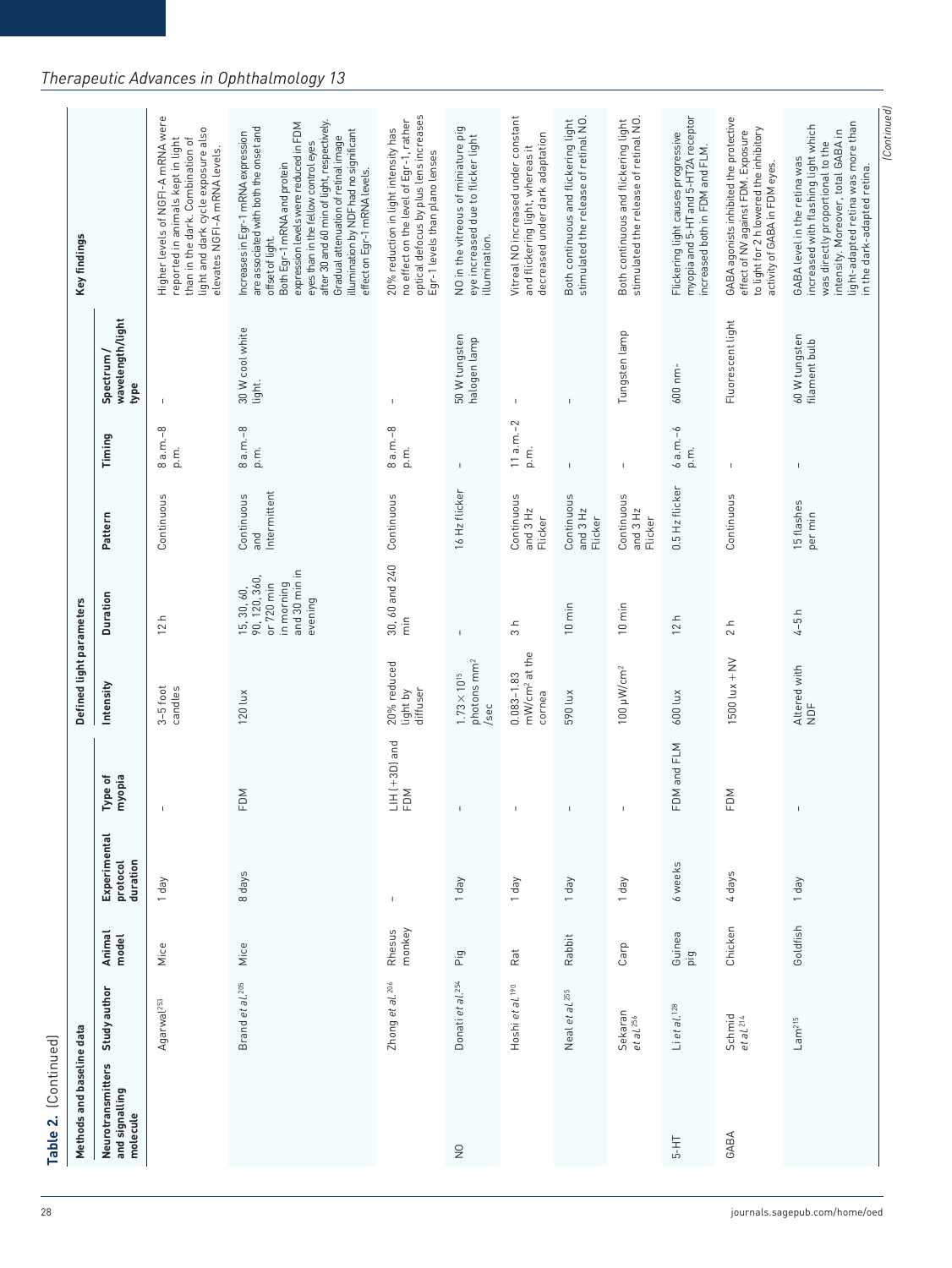| ¢ |
|---|
|   |
|   |
|   |
| α |
|   |
|   |
|   |
|   |
|   |
|   |
|   |

| Study author<br>Neurotransmitters                                                                                                                                                                                                                                                                                                                                                                                               |                 |                                      |                   | Defined light parameters                                                                              |                  |                 |                     |                                                        | Key findings                                                                                                                                                                                                                                                                                                         |
|---------------------------------------------------------------------------------------------------------------------------------------------------------------------------------------------------------------------------------------------------------------------------------------------------------------------------------------------------------------------------------------------------------------------------------|-----------------|--------------------------------------|-------------------|-------------------------------------------------------------------------------------------------------|------------------|-----------------|---------------------|--------------------------------------------------------|----------------------------------------------------------------------------------------------------------------------------------------------------------------------------------------------------------------------------------------------------------------------------------------------------------------------|
| and signalling<br>molecule                                                                                                                                                                                                                                                                                                                                                                                                      | Animal<br>model | Experimental<br>duration<br>protocol | Type of<br>myopia | Intensity                                                                                             | <b>Duration</b>  | Pattern         | Timing              | wavelength/light<br>Spectrum/<br>type                  |                                                                                                                                                                                                                                                                                                                      |
| McCaffery<br>et al. <sup>217</sup><br>RÁ                                                                                                                                                                                                                                                                                                                                                                                        | Mice            | $5-30$ days                          | $\overline{1}$    | $\overline{1}$                                                                                        | 10 min and 2 h   | Continuous      | $\mathbf{I}$        | Bright room light                                      | retinal RA synthesis compared with<br>Light causes a direct increase of<br>dark.                                                                                                                                                                                                                                     |
| Yu et al. <sup>257</sup>                                                                                                                                                                                                                                                                                                                                                                                                        | Guinea<br>ig    | 4 weeks                              | LIM (-5D)         | White 580 lux,<br>blue 500 lux                                                                        | 12h              | Continuous      | $6a.m.-6$<br>p.m.   | White 5000K, blue<br>440 nm                            | less retinal RA compared with white<br>Animals exposed to blue light were<br>less myopic, had shorter AL and<br>light.                                                                                                                                                                                               |
| Benyahya<br>Dkhissi-<br>et al. <sup>234</sup><br>Melanopsin and<br>ipRGC                                                                                                                                                                                                                                                                                                                                                        | Mice            | 7 days                               |                   | photons/cm <sup>2</sup> /s)<br>$2.8\times10^{14}$                                                     | $15 \text{ min}$ | Continuous      | $\overline{1}$      | 480 nm                                                 | Melanopsin KO prevented the light-<br>dependent increase in DA, which<br>comparatively increased in dark.                                                                                                                                                                                                            |
| Zhang et al. 242                                                                                                                                                                                                                                                                                                                                                                                                                | Mice            | $\mathbf{I}$                         | $\mathbf{I}$      | and 1.9 x 10 <sup>14</sup><br>photons cm <sup>-2</sup><br>$1.47\times10^{13}$<br>$\overline{5}$       | 12h              | sec pulses<br>S | $\mathsf I$         | 470, 525 and 630<br>LEDs<br>nm;                        | necessary for light responses in<br>Melanopsin photopigment is<br>retinal DA neurons.                                                                                                                                                                                                                                |
| Wang et al. <sup>138</sup>                                                                                                                                                                                                                                                                                                                                                                                                      | Guinea<br>pig   | 8 weeks                              | $\,$ I            | Green: 1.05 W/<br>White: 0.80 W/<br>Blue: 0.46 W/<br>cm <sup>2</sup><br>$\rm cm^2$<br>cm <sup>2</sup> | 12h              | Continuous      | $8 a.m.-10$<br>p.m. | Green: 530 nm<br>White: 5000 K;<br>Blue:480 nm<br>LEDS | higher in green light group than the<br>blue light group.<br>had higher pineal gland melatonin,<br>in their retinas than the blue light<br>AL and lower retinal melanopsin<br>mRNA in retina and sclera were<br>group. Contrarily, MT1 receptor<br>Animals exposed to green light<br>myopic refractive error, longer |
| intrinsically photosensitive retinal ganglion cells; KO, knockout; LED, light emitting diodes; LIH, lens-induced hyperopia; LIM, lens-induced myopia; MT1, melatonin receptor type 1; NDF,<br>AL, axial length; DA, dopamine; DOPA, dihydroxyphenylalanine; DOPAC, 3,4-dihydroxyphenylacetic acid; EGR-1, early growth response protein-1; EL, experimental light; FD, form<br>deprived; FDM, form deprivation myopia; FLM, fli |                 |                                      |                   |                                                                                                       |                  |                 |                     |                                                        |                                                                                                                                                                                                                                                                                                                      |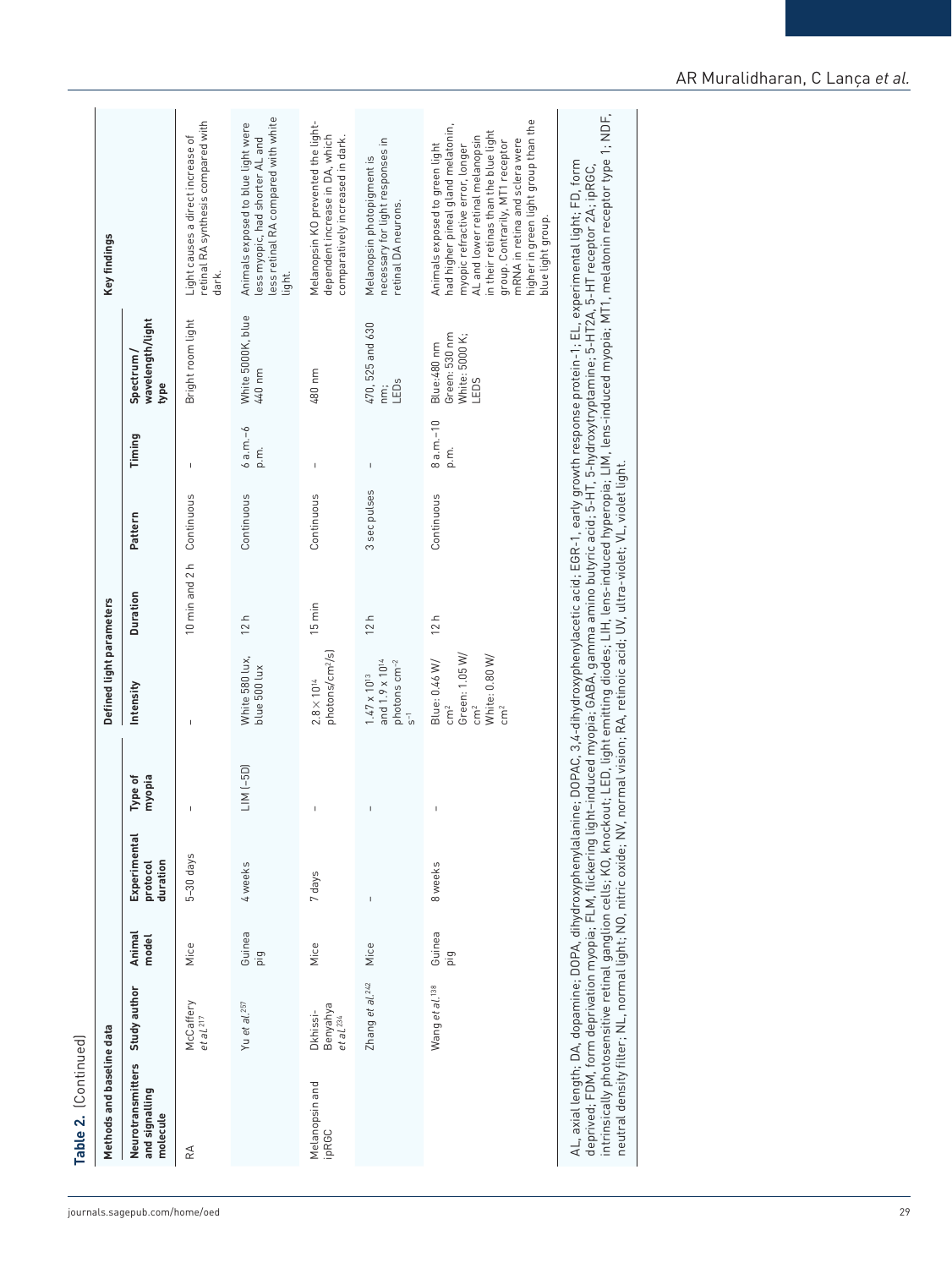

**Figure 2.** Schematic representation of the retina, retinal pigment epithelium, choroid, and sclera with corresponding molecules modulated by light stimulation.

of.184,185 Furthermore, retinal DA may modulate choroidal thickening and a subsequent reduction in axial length by triggering other neuromodulators such as nitric oxide (NO).<sup>186</sup>

According to Hartline,<sup>187</sup> luminance-associated visual information is decoded in the brain through parallel pathways, namely, increments (ON) and decrements (OFF). Low luminance and optical blur which are considered as key risk factors of myopia, trigger the ON luminance pathway and thereby lower the release of retinal DA.188 The role of ON and OFF pathways in refractive error development is extrapolated using a genetically modified mouse model wherein the *nob* mice were subjected to FDM. The results from the study exhibit that myopia development in mouse eye is stimulated primarily due to defect in ON pathway in addition to the low DA level and blurred vision imposed by form deprivation which is evident

from the loss of visual function along the ON pathway.189

## *Other neurotransmitters and signaling molecules involved in light-mediated refractive error regulation*

*Nitric oxide.* NO is a neurotransmitter that is involved in the regulation of retinal responses. Vitreous concentrations of NO are dependent on ambient light conditions190 and may play a role in the protection against developmental myopia. In a study conducted by Carr and Stell,<sup>191</sup> intravitreal injection of NO synthase substrate L-arginine (L-arg) or NO donor sodium nitroprusside was able to dose-dependently inhibit the development of myopic refraction and axial elongation. In addition, NO may also play a role in the regulation of choroidal thickness, as intravitreal injection of NO synthase inhibitor NG-nitro-L-arginine methyl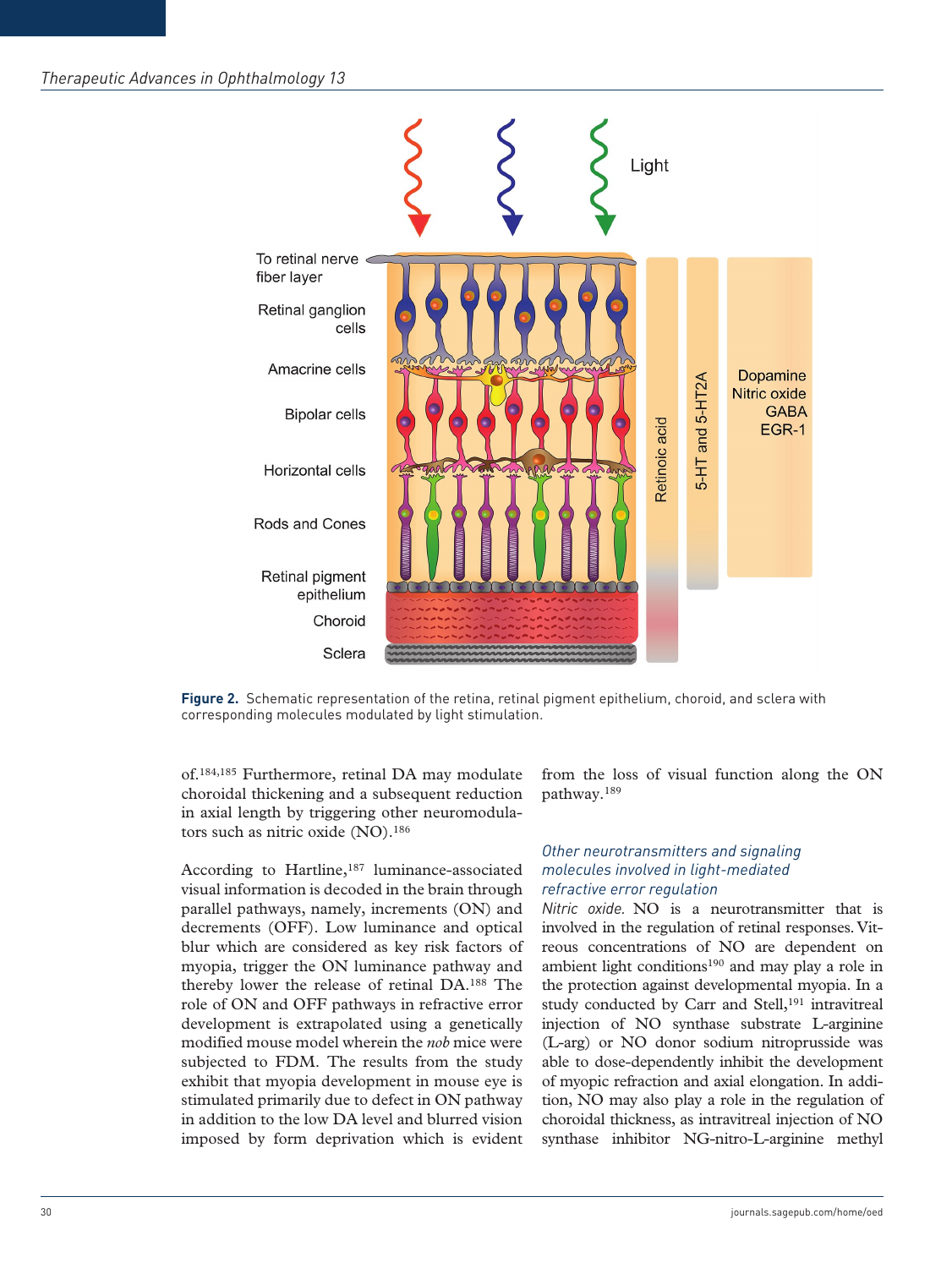ester rapidly and transiently inhibited choroidal thickening and promoted choroidal thinning in chicken eyes recovering from FDM and in eyes mounted with +15D lenses.192

Similar to DA, NO affects horizontal cell gap junction conductance and coupling. In the presence of bright light, NO is released in amacrine cells and activates guanylate cyclase after diffusion into retinal neurons. This results in an increase in cyclic guanosine monophosphate (cGMP) levels and the activation of cGMPdependent protein kinase. Phosphorylation or dephosphorylation of connexin 35 in chickens and connexin 36 in mammals present in the retinal gap junctions alters horizontal and amacrine cell gap junction conductivity via NO, which in turn stimulates retinal cell uncoupling.193–195 Subsequently, this increases the overall optokinetic contrast sensitivity in chicken eyes, especially at high spatial frequencies.196 NO may thus contribute to the prevention of myopia development by modulating the receptive field sizes and spatial contrast sensitivity.197,198

*Atropine.* Although low-dose atropine eye drops are used to prevent or slow myopia development in children, $198$  the underlying mechanisms of atropine action remain poorly understood. Atropine is a muscarinic antagonist that also acts as a potential alpha 2-adrenergic receptor (α2A-ADR) antagonist. In chickens, that lack muscarinic receptors in the ciliary muscles, atropine can still reduce experimental myopia development,<sup>199</sup> and both atropine and other  $\alpha$ 2A-ADR antagonists have been shown to stimulate DA release by activating the tyrosine hydroxylase immunoreactive amacrine cells.<sup>200,201</sup> Conversely,  $\alpha$ 2A-ADR agonists strongly suppress the release of DA.200,201 Interestingly, the actions of atropine and bright light of 8500 lux were recently reported as additive, increasing DA release in the vitreous of chickens that received an intravitreal atropine injection and were exposed to bright light for 1.5 h, compared with chickens that received the same treatment but were exposed to 1.5 h of standard light of 500 lux.<sup>201</sup>

*EGR1 (ZENK).* Early growth response protein-1 (EGR-1) or ZENK is a protein encoded by the EGR-1 gene. Lower levels of EGR-1 or ZENK have been associated with increased axial elongation and *vice versa*.202 EGR-1 is considered as a well-established and documented protective gene for myopia.203–205 Upregulation of ZENK is

associated with inhibition of ocular elongation linked with hyperopic defocus and the recovery from form deprivation. The modulatory expression of ZENK is clearly evident in amacrine cells containing glucagon. In chickens, EGR-1 suppresses ocular axial elongation and when EGR-1 is knocked down in mice, the eye exhibited distinct axial elongation.<sup>202</sup> It was found that 30 min of exposure to visual stimuli following form deprivation can regulate ocular growth by modulating the expression of ZENK.185

The intensity of light exposure was reported to be positively correlated with the ZENK expression in chicken retinal amacrine cells; however, this effect is not related to the duration of light exposure.<sup>185</sup> Albeit, Ashby *et al.*<sup>203</sup> reported bidirectional response of Egr-1 mRNA levels with a 50% decrease and >200% elevation in Egr-1 mRNA levels in lens-induced (−5D) myopic eyes of guinea pigs during the induction (day 7) and the recovery periods, respectively.

ZENK-responsive bipolar cells are usually the cone ON-bipolar cells; hence, the bipolar cells are seen to have ZENK induction as a function of light intensity.206 Furthermore, EGR-1 mRNA transcript levels are also dependent on the spectral content of light; chickens reared under VL for 7 days (12 h light/dark cycle) showed upregulation of EGR-1 in chorioretinal tissues, compared with blue light exposure. In addition, the eyes exposed to VL were significantly less myopic compared with those exposed to fluorescent light.<sup>148</sup>

*5-HT and 5-HT2A receptor.* Serotonin [i.e. 5-hydroxytryptamine (5-HT)] is a neurotransmitter synthesized in central nervous system. Lens-induced myopic eyes of Guinea pigs have significantly higher levels of 5-HT and 5-HT2A receptor.207 Constant square-wave 0.5 Hz flickering light can induce myopia of progressive nature in guinea pigs.128 The 5-HT and 5-HT2A receptors were found to increase in both myopia due to flickering light and form deprivation. This indicates that 5-HT is possibly involved in the induction of myopia and it acts by binding to 5-HT2A receptor.128 The 5-HT2A receptor expression was found to be increased and the concentrations of norepinephrine and epinephrine were decreased in guinea pigs' eyes following both the exposure to flickering light and form deprivation. As hypothesized by Li *et al.*128 by binding to 5-HT2A receptor, 5-HT may strengthen scleral remodelling and influence ocular axial growth.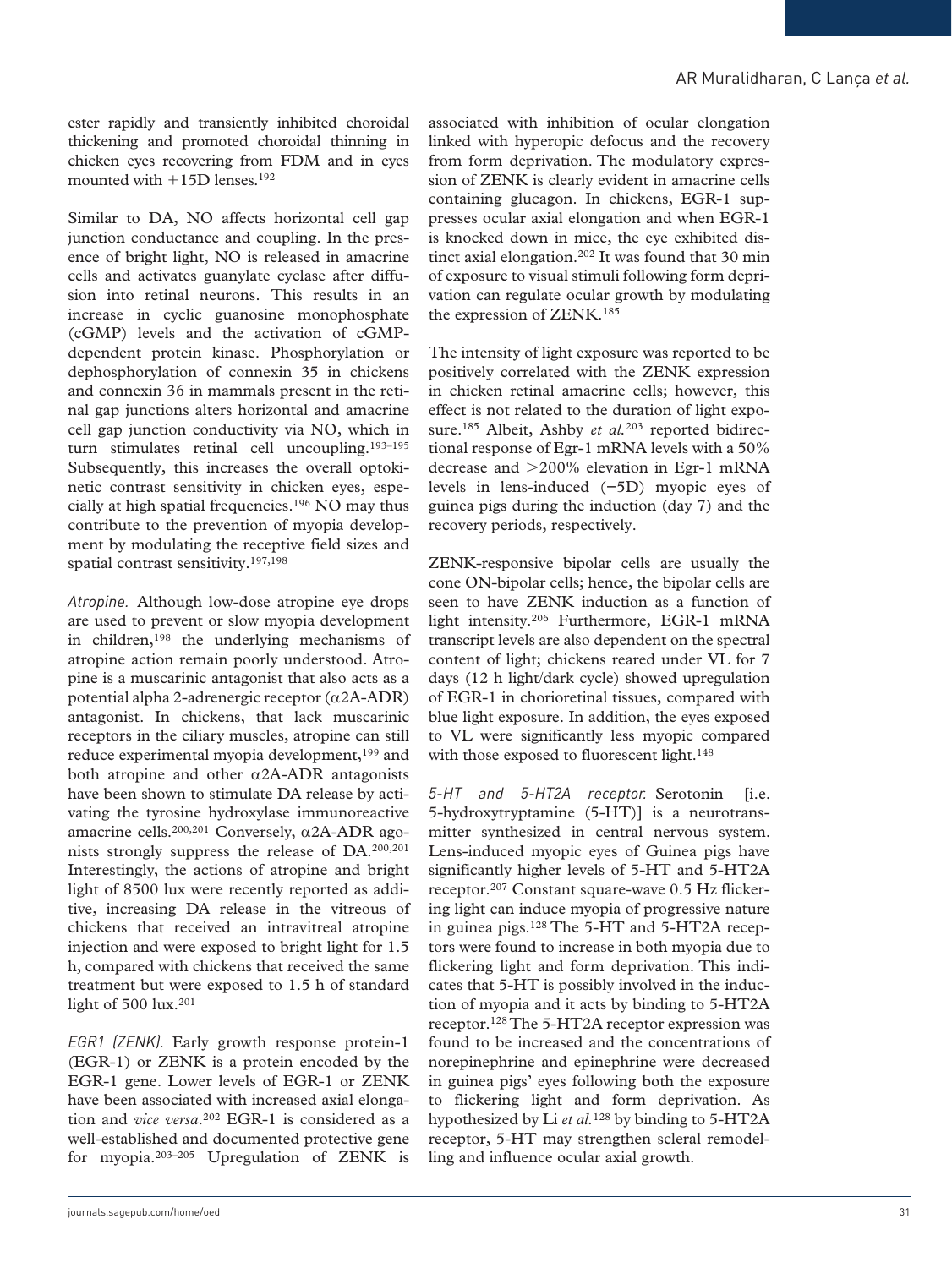*Gamma aminobutyric acid.* Gamma aminobutyric acid (GABA) is an inhibitory neurotransmitter in the retina and brain. There are three types of GABA receptors, the GABA(A) receptors facilitate the feedback between horizontal cells and cones, GABA(B) receptors regulate intracellular messengers and neuronal function, and GABA(C) receptors are involved in mediating GABAergic synaptic functions in the outer and inner retinas. Eye growth and refractive development in chickens is regulated by these 3 receptors of GABA.208,209 GABA(C) antagonists were found to be most effective at preventing LIM, although other receptors can also prevent myopia.210 GABA(A) and GABA(C) agonists decreases DA release in the retina, whereas GABA antagonists increase DA release.<sup>209,211</sup> Moreover, amacrine cells release GABA molecules which bind to fast-acting ionotropic receptors in the retina.212,213 In FDM, the DA and GABAergic neurotransmitter pathways interact. Exposure to fluorescent lights (1500 lux) for 2 h lowers the inhibitory activity of GABA in form-deprived eyes.214 This protective effect of bright light against FDM while overcoming the effects of GABA agonists involves an increase in the D2 DA receptor activity.214 In contrary, goldfish retina demonstrated an increase in GABA level directly proportional to flashing light intensity.<sup>215</sup>

*Retinoic acid.* Retinoic acid (RA) is a lipid-soluble metabolite derived from retinol or vitamin A, which acts as a regulator of growth, differentiation, and development of several cell types, including epithelial and neuronal cells. RA also acts as a neuromodulator that sends information regarding the illumination to the outer plexiform layer of retina.216 McCaffery *et al.*217 first reported the light-mediated increase in RA synthesis in both retina and RPE samples of mice exposed to bright room light for 10 min. This increase was also directly proportional to the age of the mice, wherein the older mice reported increased RA release in response to light. Similarly, the impact of 20 min of bright room light retina and RPE samples revealed a strong RA activity when compared with samples kept in darkness.<sup>218</sup> Dirks *et al.*218 also noted that RA synthesis is lightdependent and DA-independent in the carp eye indicating that these two modulatory systems are not inter-dependent but act in parallel. Apart from this, studies in various animal models like chickens,  $219-221$  guinea pigs<sup>222,223</sup> and marmosets<sup>224</sup> revealed that changes in RA synthesis are species-dependent, where myopia induction led to a decreased RA level in chickens, and increased RA levels in guinea pigs and marmosets.222,224,225 Choroidal RA biosynthesis is regulated exclusively by retinaldehyde dehydrogenase 2 (RALDH2)226 and fundal tissue aldehyde dehydrogenase-2 (ADH2).219 In the sclera, RA and glycosaminoglycan (GAG) levels observe an inverse relationship; with increasing RA levels, the GAG levels decreases and *vice versa*.220,224,225 The mechanism of action of RA might be through the remodelling of scleral extracellular matrix<sup>224</sup> or the modulation of cell coupling.227,228

*Melanopsin and intrinsically photosensitive retinal ganglion cells.* Melanopsin is an atypical photopigment expressed in ganglion cells, rendering them intrinsically photosensitive.<sup>229,230</sup> These intrinsically photosensitive retinal ganglion cells (ipRGCs) complement the visual photoreceptors and convey photo transduced signals to nonvisual centres in the brain, including the suprachiasmatic nucleus governing most circadian rhythmic expressions in the body (e.g. sleep, alertness, melatonin secretion at night) (for review, see Najjar and Zeitzer<sup>231</sup>). Melanopsin is predominantly sensitive to bright blue light (~480nm), a wavelength reported to induce hyperopia and reverse experimental myopia in some animal models130–133 and the increase in ocular DA levels upon bright light exposure could potentially be due to the stimulation of melanopsin and the synaptic and functional connection between the ipRGCs and dopaminergic amacrine cells.232,233 In addition, melanopsin knockout mice display a decline in ocular DA levels,<sup>234</sup> and preliminary findings highlight a direct, yet unclear, role of melanopsin in refractive error development.235 In humans, some authors attributed a reduction in sleep quality observed in highly myopic children to a decreased ipRGC function in myopic eyes, in addition to high demands at school and distress over poor vision.236 Nevertheless, studies investigating the pupillary light reflex reported no alterations in the response in mild and moderate myopic participants and no associations between refractive error and the ipRGC inputs to the pupil control pathway.237,238

The retinal clock plays an essential role in adapting retinal physiology and visual function to the light/dark changes and holds with its outputs (e.g. melatonin, DA) a major role in the regulation of eye growth and refractive error development in birds and mammals.<sup>239</sup> A additional, potential pathway for photic ocular growth control involves the phase shifting aptitudes of the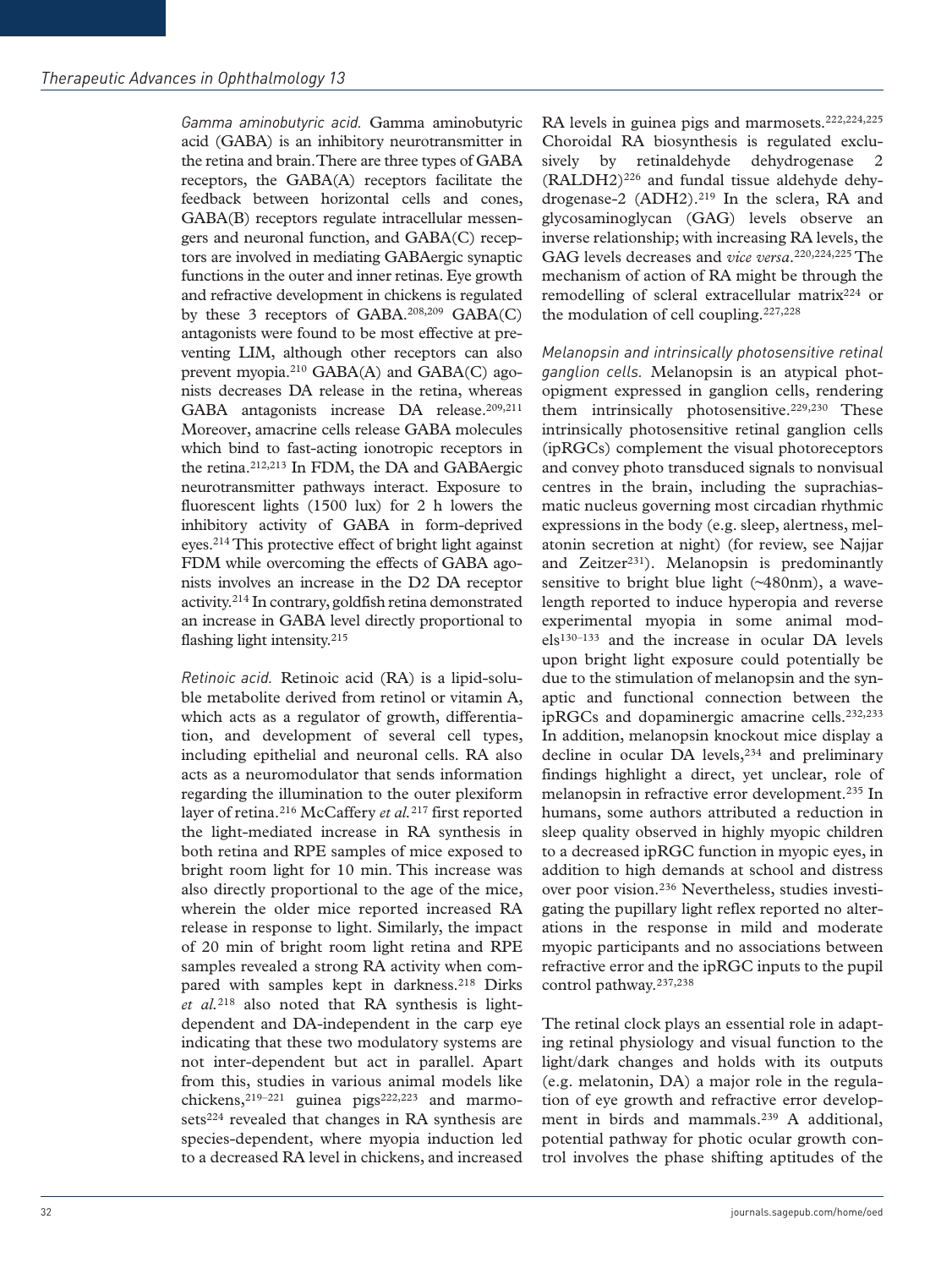retinal clock by light<sup>240</sup> through the potential contribution of ipRGCs, neuropsin  $(OPN5)$ ,<sup>241</sup> rods and/or middle-wavelength (MW) cones and excitatory influences upon dopaminergic amacrine cells.242–244

#### **The development of light-therapy strategies for myopia**

While increasing exposure to outdoor light levels can successfully be implemented through national outdoor programmes, to prevent the onset of myopia and slow myopia progression in progressing myopes, implementation remains suboptimal in some circumstances.258 On the other hand, the optimization of architectural lighting or development of light-therapy devices requires a holistic understanding of the benefits and side effects of light characteristics (intensity, timing, pattern and spectrum) on ocular growth and neurophysiology (e.g. circadian rhythms, sleep and alertness). Yet, some studies have shown promising results by either increasing light intensity indoors in schoolbased interventions<sup>43</sup> or adopting a daily lighttherapy approach.259 According to Hua *et al.*<sup>43</sup> increasing the ambient light levels to 558 lux at the desk and 440 lux at the blackboard in classrooms can reduce the percentage of new myopia onset. Concomitantly, a pilot study carried out in China has shown that both students and teachers can adapt to a bright classroom having a light intensity between 1,330 and 4,060 lux.<sup>260</sup> These findings suggest that moderately high intensities of light indoors (e.g. classrooms) could yield sufficient protection against myopia in children.42 In accordance with the latter statement, yet adopting a more individualized light-therapy approach using light delivery glasses, Read *et al.*259 showed that exposure to ~500 lux for 30 min in the morning for 1 week increased in choroidal thickness in young adults. Although Read *et al.* did not investigate the impact of light therapy on refractive error development *per se*, these results may be promising given the association between choroidal thickness and refractive error development. The spectral modulation of light reaching the retina can also offer promising therapeutics for myopia. A recent study by Ofuji *et al.*261 have shown that wearing VL-transmitting glasses for 2 years, and engaging in outdoor activity for 2 h can reduce ocular axial length and increase choroidal thickness in a child with high myopia. As reported by Torii *et al.*,148 an increased expression of *EGR1* gene may have led to this protective effect of VLtransmitting glasses against myopia. In addition, a

DA increase in response to the UV light could also be postulated based on data available from the form-deprived chicken model.132 Neuropsin (*OPN5*), is a UV-sensitive and bistable (λmax: 380 nm and 470nm) photopigment that is ubiquitously expressed in mammalian ganglion cells.244,262 In a recent study, it was reported that VL stimulation prevented myopia in mice and identified OPN5-expressing retinal ganglion cells as a key for emmetropization in this animal model.241 On the other side of the spectrum, a randomized controlled trial (ClinicalTrials.gov Identifier: NCT04073238) is ongoing at Zhongshan Ophthalmic Center to test the efficacy of low-level red light therapy (LLLT) to control the progression of myopia, the authors hypothesize that effect of LLLT is potentially through inhibiting scleral hypoxia and thereby improving the choroidal blood perfusion. In a similar study, slowing of myopia progression was shown among children treated with low-level laser therapy for 6 months, probably by inhibiting the NO synthesis and inflammatory cytokines thereby decreasing the severity of oxidative stress.263,264 The effects of the spectral composition of light have to be corroborated carefully with its intensity, pattern, timing, and its effects on circadian system when considering light therapy as a potential treatment for myopia in children.

With the availability of inexpensive lighting systems and electronics nowadays, many nonmedical devices ranging from side lamps to wearables are on the market, with the claim of alleviating the myopia epidemic. Unfortunately, many of such devices overstate their claims and are sometimes not data-driven. Today, to optimize indoor lighttherapy strategies for myopia we would suggest the following pathway:

- I. Elucidate interspecies differences in the light-driven emmetropization process;
- II. Recognize the most suitable animal model(s) for studying the impact of light on emmetropization. This model(s) should closely mimic human ocular physiology and refractive error development;
- III. Pinpoint anti-myopiagenic light parameters in the selected animal model and test the synergetic anti-myopiagenic aptitudes of light parameters. For example, test dynamic lighting and tailor the spectral composition and timing of moderate light intensities (indoor) across the day;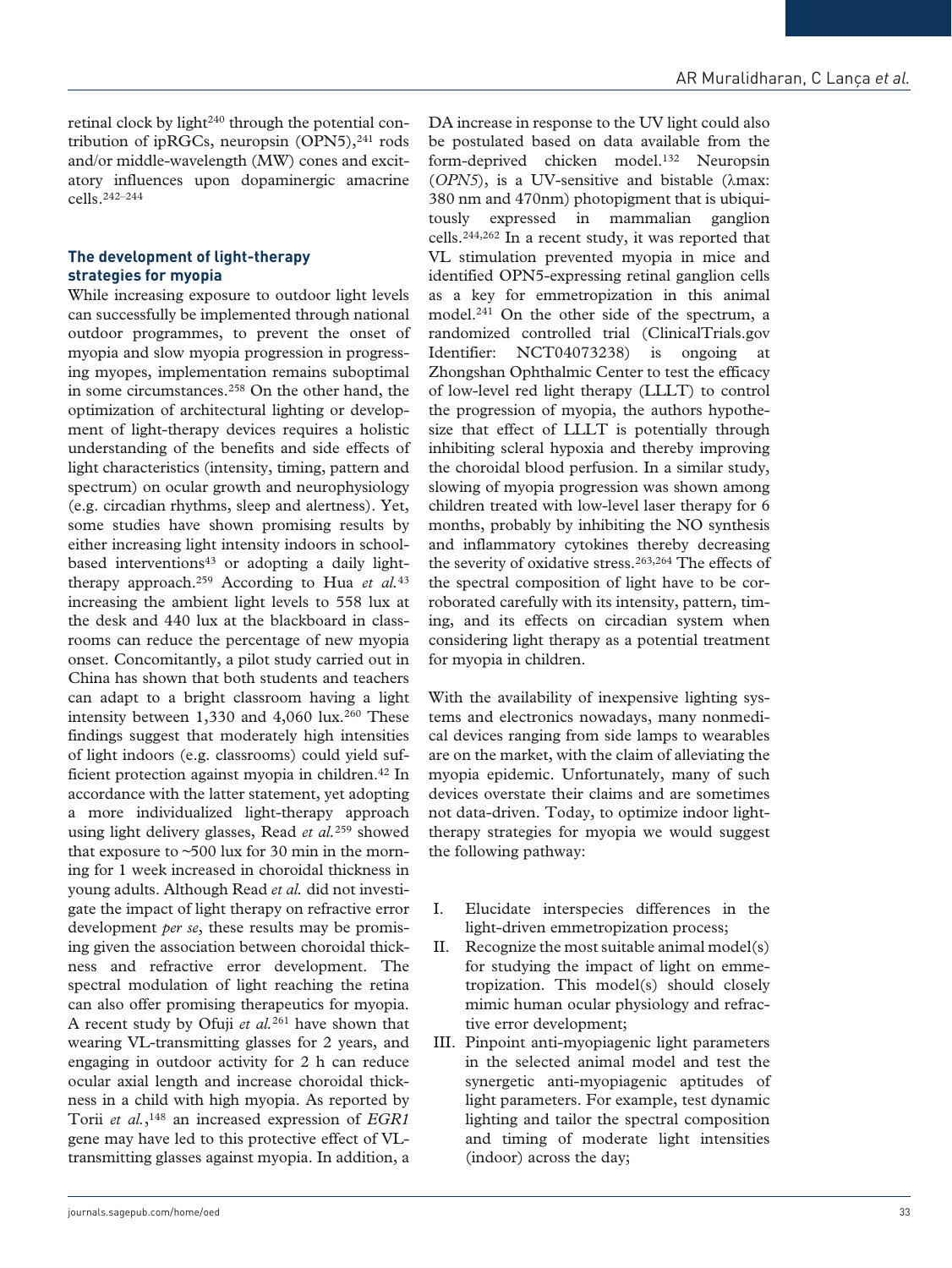- IV. Establish reliable short-term biomarkers allowing a fast and reliable, evaluation of the impact of light on refractive error development in humans. Considered one of the earliest observable ocular changes during the development of refractive errors and ocular growth, short-term changes in choroid thickness may represent a reliable biomarker for the signalling cascade that results in longer term changes in ocular growth in response to light. While myopiagenic stimuli (e.g. accommodation, hyperopic defocus) are often associated with a transient thinning of the choroid as compared with antimyopiagenic stimuli (e.g. anticholinergic agent, myopic defocus) which are associated with a transient choroidal thickening;
- V. Evaluate (1) the safety and (2) efficacy of these light parameters in humans by investigating short-term changes in biomarkers;
- VI Confirm the preventive efficacy of these light parameters in a randomized longitudinal clinical trial;
- VII. Develop data-driven light-therapy strategies/devices for myopia control in children.

## **Conclusion**

In this narrative review, we presented the current knowledge on light-driven modulation of ocular growth and emmetropization based on studies in human and animal models. In addition, we also highlighted potential neurobiological mechanisms involved in the protective effect of light on myopia onset and suggested a potential pathway for the translational development of noninvasive light-therapy strategies for myopia prevention in children. Overall, available data from humans and experimental animal models suggest that high-intensity light even in discontinuous patterns is capable of preventing myopia onset. These findings support the need for well-devised outdoor programmes in children, especially in countries where myopia is prevalent. Nevertheless, less intense light levels (~500 lux) delivered in classrooms or using light delivery wearables may also be protective against myopia. Similarly, the spectro-temporal tuning of such moderate light levels has shown promise for myopia control, especially in animal models. However, the development of tailored light-therapy strategies for myopia control in humans remains challenging given the gaps in understanding the synergetic impact of light parameters within other environmental features. In addition, while working on

this review, our team noticed a lack of standardized reporting of experimental light characteristics between studies. The standardization of light reporting through a reporting guideline could allow for a better comparison of findings and protocols between studies, and enable more effective meta-analyses.

During this COVID-19 pandemic, toddlers, children and teenagers alike are exposed to unprecedented amounts of indoor time, sparking concerns over an ever more severe myopia boom.265–268 Notwithstanding these peculiar circumstances, today there is a need for consensus on optimal, feasible and noninvasive light interventions for myopia prevention in children be it through increased time outdoors or adapted architectural lighting or light-therapy devices.

#### **Author contributions**

Manuscript writing: ARM, CL, SB, LWYS. Critical revisions: VAB, SSM, DM, RPN. Study design, conceptualization and funding acquirement: RPN.

#### **Conflict of interest statement**

The authors declared no potential conflicts of interest with respect to the research, authorship, and/or publication of this article.

## **Funding**

The authors disclosed receipt of the following financial support for the research, authorship, and/or publication of this article: This work was supported by A∗STAR-JANSSEN World without disease (A∗JWWD) (18/4/91/00/099), and by Singapore Government through the Industry Alignment Fund – Industry Collaboration Project Grant (I1901E0038) and Johnson and Johnson Vision.

#### **ORCID iDs**

Carla Lança **b** [https://orcid.org/0000-0001-](https://orcid.org/0000-0001-9918-787X) [9918-787X](https://orcid.org/0000-0001-9918-787X)

Raymond P. Najjar **[https://orcid.org/0000-](https://orcid.org/0000-0002-3770-2300)** [0002-3770-2300](https://orcid.org/0000-0002-3770-2300)

#### **References**

1. Carr BJ and Stell WK. The science behind myopia. In: Kolb H, Fernandez E and Nelson R (eds) *Webvision: the organization of the retina and visual system*, 2017. [http://www.ncbi.nlm.nih.gov/](http://www.ncbi.nlm.nih.gov/pubmed/29266913) [pubmed/29266913](http://www.ncbi.nlm.nih.gov/pubmed/29266913).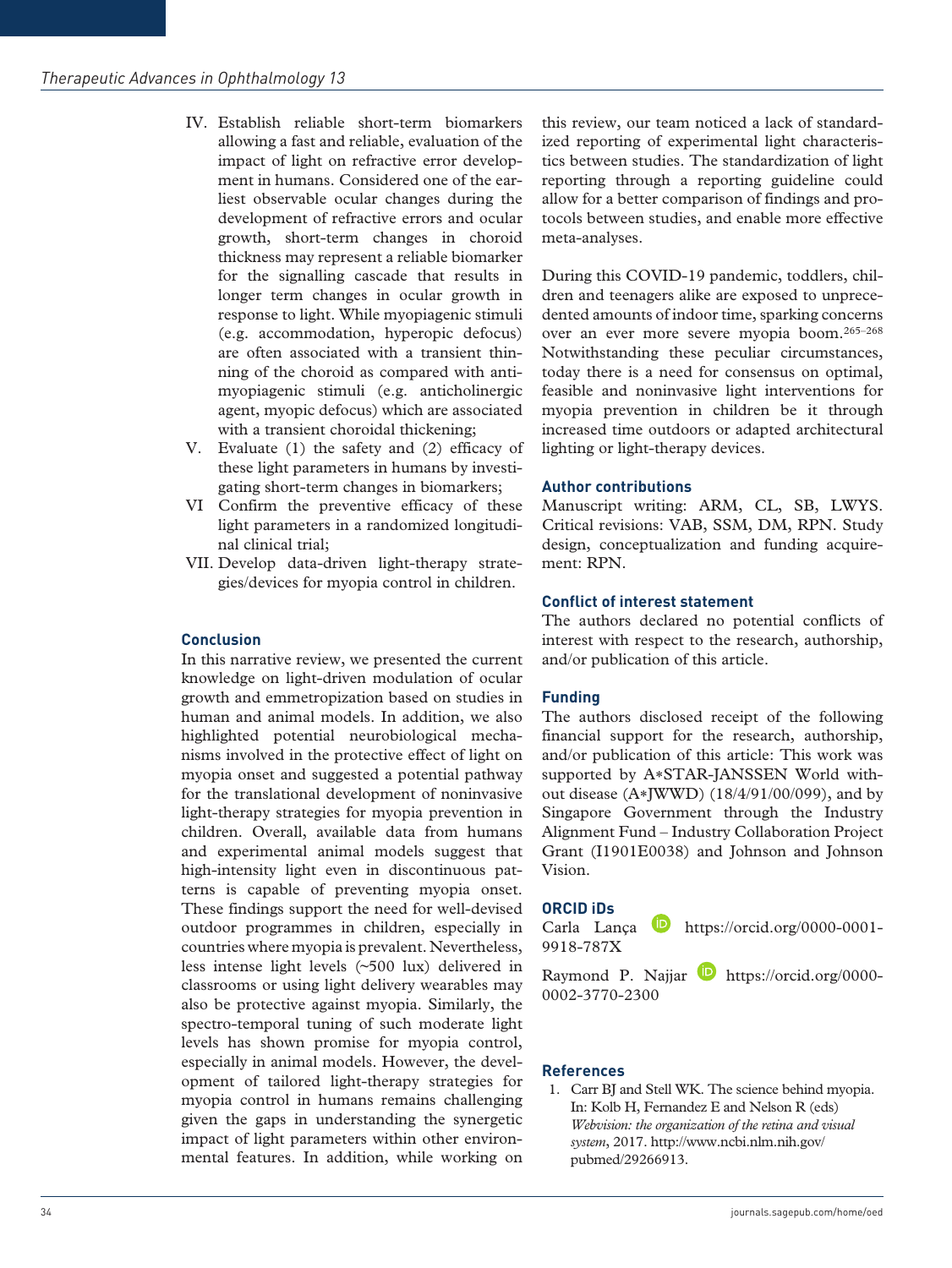- 2. Pan CW, Ramamurthy D and Saw SM. Worldwide prevalence and risk factors for myopia. *Ophthalmic Physiol Opt* 2012; 32: 3–16.
- 3. Rudnicka AR, Kapetanakis VV, Wathern AK*, et al*. Global variations and time trends in the prevalence of childhood myopia, a systematic review and quantitative meta-analysis: implications for aetiology and early prevention. *Br J Ophthalmol* 2016; 100: 882–890.
- 4. Galvis V, Tello A, Otero J*, et al*. Refractive errors in children and adolescents in Bucaramanga (Colombia). *Arq Bras Oftalmol* 2017; 80: 359–363.
- 5. Galvis V, Tello A, Otero J*, et al*. Prevalence of refractive errors in Colombia: MIOPUR study. *Br J Ophthalmol* 2018; 102: 1320–1323.
- 6. Lee YY, Lo CT, Sheu SJ*, et al*. What factors are associated with myopia in young adults? A survey study in Taiwan Military Conscripts. *Invest Ophthalmol Vis Sci* 2013; 54: 1026–1033.
- 7. Yam JC, Tang SM, Kam KW*, et al*. High prevalence of myopia in children and their parents in Hong Kong Chinese Population: the Hong Kong Children Eye Study. *Acta Ophthalmol*. Epub ahead of print 24 January 2020. DOI: 10.1111/aos.14350.
- 8. Jung SK, Lee JH, Kakizaki H*, et al*. Prevalence of myopia and its association with body stature and educational level in 19-year-old male conscripts in Seoul, South Korea. *Invest Ophthalmol Vis Sci* 2012; 53: 5579–5583.
- 9. Pan CW, Wu RK, Liu H*, et al*. Types of lamp for homework and myopia among Chinese school-aged children. *Ophthalmic Epidemiol* 2018; 25: 250–256.
- 10. Grzybowski A, Kanclerz P, Tsubota K*, et al*. A review on the epidemiology of myopia in school children worldwide. *BMC Ophthalmol* 2020; 20: 27.
- 11. Ding BY, Shih YF, Lin LLK*, et al*. Myopia among schoolchildren in East Asia and Singapore. *Surv Ophthalmol* 2017; 62: 677–697.
- 12. Saw SM, Gazzard G, Shih-Yen EC*, et al*. Myopia and associated pathological complications. *Ophthalmic Physiol Opt* 2005; 25: 381–391.
- 13. Ichibe M, Yoshizawa T, Murakami K*, et al*. Surgical management of retinal detachment associated with myopic macular hole: anatomic and functional status of the macula. *Am J Ophthalmol* 2003; 136: 277–284.
- 14. Wong TY, Ferreira A, Hughes R*, et al*. Epidemiology and disease burden of pathologic myopia and myopic choroidal neovascularization: an evidence-based systematic review. *Am J Ophthalmol* 2014; 157: 9–25.e12.
- 15. Chua SYL, Sabanayagam C, Cheung YB*, et al*. Age of onset of myopia predicts risk of high myopia in later childhood in myopic Singapore children. *Ophthalmic Physiol Opt* 2016; 36: 388–394.
- 16. Saw SM, Nieto FJ, Katz J*, et al*. Factors related to the progression of myopia in Singaporean children. *Optom Vis Sci* 2000; 77: 549–554.
- 17. French AN, Ashby RS, Morgan IG*, et al*. Time outdoors and the prevention of myopia. *Exp Eye Res* 2013; 114: 58–68.
- 18. Low W, Dirani M, Gazzard G*, et al*. Family history, near work, outdoor activity, and myopia in Singapore Chinese preschool children. *Br J Ophthalmol* 2010; 94: 1012–1016.
- 19. Lim DH, Han J, Chung T-Y*, et al*. The high prevalence of myopia in Korean children with influence of parental refractive errors: the 2008- 2012 Korean National Health and Nutrition Examination Survey. *PLoS ONE* 2018; 13: e0207690.
- 20. Solouki AM, Verhoeven VJM, van Duijn CM*, et al*. A genome-wide association study identifies a susceptibility locus for refractive errors and myopia at 15q14. *Nat Genet* 2010; 42: 897–901.
- 21. Hysi PG, Young TL, Mackey DA*, et al*. A genome-wide association study for myopia and refractive error identifies a susceptibility locus at 15q25. *Nat Genet* 2010; 42: 902–905.
- 22. Verhoeven VJM, Hysi PG, Wojciechowski R*, et al*. Genome-wide meta-analyses of multiancestry cohorts identify multiple new susceptibility loci for refractive error and myopia. *Nat Genet* 2013; 45: 314–318.
- 23. Tedja MS, Haarman AEG, Meester-Smoor MA*, et al*. IMI – myopia genetics report. *Invest Ophthalmol Vis Sci* 2019; 60: M89–M105.
- 24. Li SM, Li H, Li SY*, et al*. Time outdoors and myopia progression over 2 years in Chinese children: the Anyang Childhood Eye Study. *Invest Ophthalmol Vis Sci* 2015; 56: 4734–4740.
- 25. Huang HM, Chang DS and Wu PC. The association between near work activities and myopia in children – a systematic review and meta-analysis. *PLoS ONE* 2015; 10: e0140419.
- 26. Lin LL, Shih YF, Hsiao CK*, et al*. Prevalence of myopia in Taiwanese schoolchildren: 1983 to 2000. *Ann Acad Med Singap* 2004; 33: 27–33.
- 27. Morgan I and Rose K. How genetic is school myopia? *Prog Retin Eye Res* 2005; 24: 1–38.
- 28. Lanca C, Yam JC, Jiang W*, et al*. Near work, screen time, outdoor time and myopia in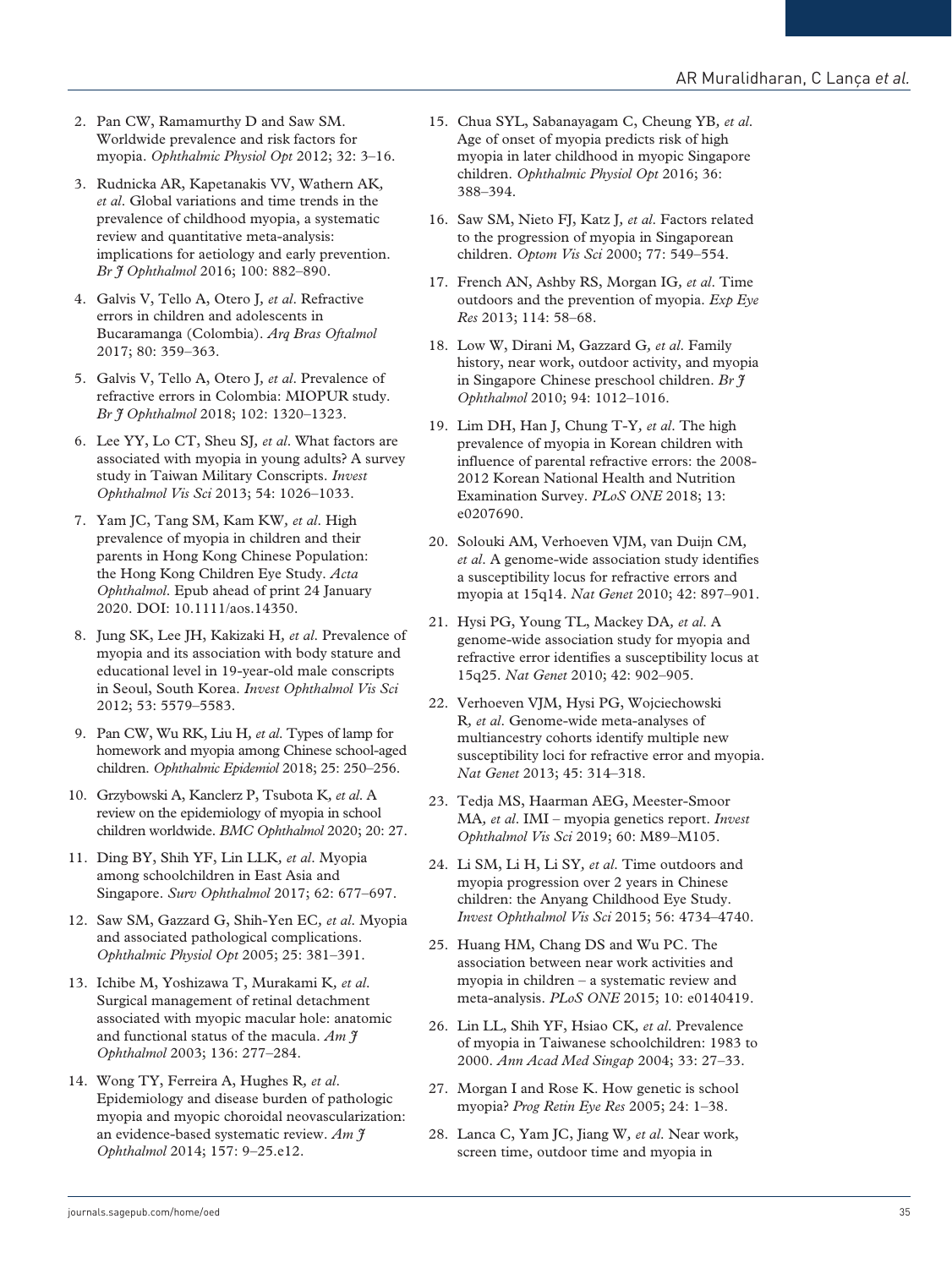schoolchildren in the Sunflower Myopia AEEC Consortium. *Acta Ophthalmol*. Epub ahead of print 17 June 2021. DOI: 10.1111/aos.14942.

- 29. Jin JX, Hua WJ, Jiang X*, et al*. Effect of outdoor activity on myopia onset and progression in school-aged children in northeast China: the Sujiatun Eye Care Study. *BMC Ophthalmol* 2015; 15: 73.
- 30. He M, Xiang F, Zeng Y*, et al*. Effect of time spent outdoors at school on the development of myopia among children in China: a randomized clinical trial. *JAMA* 2015; 314: 1142–1148.
- 31. Rose KA, Morgan IG, Ip J*, et al*. Outdoor activity reduces the prevalence of myopia in children. *Ophthalmology* 2008; 115: 1279–1285.
- 32. Sherwin JC, Reacher MH, Keogh RH*, et al*. The association between time spent outdoors and myopia in children and adolescents: a systematic review and meta-analysis. *Ophthalmology* 2012; 119: 2141–2151.
- 33. Donovan L, Sankaridurg P, Ho A*, et al*. Myopia progression in Chinese children is slower in summer than in winter. *Optom Vis Sci* 2012; 89: 1196–1202.
- 34. Flitcroft DI. The complex interactions of retinal, optical and environmental factors in myopia aetiology. *Prog Retin Eye Res* 2012; 31: 622–660.
- 35. Wu PC, Chen CT, Lin KK*, et al*. Myopia prevention and outdoor light intensity in a schoolbased cluster randomized trial. *Ophthalmology* 2018; 125: 1239–1250.
- 36. Read SA, Vincent SJ, Tan CS*, et al*. Patterns of daily outdoor light exposure in Australian and Singaporean children. *Transl Vis Sci Technol* 2018; 7: 8.
- 37. Flitcroft DI, Harb EN and Wildsoet CF. The spatial frequency content of urban and indoor environments as a potential risk factor for myopia development. *Invest Ophthalmol Vis Sci* 2020; 61: 42.
- 38. Read SA, Collins MJ and Vincent SJ. Light exposure and eye growth in childhood. *Invest Ophthalmol Vis Sci* 2015; 56: 6779–6787.
- 39. Ashby R, Ohlendorf A and Schaeffel F. The effect of ambient illuminance on the development of deprivation myopia in chicks. *Invest Ophthalmol Vis Sci* 2009; 50: 5348–5354.
- 40. Ashby RS and Schaeffel F. The effect of bright light on lens compensation in Chicks. *Invest Ophthalmol Vis Sci* 2010; 51: 5247–5253.
- 41. Smith EL, Hung LF and Huang J. Protective effects of high ambient lighting on the development of form-deprivation myopia in

rhesus monkeys. *Invest Ophthalmol Vis Sci* 2012; 53: 421–428.

- 42. Morgan IG. Myopia prevention and outdoor light intensity in a school-based cluster randomized trial. *Ophthalmology* 2018; 125: 1251–1252.
- 43. Hua WJ, Jin JX, Wu XY*, et al*. Elevated light levels in schools have a protective effect on myopia. *Ophthalmic Physiol Opt* 2015; 35: 252–262.
- 44. Rucker FJ. The role of luminance and chromatic cues in emmetropisation. *Ophthalmic Physiol Opt* 2013; 33: 196–214.
- 45. Tedja MS, Wojciechowski R, Hysi PG*, et al*. Genome-wide association meta-analysis highlights light-induced signaling as a driver for refractive error. *Nat Genet* 2018; 50: 834–848.
- 46. Dirani M, Tong L, Gazzard G*, et al*. Outdoor activity and myopia in Singapore teenage children. *Br J Ophthalmol* 2009; 93: 997–1000.
- 47. Guggenheim JA, Northstone K, McMahon G*, et al*. Time outdoors and physical activity as predictors of incident myopia in childhood: a prospective cohort study. *Invest Opthalmology Vis Sci* 2012; 53: 2856–2865.
- 48. Guo Y, Liu LJ, Xu L*, et al*. Outdoor activity and myopia among primary students in rural and urban regions of Beijing. *Ophthalmology* 2013; 120: 277–283.
- 49. Jones LA, Sinnott LT, Mutti DO*, et al*. Parental history of myopia, sports and outdoor activities, and future myopia. *Invest Ophthalmol Vis Sci* 2007; 48: 3524–3532.
- 50. Xiang F, He M and Morgan IG. Annual changes in refractive errors and ocular components before and after the onset of myopia in Chinese children. *Ophthalmology* 2012; 119: 1478–1484.
- 51. Sun JT, An M, Yan XB*, et al*. Prevalence and related factors for myopia in school-aged children in Qingdao. *J Ophthalmol* 2018; 2018: 9781987.
- 52. Lingham G, Mackey DA, Lucas R*, et al*. How does spending time outdoors protect against myopia? A review. *Br J Ophthalmol* 2020; 104: 593–599.
- 53. Qian YS, Chu RY, He JC*, et al*. Incidence of myopia in high school students with and without red-green color vision deficiency. *Invest Ophthalmol Vis Sci* 2009; 50: 1598–1605.
- 54. Read SA, Collins MJ and Vincent SJ. Light exposure and physical activity in myopic and emmetropic children. *Optom Vis Sci* 2014; 91: 330–341.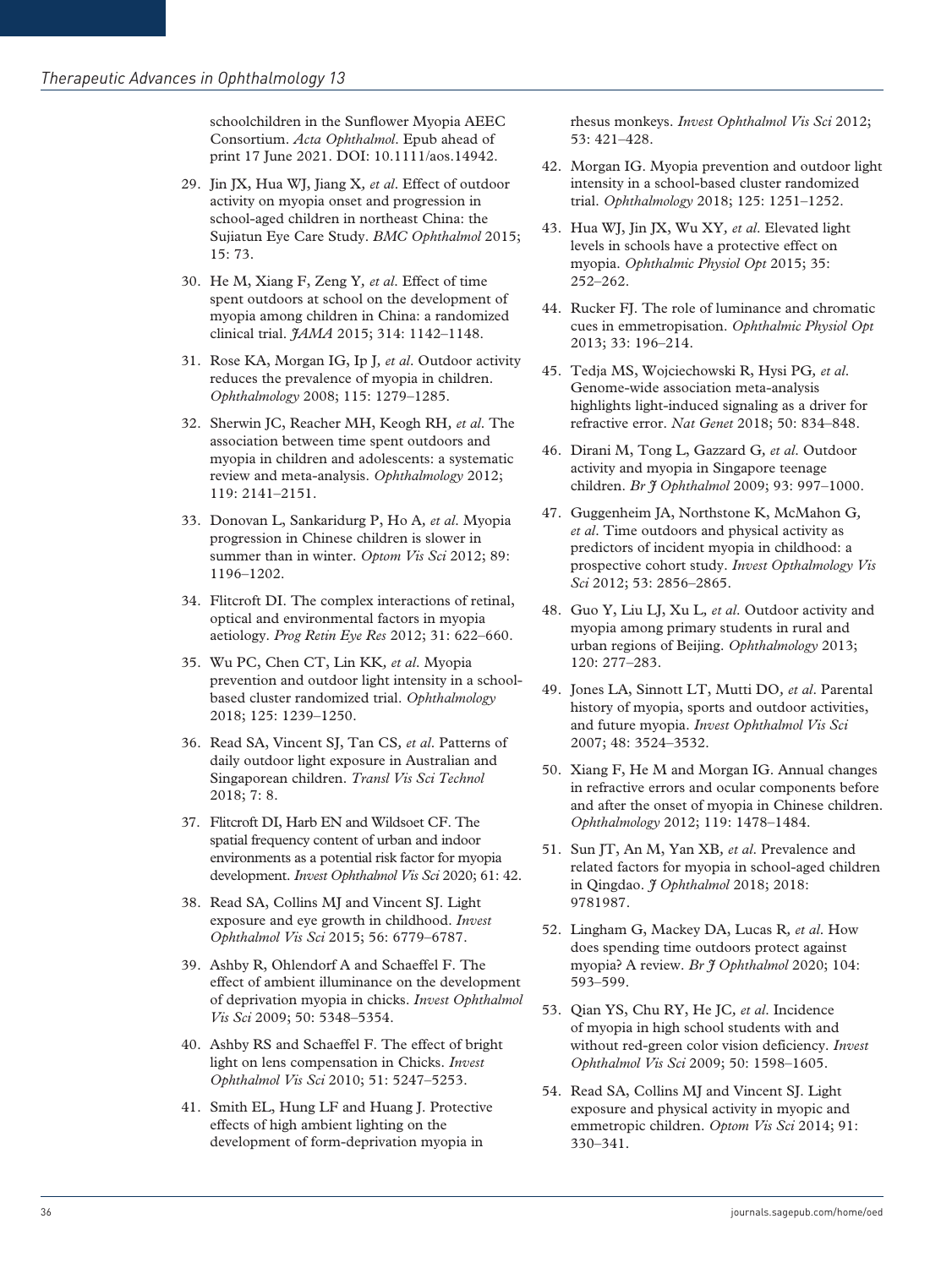- 55. Verkicharla PK, Ramamurthy D, Nguyen QD*, et al*. Development of the FitSight fitness tracker to increase time outdoors to prevent myopia. *Transl Vis Sci Technol* 2017; 6: 20.
- 56. Gwiazda J, Deng L, Manny R*, et al*. Seasonal variations in the progression of myopia in children enrolled in the correction of myopia evaluation trial. *Invest Ophthalmol Vis Sci* 2014; 55: 752–758.
- 57. Ostrin LA, Sajjadi A and Benoit JS. Objectively measured light exposure during school and summer in children. *Optom Vis Sci* 2018; 95: 332–342.
- 58. French AN, Morgan IG, Mitchell P*, et al*. Risk factors for incident myopia in Australian schoolchildren. *Ophthalmology* 2013; 120: 2100–2108.
- 59. Ho C-L, Wu W-F and Liou YM. Dose-response relationship of outdoor exposure and myopia indicators: a systematic review and meta-analysis of various research methods. *Int J Environ Res Public Health* 2019; 16: 2595.
- 60. Lanca C, Teo A, Vivagandan A*, et al*. The effects of different outdoor environments, sunglasses and hats on light levels: implications for myopia prevention. *Transl Vis Sci Technol* 2019; 8: 7.
- 61. Ashby R. Animal studies and the mechanism of myopia – protection by light? *Optom Vis Sci* 2016; 93: 1052–1054.
- 62. Hubel DH, Wiesel TN and LeVay S. Functional architecture of area 17 in normal and monocularly deprived macaque monkeys. *Cold Spring Harb Symp Quant Biol* 1976; 40: 581–589.
- 63. Norton TT, Casagrande VA and Sherman SM. Loss of Y-cells in the lateral geniculate nucleus of monocularly deprived tree shrews. *Science* 1977; 197: 784–786.
- 64. Wallman J, Turkel J and Trachtman J. Extreme myopia produced by modest change in early visual experience. *Science* 1978; 201: 1249–1251.
- 65. O'Leary DJ and Millodot M. Eyelid closure causes myopia in humans. *Experientia* 1979; 35: 1478–1479.
- 66. Robb RM. Refractive errors associated with hemangiomas of the eyelids and orbit in infancy. *Am J Ophthalmol* 1977; 83: 52–58.
- 67. Morgan IG, Ashby RS and Nickla DL. Form deprivation and lens-induced myopia: are they different? *Ophthalmic Physiol Opt* 2013; 33: 355–361.
- 68. Wildsoet C and Wallman J. Choroidal and scleral mechanisms of compensation for spectacle lenses in chicks. *Vision Res* 1995; 35: 1175–1194.
- 69. Troilo D, Gottlieb MD and Wallman J. Visual deprivation causes myopia in chicks with optic nerve section. *Curr Eye Res* 1987; 6: 993–999.
- 70. Wildsoet CF and Pettigrew JD. Kainic acidinduced eye enlargement in chickens: differential effects on anterior and posterior segments. *Invest Ophthalmol Vis Sci* 1988; 29: 311–319.
- 71. Iuvone PM, Tigges M, Fernandes A*, et al*. Dopamine synthesis and metabolism in rhesus monkey retina: development, aging, and the effects of monocular visual deprivation. *Vis Neurosci* 1989; 2: 465–471.
- 72. Ohngemach S, Hagel G and Schaeffel F. Concentrations of biogenic amines in fundal layers in chickens with normal visual experience, deprivation, and after reserpine application. *Vis Neurosci* 1997; 14: 493–505.
- 73. Gao Q, Liu Q, Ma P*, et al*. Effects of direct intravitreal dopamine injections on the development of lid-suture induced myopia in rabbits. *Graefes Arch Clin Exp Ophthalmol* 2006; 244: 1329–1335.
- 74. Feldkaemper M and Schaeffel F. An updated view on the role of dopamine in myopia. *Exp Eye Res* 2013; 114: 106–119.
- 75. Nickla DL and Totonelly K. Dopamine antagonists and brief vision distinguish lensinduced- and form-deprivation-induced myopia. *Exp Eye Res* 2011; 93: 782–785.
- 76. Nickla DL, Totonelly K and Dhillon B. Dopaminergic agonists that result in ocular growth inhibition also elicit transient increases in choroidal thickness in chicks. *Exp Eye Res* 2010; 91: 715–720.
- 77. Norton TT. Animal models of myopia: learning how vision controls the size of the eye. *ILAR J* 1999; 40: 59–77.
- 78. Norton TT and McBrien NA. Normal development of refractive state and ocular component dimensions in the tree shrew (*Tupaia belangeri*). *Vision Res* 1992; 32: 833–842.
- 79. Wallman J and Adams JI. Developmental aspects of experimental myopia in chicks: susceptibility, recovery and relation to emmetropization. *Vision Res* 1987; 27: 1139–1163.
- 80. Gottlieb MD, Joshi HB and Nickla DL. Scleral changes in chicks with form-deprivation myopia. *Curr Eye Res* 1990; 9: 1157–1165.
- 81. Curtin BJ and Jampol LM. *The myopias: basic science and clinical management*. New York: Harper & Row, 1986.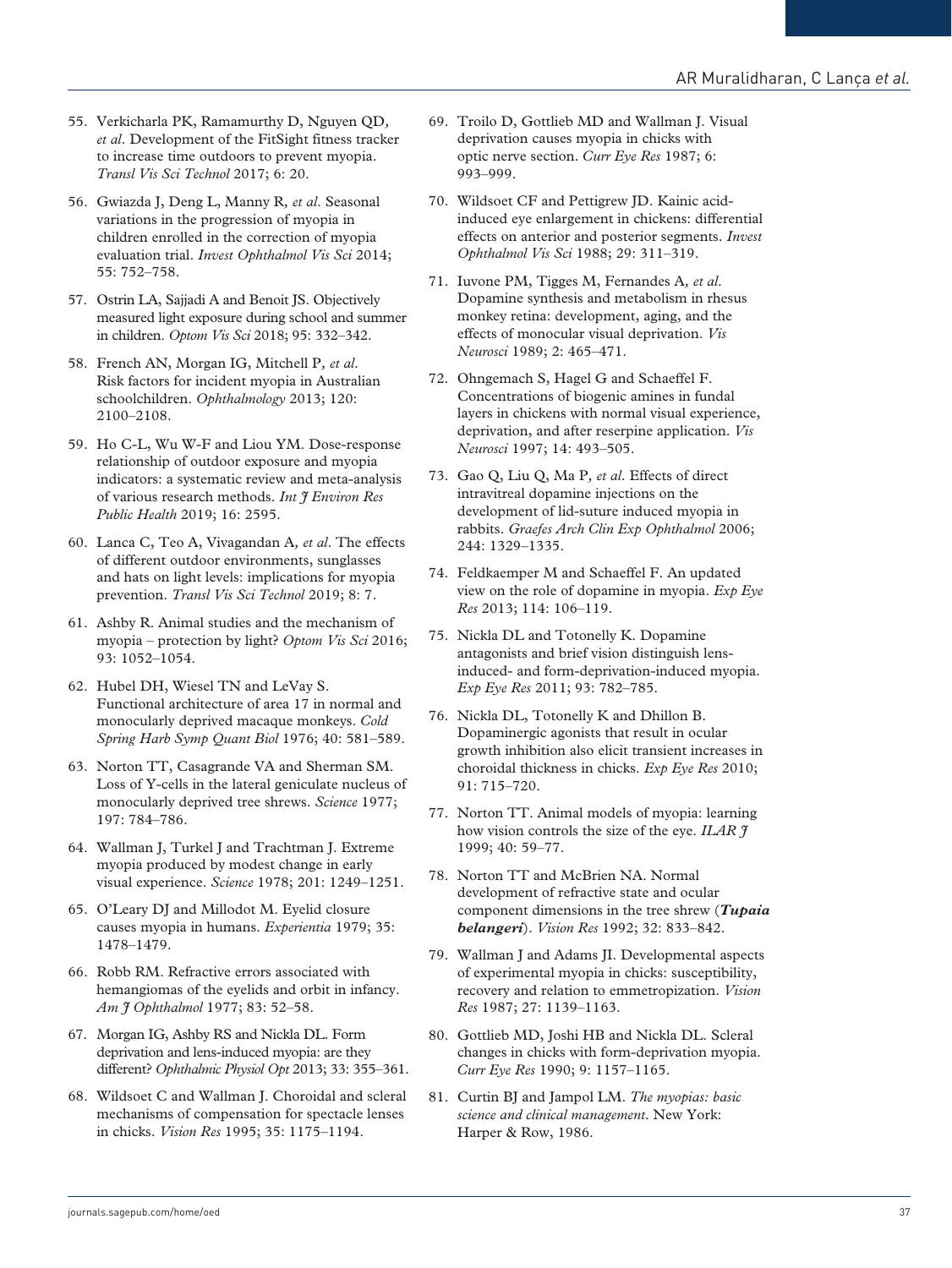- 82. Jonas JB, Wang YX, Dong L*, et al*. Advances in myopia research anatomical findings in highly myopic eyes. *Eye Vis* 2020; 7: 45.
- 83. Schaeffel F and Feldkaemper M. Animal models in myopia research. *Clin Exp Optom* 2015; 98: 507–517.
- 84. Rohrer B, Schaeffel F and Zrenner E. Longitudinal chromatic aberration and emmetropization: results from the chicken eye. *J Physiol* 1992; 449: 363–376.
- 85. Riddell N and Crewther SG. Integrated comparison of GWAS, transcriptome, and proteomics studies highlights similarities in the biological basis of animal and human myopia. *Invest Opthalmology Vis Sci* 2017; 58: 660–669.
- 86. Arey LB. The vertebrate eye and its adaptive radiation. In: Walls GL (ed.) *The anatomical record*. Bloomfield Hills, MI; New York: Cranbrook Press; Wiley, 1944, pp. 411–413.
- 87. Smith EL 3rd, Bradley DV, Fernandes A*, et al*. Continuous ambient lighting and eye growth in primates. *Invest Ophthalmol Vis Sci* 2001; 42: 1146–1152.
- 88. Smith EL 3rd, Hung LF, Kee CS*, et al*. Continuous ambient lighting and lens compensation in infant monkeys. *Optom Vis Sci* 2003; 80: 374–382.
- 89. Tkatchenko TV, Shen Y, Braun RD*, et al*. Photopic visual input is necessary for emmetropization in mice. *Exp Eye Res* 2013; 115: 87–95.
- 90. Howlett MC and McFadden SA. A fast and effective mammalian model to study the visual regulation of eye growth. *Invest Ophthalmol Vis Sci* 2002; 43: 2928.
- 91. Peichl L and Gonzalez-Soriano J. Morphological types of horizontal cell in rodent retinae: a comparison of rat, mouse, gerbil, and guinea pig. *Vis Neurosci* 1994; 11: 501–517.
- 92. Howlett MHC and McFadden SA. Formdeprivation myopia in the guinea pig (*Cavia porcellus*). *Vision Res* 2006; 46: 267–283.
- 93. Howlett MHC and McFadden SA. Spectacle lens compensation in the pigmented guinea pig. *Vision Res* 2009; 49: 219–227.
- 94. Sherman SM, Norton TT and Casagrande VA. Myopia in the lid-sutured tree shrew (*Tupaia glis*). *Brain Res* 1977; 124: 154–157.
- 95. Müller B and Peichl L. Topography of cones and rods in the tree shrew retina. *J Comp Neurol* 1989; 282: 581–594.
- 96. Tejedor J and de la Villa P. Refractive changes induced by form deprivation in the mouse eye. *Invest Ophthalmol Vis Sci* 2003; 44: 32–36.
- 97. Tkatchenko TV, Shen Y and Tkatchenko AV. Mouse experimental myopia has features of primate myopia. *Invest Ophthalmol Vis Sci* 2010; 51: 1297–1303.
- 98. Schmucker C and Schaeffel F. Contrast sensitivity of wildtype mice wearing diffusers or spectacle lenses, and the effect of atropine. *Vision Res* 2006; 46: 678–687.
- 99. Zhou X, Huang Q, An J*, et al*. Genetic deletion of the adenosine A2A receptor confers postnatal development of relative myopia in mice. *Invest Ophthalmol Vis Sci* 2010; 51: 4362–4370.
- 100. Bowmaker JK, Dartnall HJ, Lythgoe JN*, et al*. The visual pigments of rods and cones in the rhesus monkey, *Macaca mulatta. J Physiol* 1978; 274: 329–348.
- 101. Raviola E and Wiesel TN. Effect of dark-rearing on experimental myopia in monkeys. *Invest Ophthalmol Vis Sci* 1978; 17: 485–488.
- 102. Qiao-Grider Y, Hung LF, Kee CS*, et al*. Normal ocular development in young rhesus monkeys (*Macaca mulatta*). *Vision Res* 2007; 47: 1424–1444.
- 103. Cohen Y, Belkin M, Yehezkel O*, et al*. Dependency between light intensity and refractive development under light-dark cycles. *Exp Eye Res* 2011; 92: 40–46.
- 104. Karouta C and Ashby RS. Correlation between light levels and the development of deprivation myopia. *Invest Ophthalmol Vis Sci* 2015; 56: 299–309.
- 105. Chen S, Zhi Z, Ruan Q*, et al*. Bright light suppresses form-deprivation myopia development with activation of dopamine d1 receptor signaling in the ON pathway in retina. *Invest Ophthalmol Vis Sci* 2017; 58: 2306–2316.
- 106. John T, Siegwart J, Ward AH*, et al*. Moderately elevated fluorescent light levels slow form deprivation and minus lens-induced myopia development in tree shrews. *Invest Ophthalmol Vis Sci* 2012; 53: 3457.
- 107. Smith EL, Hung LF, Arumugam B*, et al*. Negative lens-induced myopia in infant monkeys: effects of high ambient lighting. *Invest Ophthalmol Vis Sci* 2013; 54: 2959–2969.
- 108. Zhang L and Qu X. The effects of high lighting on the development of form-deprivation myopia in guinea pigs. *Invest Ophthalmol Vis Sci* 2019; 60: 4319–4327.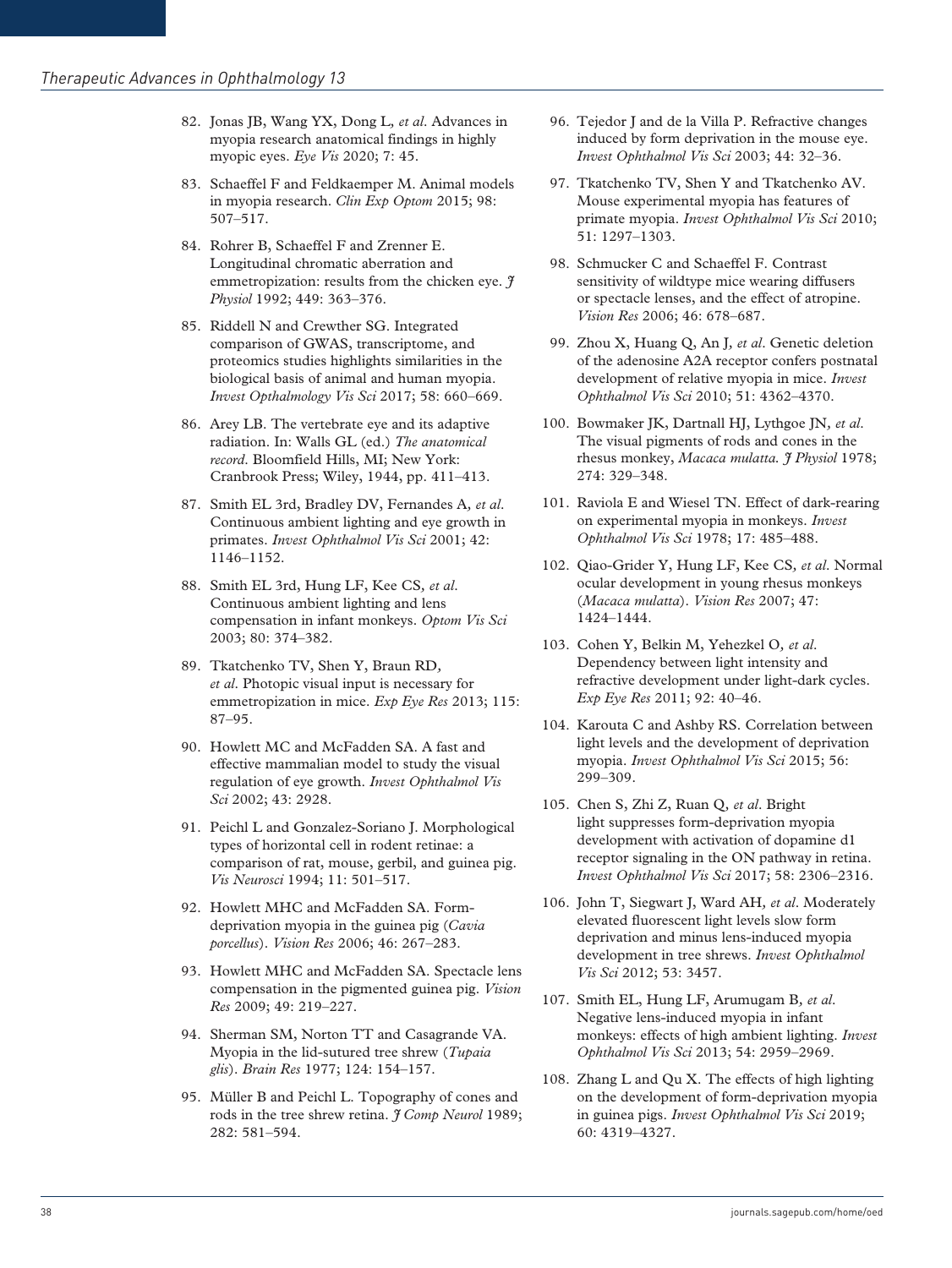- 109. Schmid KL and Wildsoet CF. Effects on the compensatory responses to positive and negative lenses of intermittent lens wear and ciliary nerve section in chicks. *Vision Res* 1996; 36: 1023–1036.
- 110. She Z, Hung LF, Arumugam B*, et al*. Effects of low intensity ambient lighting on refractive development in infant rhesus monkeys (*Macaca mulatta*). *Vision Res* 2020; 176: 48–59.
- 111. Underwood H, Steele CT and Zivkovic B. Circadian organization and the role of the pineal in birds. *Microsc Res Tech* 2001; 53: 48–62.
- 112. Chakraborty R, Ostrin LA, Nickla DL*, et al*. Circadian rhythms, refractive development, and myopia. *Ophthalmic Physiol Opt* 2018; 38: 217–245.
- 113. Nickla DL, Thai P, Zanzerkia Trahan R*, et al*. Myopic defocus in the evening is more effective at inhibiting eye growth than defocus in the morning: effects on rhythms in axial length and choroid thickness in chicks. *Exp Eye Res* 2017; 154: 104–115.
- 114. Backhouse S, Collins AV and Phillips JR. Influence of periodic vs continuous daily bright light exposure on development of experimental myopia in the chick. *Ophthalmic Physiol Opt* 2013; 33: 563–572.
- 115. Nickla DL and Totonelly K. Brief light exposure at night disrupts the circadian rhythms in eye growth and choroidal thickness in chicks. *Exp Eye Res* 2016; 146: 189–195.
- 116. Sarfare S, Yang J and Nickla DL. The effects of brief high intensity light on ocular growth in chick eyes developing myopia vary with time of day. *Exp Eye Res* 2020; 195: 108039.
- 117. Guo SS, Sivak JG, Callender MG*, et al*. Effects of continuous light on experimental refractive errors in chicks. *Ophthalmic Physiol Opt* 1996; 16: 486–490.
- 118. Padmanabhan V, Shih J and Wildsoet CF. Constant light rearing disrupts compensation to imposed- but not induced-hyperopia and facilitates compensation to imposed myopia in chicks. *Vision Res* 2007; 47: 1855–1868.
- 119. Cohen Y, Belkin M, Yehezkel O*, et al*. Light intensity modulates corneal power and refraction in the chick eye exposed to continuous light. *Vision Res* 2008; 48: 2329–2335.
- 120. Weiss S and Schaeffel F. Diurnal growth rhythms in the chicken eye: relation to myopia development and retinal dopamine levels. *J Comp Physiol A* 1993; 172: 263–270.
- 121. Zhou X, An J, Wu X*, et al*. Relative axial myopia induced by prolonged light exposure in

C57BL/6 mice. *Photochem Photobiol* 2010; 86: 131–137.

- 122. Schwahn HN and Schaeffel F. Flicker parameters are different for suppression of myopia and hyperopia. *Vision Res* 1997; 37: 2661–2673.
- 123. Crewther DP and Crewther SG. Refractive compensation to optical defocus depends on the temporal profile of luminance modulation of the environment. *NeuroReport* 2002; 13: 1029–1032.
- 124. Lan W, Feldkaemper M and Schaeffel F. Intermittent episodes of bright light suppress myopia in the chicken more than continuous bright light. *PLoS ONE* 2014; 9: e110906.
- 125. Dong CJ and McReynolds JS. Comparison of the effects of flickering and steady light on dopamine release and horizontal cell coupling in the mudpuppy retina. *J Neurophysiol* 1992; 67: 364–372.
- 126. Di Y, Lu N, Li B*, et al*. Effects of chronic exposure to 0.5Hz and 5Hz flickering illumination on the eye growth of guinea pigs. *Curr Eye Res* 2013; 38: 1182–1190.
- 127. Luo X, Li B, Li T*, et al*. Myopia induced by flickering light in guinea pig eyes is associated with increased rather than decreased dopamine release. *Mol Vis* 2017; 23: 666–679.
- 128. Li B, Luo X, Li T*, et al*. Effects of constant flickering light on refractive status, 5-HT and 5-HT2A receptor in guinea pigs. *PLoS ONE* 2016; 11: e0167902.
- 129. Yu Y, Chen H, Tuo J*, et al*. Effects of flickering light on refraction and changes in eye axial length of C57BL/6 mice. *Ophthalmic Res* 2011; 46: 80–87.
- 130. Foulds WS, Barathi VA and Luu CD. Progressive myopia or hyperopia can be induced in chicks and reversed by manipulation of the chromaticity of ambient light. *Invest Ophthalmol Vis Sci* 2013; 54: 8004–8012.
- 131. Seidemann A and Schaeffel F. Effects of longitudinal chromatic aberration on accommodation and emmetropization. *Vision Res* 2002; 42: 2409–2417.
- 132. Wang M, Schaeffel F, Jiang B*, et al*. Effects of light of different spectral composition on refractive development and retinal dopamine in chicks. *Invest Ophthalmol Vis Sci* 2018; 33: 205–215.
- 133. Najjar RP, Chao De La Barca JM, Barathi VA*, et al*. Ocular growth and metabolomics are dependent upon the spectral content of ambient white light. *Sci Rep* 2021; 11: 7586.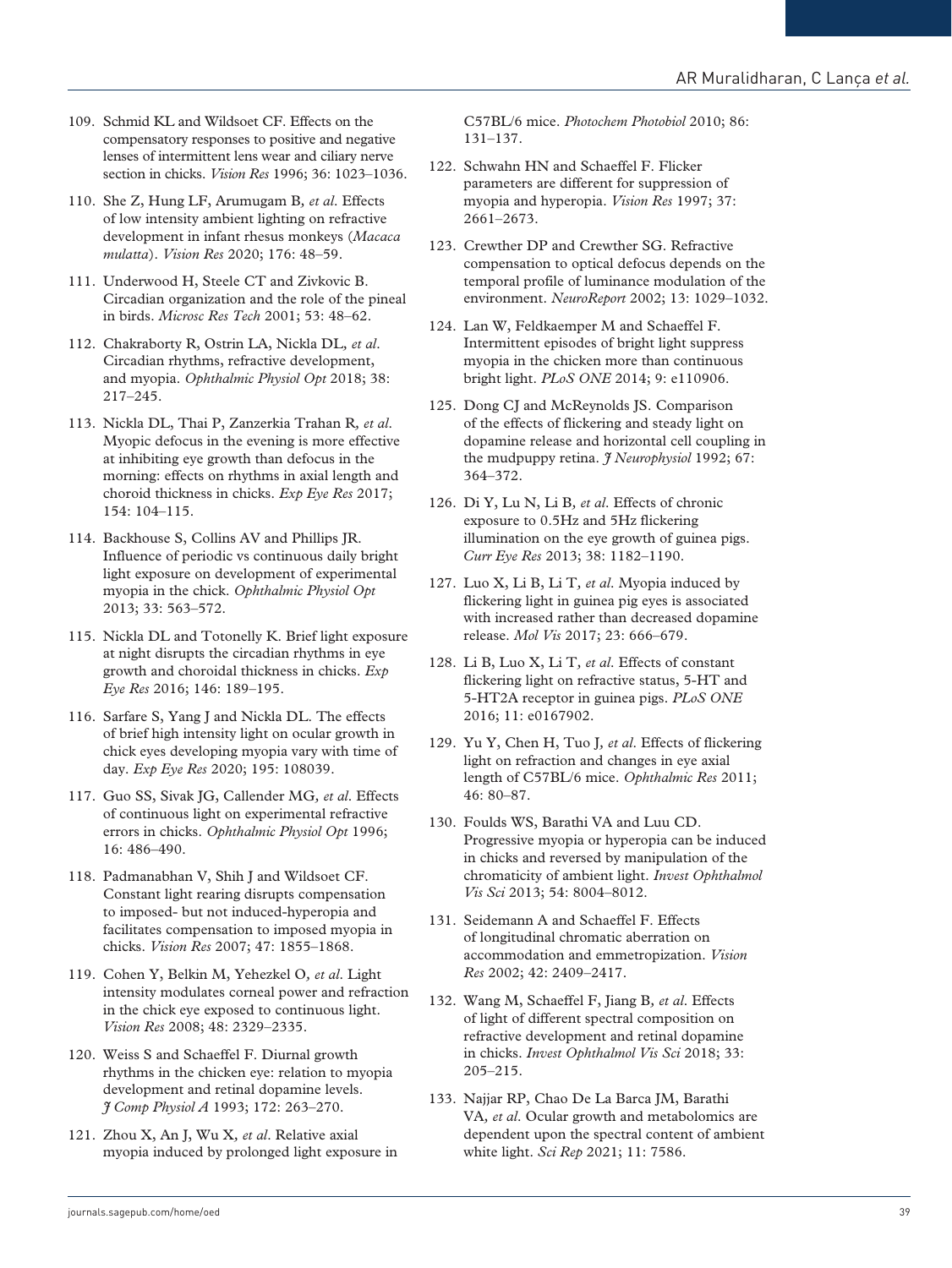- 134. Wald G and Griffin DR. The change in refractive power of the human eye in dim and bright light. *J Opt Soc Am* 1947; 37: 321–336.
- 135. Bedford RE and Wyszecki G. Axial chromatic aberration of the human eye. *J Opt Soc Am* 1957; 47: 5641–565.
- 136. Kröger RH and Wagner HJ. The eye of the blue acara (*Aequidens pulcher*, Cichlidae) grows to compensate for defocus due to chromatic aberration. *J Comp Physiol A* 1996; 179: 837–842.
- 137. Liu R, Qian YF, He JC*, et al*. Effects of different monochromatic lights on refractive development and eye growth in guinea pigs. *Exp Eye Res* 2011; 92: 447–453.
- 138. Wang F, Zhou J, Lu Y*, et al*. Effects of 530 nm green light on refractive status, melatonin, MT1 receptor, and melanopsin in the guinea pig. *Curr Eye Res* 2011; 36: 103–111.
- 139. Jiang L, Zhang S, Schaeffel F*, et al*. Interactions of chromatic and lens-induced defocus during visual control of eye growth in guinea pigs (*Cavia porcellus*). *Vision Res* 2014; 94: 24–32.
- 140. Zou L, Zhu X, Liu R*, et al*. Effect of altered retinal cones/opsins on refractive development under monochromatic lights in guinea pigs. *J Ophthalmol* 2018; 2018: 9197631.
- 141. Long Q, Chen D and Chu R. Illumination with monochromatic long-wavelength light promotes myopic shift and ocular elongation in newborn pigmented guinea pigs. *Cutan Ocul Toxicol* 2009; 28: 176–180.
- 142. Liu R, Hu M, He JC*, et al*. The effects of monochromatic illumination on early eye development in rhesus monkeys. *Invest Ophthalmol Vis Sci* 2014; 55: 1901–1909.
- 143. Ward AH, Norton TT, Huisingh CE*, et al*. The hyperopic effect of narrow-band long-wavelength light in tree shrews increases non-linearly with duration. *Vision Res* 2018; 146–147: 9–17.
- 144. Gawne TJ, Ward AH and Norton TT. Longwavelength (red) light produces hyperopia in juvenile and adolescent tree shrews. *Vision Res* 2017; 140: 55–65.
- 145. Smith EL 3rd, Hung LF, Arumugam B*, et al*. Effects of long-wavelength lighting on refractive development in infant rhesus monkeys. *Invest Ophthalmol Vis Sci* 2015; 56: 6490–6500.
- 146. Rucker F. Monochromatic and white light and the regulation of eye growth. *Exp Eye Res* 2019; 184: 172–182.
- 147. Lin G, Taylor C and Rucker F. Effect of duration, and temporal modulation, of monochromatic light on emmetropization in chicks. *Vision Res* 2020; 166: 12–19.
- 148. Torii H, Kurihara T, Seko Y*, et al*. Violet light exposure can be a preventive strategy against myopia progression. *EBioMedicine* 2017; 15: 210–219.
- 149. Najjar RP, Teikari P, Cornut PL*, et al*. Heterochromatic flicker photometry for objective lens density quantification. *Invest Ophthalmol Vis Sci* 2016; 57: 1063–1071.
- 150. Teikari P, Najjar RP, Knoblauch K*, et al*. Refined flicker photometry technique to measure ocular lens density. *J Opt Soc Am A* 2012; 29: 2469–2478.
- 151. Tao Y, Li XL, Sun LY*, et al*. Effect of green flickering light on myopia development and expression of M1 muscarinic acetylcholine receptor in guinea pigs. *Int J Ophthalmol* 2018; 11: 1755–1760.
- 152. Tian T, Zou L, Wu S*, et al*. Wavelength defocus and temporal sensitivity affect refractive development in guinea pigs. *Invest Ophthalmol Vis Sci* 2019; 60: 2173–2180.
- 153. Wu P-C, Tsai C-L, Wu H-L*, et al*. Outdoor activity during class recess reduces myopia onset and progression in school children. *Ophthalmology* 2013; 120: 1080–1085.
- 154. Landis EG, Yang V, Brown DM*, et al*. Dim light exposure and myopia in children. *Invest Ophthalmol Vis Sci* 2018; 59: 4804–4811.
- 155. Ulaganathan S, Read SA, Collins MJ*, et al*. Influence of seasons upon personal light exposure and longitudinal axial length changes in young adults. *Acta Ophthalmol* 2019; 97: e256–e265.
- 156. Smith III EL, Hung L-F, Arumugam B*, et al*. Negative lens–induced myopia in infant monkeys: effects of high ambient lighting. *Invest Ophthalmol Vis Sci* 2013; 54: 2959–2969.
- 157. Rucker FJ and Wallman J. Cone signals for spectacle-lens compensation: differential responses to short and long wavelengths. *Vision Res* 2008; 48: 1980–1991.
- 158. Rucker F, Britton S and Taylor C. Color and temporal frequency sensitive eye growth in chick. *Invest Ophthalmol Vis Sci* 2018; 59: 60003–66013.
- 159. Gawne TJ, Siegwart JT Jr, Ward AH*, et al*. The wavelength composition and temporal modulation of ambient lighting strongly affect refractive development in young tree shrews. *Exp Eye Res* 2017; 155: 75–84.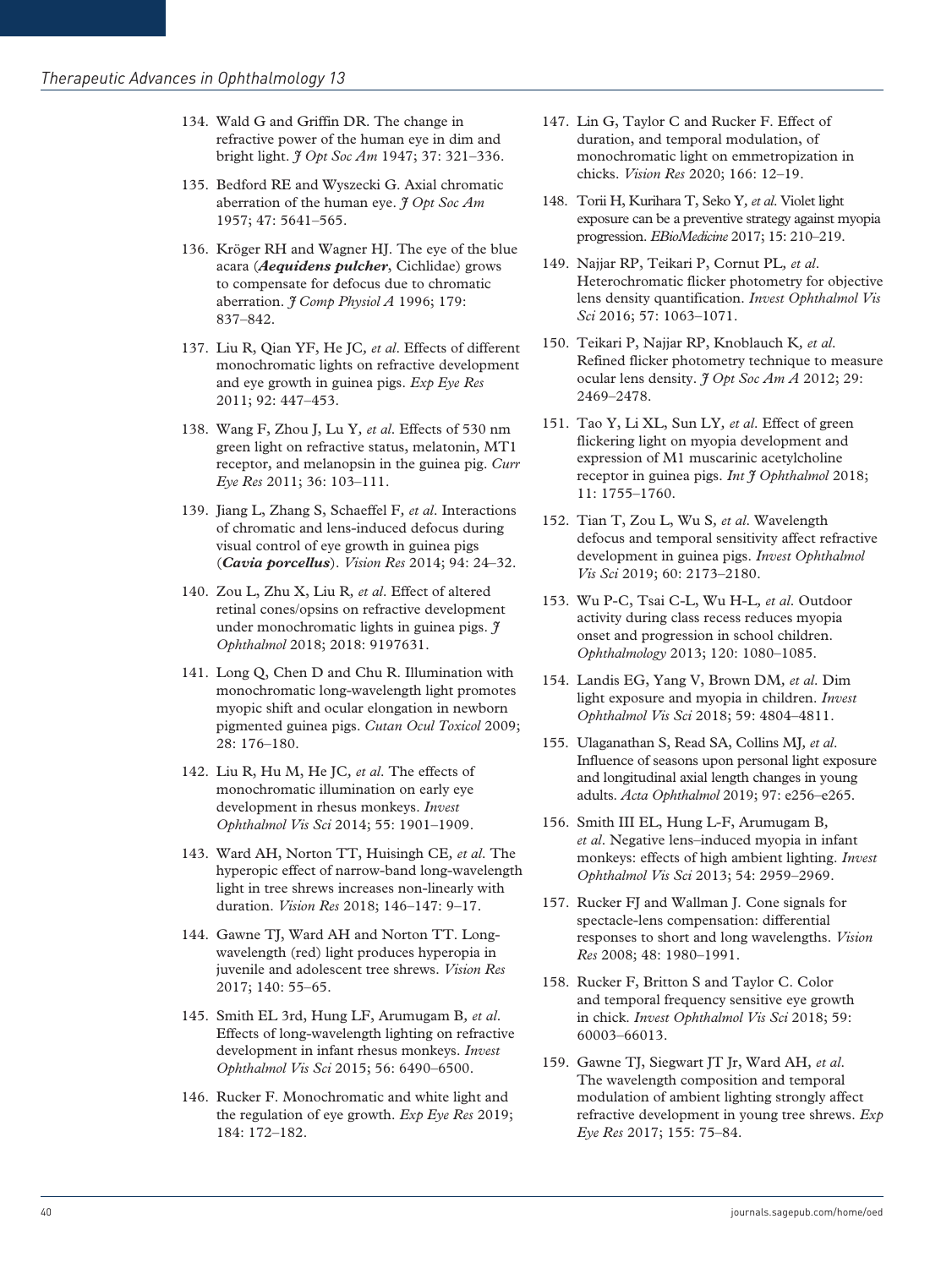- 160. Yoon H, Taylor CP and Rucker F. Spectral composition of artificial illuminants and their effect on eye growth in chicks. *Exp Eye Res* 2021; 207: 108602.
- 161. Nickla DL, Jordan K, Yang J*, et al*. Brief hyperopic defocus or form deprivation have varying effects on eye growth and ocular rhythms depending on the time-of-day of exposure. *Exp Eye Res* 2017; 161: 132–142.
- 162. Ngo C, Saw SM, Dharani R*, et al*. Does sunlight (bright lights) explain the protective effects of outdoor activity against myopia? *Ophthalmic Physiol Opt* 2013; 33: 368–372.
- 163. Lind GJ, Chew SJ, Marzani D*, et al*. Muscarinic acetylcholine receptor antagonists inhibit chick scleral chondrocytes. *Invest Ophthalmol Vis Sci* 1998; 39: 2217–2231.
- 164. Wallman J and Winawer J. Homeostasis of eye growth and the question of myopia. *Neuron* 2004; 43: 447–468.
- 165. Witkovsky P. Dopamine and retinal function. *Doc Ophthalmol* 2004; 108: 17–40.
- 166. McCarthy CS, Megaw P, Devadas M*, et al*. Dopaminergic agents affect the ability of brief periods of normal vision to prevent form-deprivation myopia. *Exp Eye Res* 2007; 84: 100–107.
- 167. Stone RA, Lin T, Laties AM*, et al*. Retinal dopamine and form-deprivation myopia. *Proc Natl Acad Sci USA* 1989; 86: 704–706.
- 168. Djamgoz MB and Wagner HJ. Localization and function of dopamine in the adult vertebrate retina. *Neurochem Int* 1992; 20: 139–191.
- 169. Megaw PL, Morgan IG and Boelen MK. Dopaminergic behaviour in chicken retina and the effect of form deprivation. *Aust N Z J Ophthalmol* 1997; 25(Suppl. 1): S76–S78.
- 170. Brainard GC and Morgan WW. Light-induced stimulation of retinal dopamine: a dose-response relationship. *Brain Res* 1987; 424: 199–203.
- 171. Cohen Y, Peleg E, Belkin M*, et al*. Ambient illuminance, retinal dopamine release and refractive development in chicks. *Exp Eye Res* 2012; 103: 33–40.
- 172. Huang F, Yan T, Shi F*, et al*. Activation of dopamine D2 receptor is critical for the development of form-deprivation myopia in the C57BL/6 mouse. *Invest Opthalmology Vis Sci* 2014; 55: 5537–5544.
- 173. Zhou X, Pardue MT, Iuvone PM*, et al*. Dopamine signaling and myopia development: what are the key challenges. *Prog Retin Eye Res* 2017; 61: 60–71.
- 174. Vaquero CF, Pignatelli A, Partida GJ*, et al*. A dopamine- and protein kinase A-dependent mechanism for network adaptation in retinal ganglion cells. *J Neurosci* 2001; 21: 8624–8635.
- 175. Bu JY, Li H, Gong HQ*, et al*. Gap junction permeability modulated by dopamine exerts effects on spatial and temporal correlation of retinal ganglion cells' firing activities. *J Comput Neurosci* 2014; 36: 67–79.
- 176. Ribelayga C, Cao Y and Mangel SC. The circadian clock in the retina controls rod-cone coupling. *Neuron* 2008; 59: 790–801.
- 177. Lasater EM and Dowling JE. Dopamine decreases conductance of the electrical junctions between cultured retinal horizontal cells. *Proc Natl Acad Sci USA* 1985; 82: 3025–3029.
- 178. Piccolino M, Neyton J and Gerschenfeld HM. Decrease of gap junction permeability induced by dopamine and cyclic adenosine 3':5'-monophosphate in horizontal cells of turtle retina. *J Neurosci* 1984; 4: 2477–2488.
- 179. Kothmann WW, Massey SC and O'Brien J. Dopamine-stimulated dephosphorylation of connexin 36 mediates AII amacrine cell uncoupling. *J Neurosci* 2009; 29: 14903–14911.
- 180. Zhang AJ, Jacoby R and Wu SM. Light- and dopamine-regulated receptive field plasticity in primate horizontal cells. *J Comp Neurol* 2011; 519: 2125–2134.
- 181. Smith RG and Vardi N. Simulation of the all amacrine cell of mammalian retina: functional consequences of electrical coupling and regenerative membrane properties. *Vis Neurosci* 1995; 12: 851–860.
- 182. Stone RA, Pendrak K, Sugimoto R*, et al*. Local patterns of image degradation differentially affect refraction and eye shape in chick. *Curr Eye Res* 2006; 31: 91–105.
- 183. Pendrak K, Nguyen T, Lin T*, et al*. Retinal dopamine in the recovery from experimental myopia. *Curr Eye Res* 1997; 16: 152–157.
- 184. Lan W, Yang Z, Feldkaemper M*, et al*. Changes in dopamine and ZENK during suppression of myopia in chicks by intense illuminance. *Exp Eye Res* 2016; 145: 118–124.
- 185. Fischer AJ, McGuire JJ, Schaeffel F*, et al*. Light- and focus-dependent expression of the transcription factor ZENK in the chick retina. *Nat Neurosci* 1999; 2: 706–712.
- 186. Nickla DL, Damyanova P and Lytle G. Inhibiting the neuronal isoform of nitric oxide synthase has similar effects on the compensatory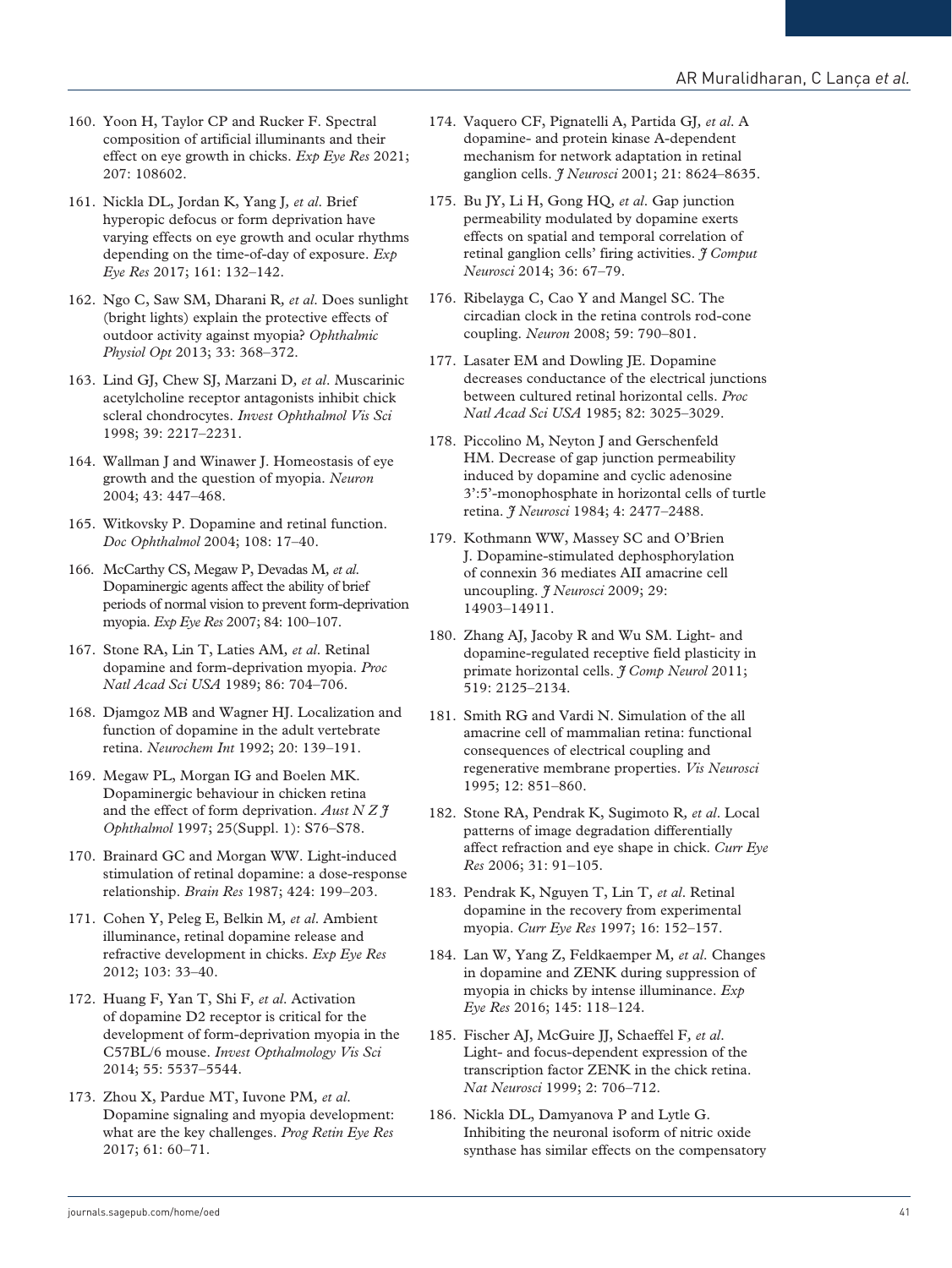choroidal and axial responses to myopic defocus in chicks as does the non-specific inhibitor l-NAME. *Exp Eye Res* 2009; 88: 1092–1099.

- 187. Hartline HK. The response of single optic nerve fibers of the vertebrate eye to illumination of the retina. *Am J Physiol* 1938; 121: 400–415.
- 188. Pons C, Mazade R, Jin J*, et al*. Neuronal mechanisms underlying differences in spatial resolution between darks and lights in human vision. *J Vis* 2017; 17: 5.
- 189. Pardue MT, Faulkner AE, Fernandes A*, et al*. High susceptibility to experimental myopia in a mouse model with a retinal ON pathway defect. *Invest Ophthalmol Vis Sci* 2008; 49: 706–712.
- 190. Hoshi H, Sato M, Oguri M*, et al*. In vivo nitric oxide concentration in the vitreous of rat eye. *Neurosci Lett* 2003; 347: 187–190.
- 191. Carr BJ and Stell WK. Nitric oxide (NO) mediates the inhibition of form-deprivation myopia by atropine in chicks. *Sci Rep* 2016; 6: 9.
- 192. Nickla DL and Wildsoet CF. The effect of the nonspecific nitric oxide synthase inhibitor N G-Nitro-L-arginine methyl ester on the choroidal compensatory response to myopic defocus in chickens. *Optom Vis Sci* 2004; 81: 111–118.
- 193. Bloomfield SA and Völgyi B. The diverse functional roles and regulation of neuronal gap junctions in the retina. *Nat Rev Neurosci* 2009; 10: 495–506.
- 194. Xin D and Bloomfield SA. Effects of nitric oxide on horizontal cells in the rabbit retina. *Vis Neurosci* 2000; 17: 799–811.
- 195. Shi Q, Teves MM, Lillywhite A*, et al*. Light adaptation in the chick retina: dopamine, nitric oxide, and gap-junction coupling modulate spatiotemporal contrast sensitivity. *Exp Eye Res* 2020; 195: 108026.
- 196. Teves M, Shi Q, Stell WK*, et al*. The role of cell-cell coupling in myopia development and light adaptation. *Invest Ophthalmol Vis Sci* 2014; 55: 3036.
- 197. Murphy MJ, Crewther DP, Goodyear MJ*, et al*. Light modulation, not choroidal vasomotor action, is a regulator of refractive compensation to signed optical blur. *Br J Pharmacol* 2011; 164: 1614–1626.
- 198. Chia A, Lu QS and Tan D. Five-year clinical trial on atropine for the treatment of myopia 2 myopia control with atropine 0.01% eyedrops. *Ophthalmology* 2016; 123: 391–399.
- 199. McBrien NA, Moghaddam HO and Reeder AP. Atropine reduces experimental myopia and eye enlargement via a nonaccommodative mechanism. *Invest Ophthalmol Vis Sci* 1993; 34: 205–215.
- 200. Iuvone PM and Rauch AL. Alpha2-adrenergic receptors influence tyrosine hydroxylase activity in retinal dopamine neurons. *Life Sci* 1983; 33: 2455–2463.
- 201. Mathis U, Feldkaemper M, Wang M*, et al*. Studies on retinal mechanisms possibly related to myopia inhibition by atropine in the chicken. *Graefes Arch Clin Exp Ophthalmol* 2020; 258: 319–333.
- 202. Schippert R, Burkhardt E, Feldkaemper M*, et al*. Relative axial myopia in Egr-1 (ZENK) knockout mice. *Invest Ophthalmol Vis Sci* 2007; 48: 11–17.
- 203. Ashby RS, Zeng G, Leotta AJ*, et al*. Egr-1 mRNA expression is a marker for the direction of mammalian ocular growth. *Invest Ophthalmol Vis Sci* 2014; 55: 5911–5921.
- 204. Bitzer M and Schaeffel F. Defocus-induced changes in ZENK expression in the chicken retina. *Invest Ophthalmol Vis Sci* 2002; 43: 246–252.
- 205. Brand C, Burkhardt E, Schaeffel F*, et al*. Regulation of Egr-1, VIP, and Shh mRNA and Egr-1 protein in the mouse retina by light and image quality. *Mol Vis* 2005; 11: 309–320.
- 206. Zhong X, Ge J, Smith EL 3rd*, et al*. Image defocus modulates activity of bipolar and amacrine cells in macaque retina. *Invest Ophthalmol Vis Sci* 2004; 45: 2065–2074.
- 207. Yang JW, Xu YC, Sun L*, et al*. 5-hydroxytryptamine level and 5-HT2A receptor mRNA expression in the guinea pigs eyes with spectacle lens-induced myopia. *Int J Ophthalmol* 2010; 3: 299–303.
- 208. Leung CKS, Yeung CK, Chiang SWY*, et al*. GABAA and GABAC (GABAA0r) receptors affect ocular growth and form-deprivation myopia. *Cutan Ocul Toxicol* 2005; 24: 187–196.
- 209. Stone RA, Liu J, Sugimoto R*, et al*. GABA, experimental myopia, and ocular growth in chick. *Invest Ophthalmol Vis Sci* 2003; 44: 3933–3946.
- 210. Chebib M, Hinton T, Schmid KL*, et al*. Novel, potent, and selective GABAC antagonists inhibit myopia development and facilitate learning and memory. *J Pharmacol Exp Ther* 2009; 328: 448–457.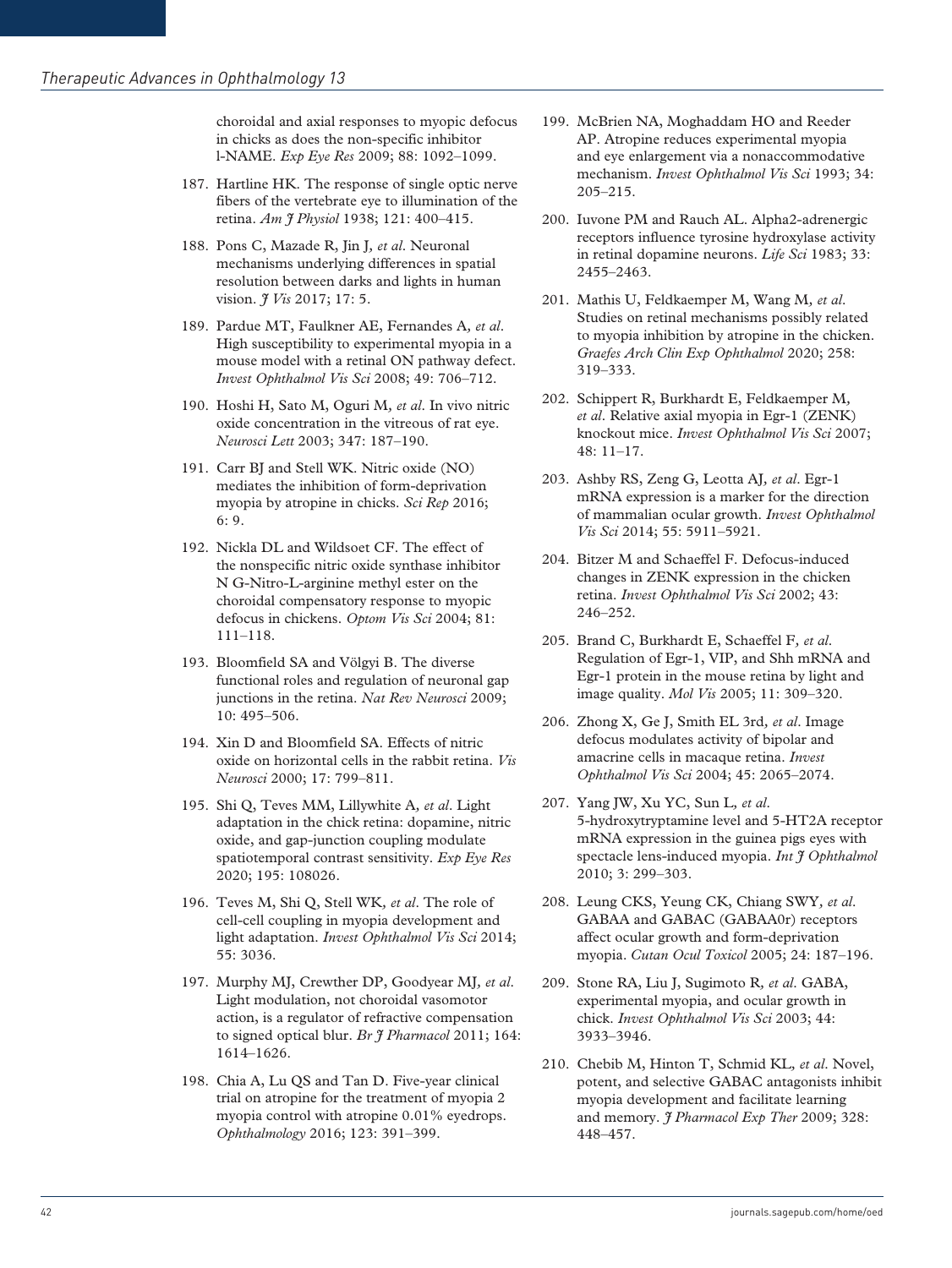- 211. Kirsch M and Wagner HJ. Release pattern of endogenous dopamine in teleost retinae during light adaptation and pharmacological stimulation. *Vision Res* 1989; 29: 147–154.
- 212. Contini M and Raviola E. GABAergic synapses made by a retinal dopaminergic neuron. *Proc Natl Acad Sci USA* 2003; 100: 1358–1363.
- 213. Hirasawa H, Puopolo M and Raviola E. Extrasynaptic release of GABA by retinal dopaminergic neurons. *J Neurophysiol* 2009; 102: 146–158.
- 214. Schmid KL, Strasberg G, Rayner CL*, et al*. The effects and interactions of GABAergic and dopaminergic agents in the prevention of form deprivation myopia by brief periods of normal vision. *Exp Eye Res* 2013; 110: 88–95.
- 215. Lam DM. The biosynthesis and content of gamma-aminobutyric acid in the goldfish retina. *J Cell Biol* 1972; 54: 225–231.
- 216. Pottek M and Weiler R. Light-adaptive effects of retinoic acid on receptive field properties of retinal horizontal cells. *Eur J Neurosci* 2000; 12: 437–445.
- 217. McCaffery P, Mey J and Dräger UC. Lightmediated retinoic acid production. *Proc Natl Acad Sci USA* 1996; 93: 12570–12574.
- 218. Dirks P, Tieding S, Schneider I*, et al*. Characterization of retinoic acid neuromodulation in the carp retina. *J Neurosci Res* 2004; 78: 177–185.
- 219. Bitzer M, Feldkaemper M and Schaeffel F. Visually induced changes in components of the retinoic acid system in fundal layers of the chick. *Exp Eye Res* 2000; 70: 97–106.
- 220. Seko Y, Shimokawa H and Tokoro T. In vivo and in vitro association of retinoic acid with form-deprivation myopia in the chick. *Exp Eye Res* 1996; 63: 443–452.
- 221. Seko Y, Shimizu M and Tokoro T. Retinoic acid increases in the retina of the chick with form deprivation myopia. *Ophthalmic Res* 1998; 30: 361–367.
- 222. McFadden SA, Howlett MHC and Mertz JR. Retinoic acid signals the direction of ocular elongation in the guinea pig eye. *Vision Res* 2004; 44: 643–653.
- 223. Mao JF, Liu SZ and Dou XQ. Retinoic acid metabolic change in retina and choroid of the guinea pig with lens-induced myopia. *Int J Ophthalmol* 2012; 5: 670–674.
- 224. Troilo D, Nickla DL, Mertz JR*, et al*. Change in the synthesis rates of ocular retinoic acid and scleral glycosaminoglycan during experimentally

altered eye growth in marmosets. *Invest Ophthalmol Vis Sci* 2006; 47: 1768–1777.

- 225. Mertz JR and Wallman J. Choroidal retinoic acid synthesis: a possible mediator between refractive error and compensatory eye growth. *Exp Eye Res* 2000; 70: 519–527.
- 226. Rada JAS, Hollaway LR, Lam W*, et al*. Identification of RALDH2 as a visually regulated retinoic acid synthesizing enzyme in the chick choroid. *Invest Ophthalmol Vis Sci* 2012; 53: 1649–1662.
- 227. Weiler R, Pottek M, He S*, et al*. Modulation of coupling between retinal horizontal cells by retinoic acid and endogenous dopamine. *Brain Res Brain Res Rev* 2000; 32: 121–129.
- 228. Zhang DQ and McMahon DG. Direct gating by retinoic acid of retinal electrical synapses. *Proc Natl Acad Sci USA* 2000; 97: 14754–14759.
- 229. Provencio I, Rodriguez IR, Jiang G*, et al*. A novel human opsin in the inner retina. *J Neurosci* 2000; 20: 600–605.
- 230. Berson DM, Dunn FA and Takao M. Phototransduction by retinal ganglion cells that set the circadian clock. *Science* 2002; 295: 1070–1073.
- 231. Najjar RP and Zeitzer JM. Anatomy and physiology of the circadian system (chapter 2). In: Miglis MG (ed.) *Sleep and neurologic disease*. San Diego, CA: Academic Press, 2017, pp. 29–53.
- 232. Viney TJ, Balint K, Hillier D*, et al*. Local retinal circuits of melanopsin-containing ganglion cells identified by transsynaptic viral tracing. *Curr Biol* 2007; 17: 981–988.
- 233. Vugler AA, Redgrave P, Hewson-Stoate NJ*, et al*. Constant illumination causes spatially discrete dopamine depletion in the normal and degenerate retina. *J Chem Neuroanat* 2007; 33: 9–22.
- 234. Dkhissi-Benyahya O, Coutanson C, Knoblauch K*, et al*. The absence of melanopsin alters retinal clock function and dopamine regulation by light. *Cell Mol Life Sci* 2013; 70: 3435–3447.
- 235. Chakraborty R, Lee DC, Landis EG*, et al*. Melanopsin knock-out mice have abnormal refractive development and increased susceptibility to form-deprivation myopia. *Invest Ophthalmol Vis Sci* 2015; 56: 5843.
- 236. Ayaki M, Torii H, Tsubota K*, et al*. Decreased sleep quality in high myopia children. *Sci Rep* 2016; 6: 33902.
- 237. Adhikari P, Pearson CA, Anderson AM*, et al*. Effect of age and refractive error on the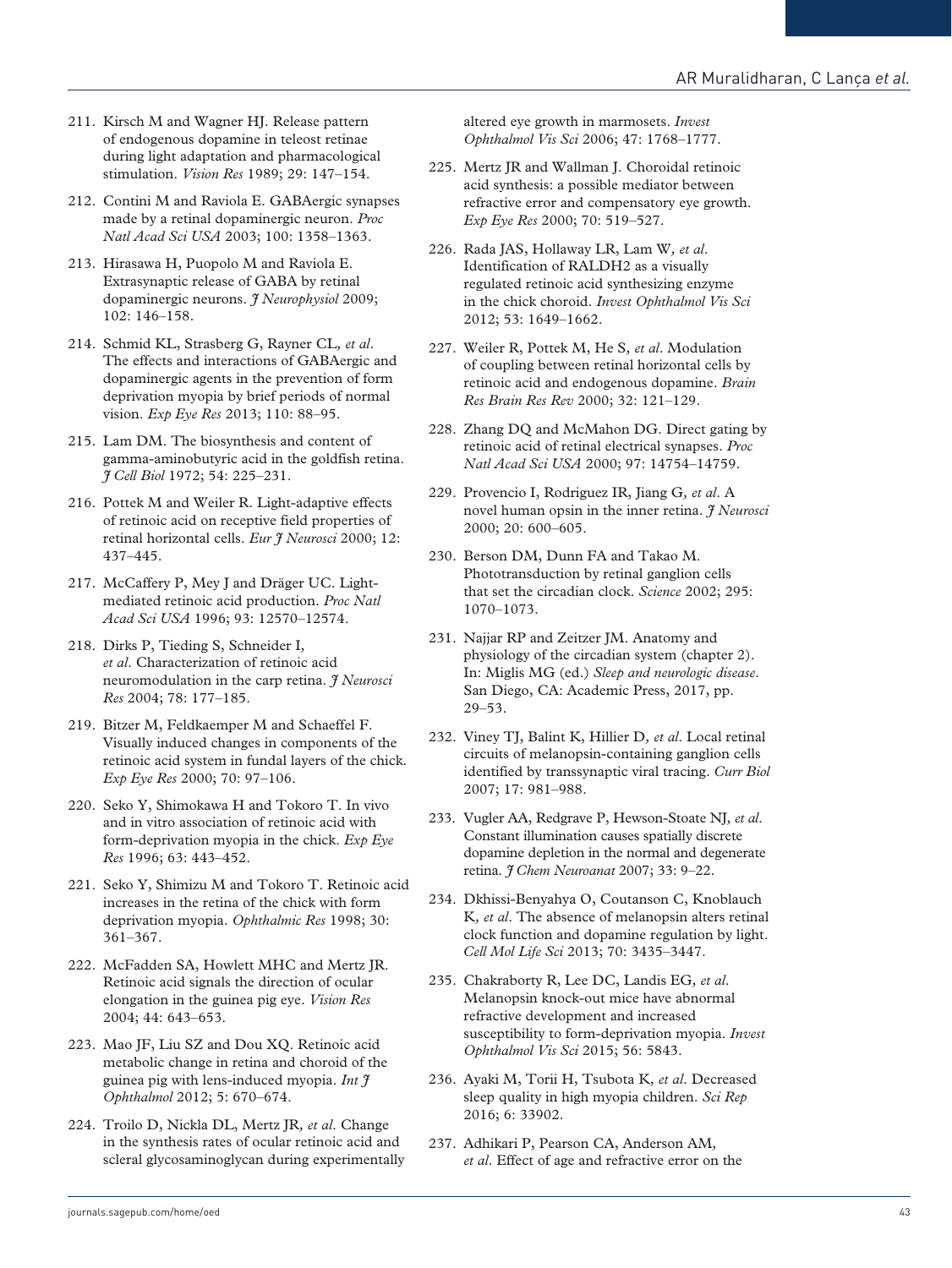melanopsin mediated post-illumination pupil response (PIPR). *Sci Rep* 2015; 5: 17610.

- 238. Rukmini AV, Chew MC, Finkelstein MT*, et al*. Effects of low and moderate refractive errors on chromatic pupillometry. *Sci Rep* 2019; 9: 4945.
- 239. Besharse JC and McMahon DG. The retina and other light-sensitive ocular clocks. *J Biol Rhythms* 2016; 31: 223–243.
- 240. Ruan GX, Allen GC, Yamazaki S*, et al*. An autonomous circadian clock in the inner mouse retina regulated by dopamine and GABA. *PLoS Biol* 2008; 6: e249.
- 241. Jiang X, Pardue MT, Mori K*, et al*. Violet light suppresses lens-induced myopia via neuropsin (OPN5) in mice. *Proc Natl Acad Sci USA* 2021; 118: e2018840118.
- 242. Zhang DQ, Belenky MA, Sollars PJ*, et al*. Melanopsin mediates retrograde visual signaling in the retina. *PLoS ONE* 2012; 7: e42647.
- 243. Buhr ED, Yue WWS, Ren X*, et al*. Neuropsin (OPN5)-mediated photoentrainment of local circadian oscillators in mammalian retina and cornea. *Proc Natl Acad Sci USA* 2015; 112: 13093–13098.
- 244. Calligaro H, Coutanson C, Najjar RP*, et al*. Rods contribute to the light-induced phase shift of the retinal clock in mammals. *PLoS Biol* 2019; 17: e2006211.
- 245. Bartmann M, Schaeffel F, Hagel G*, et al*. Constant light affects retinal dopamine levels and blocks deprivation myopia but not lensinduced refractive errors in chickens. *Vis Neurosci* 1994; 11: 199–208.
- 246. Liu J, Pendrak K, Capehart C*, et al*. Emmetropisation under continuous but nonconstant light in chicks. *Exp Eye Res* 2004; 79: 719–728.
- 247. Parkinson D and Rando RR. Effects of light on dopamine metabolism in the chick retina. *J Neurochem* 1983; 40: 39–46.
- 248. Zawilska JB, Bednarek A, Berezin´ska M*, et al*. Rhythmic changes in metabolism of dopamine in the chick retina: the importance of light versus biological clock. *J Neurochem* 2003; 84: 717–724.
- 249. Proll MA, Kamp CW and Morgan WW. Use of liquid chromatography with electrochemistry to measure effects of varying intensities of white light on DOPA accumulation in rat retinas. *Life Sci* 1982; 30: 11–19.
- 250. Landis EG, Park HN, Chrenek M*, et al*. Ambient light regulates retinal dopamine

signaling and myopia susceptibility. *Invest Ophthalmol Vis Sci* 2021; 62: 28.

- 251. Strickland R, Landis EG and Pardue MT. Short-wavelength (violet) light protects mice from myopia through cone signaling. *Invest Ophthalmol Vis Sci* 2020; 61: 13.
- 252. Parkinson D and Rando RR. Effect of light on dopamine turnover and metabolism in rabbit retina. *Invest Ophthalmol Vis Sci* 1983; 24: 384–388.
- 253. Agarwal N. Diurnal expression of NGF1-A mRNA in retinal degeneration slow (rds) mutant mouse retina. *FEBS Lett* 1994; 339: 253–257.
- 254. Donati G, Pournaras CJ, Munoz JL*, et al*. Nitric oxide controls arteriolar tone in the retina of the miniature pig. *Invest Ophthalmol Vis Sci* 1995; 36: 2228–2237.
- 255. Neal M, Cunningham J and Matthews K. Selective release of nitric oxide from retinal amacrine and bipolar cells. *Invest Ophthalmol Vis Sci* 1998; 39: 850–853.
- 256. Sekaran S, Cunningham J, Neal MJ*, et al*. Nitric oxide release is induced by dopamine during illumination of the carp retina: serial neurochemical control of light adaptation. *Eur J Neurosci* 2005; 21: 2199–2208.
- 257. Yu M, Liu W, Wang B*, et al*. Short wavelength (blue) light is protective for lens-induced myopia in guinea pigs potentially through a retinoic acid-related mechanism. *Invest Ophthalmol Vis Sci* 2021; 62: 21.
- 258. Guo Y, Liu L, Lv Y*, et al*. Outdoor jogging and myopia progression in school children from rural Beijing: the Beijing Children Eye Study. *Transl Vis Sci Technol* 2019; 8: 2.
- 259. Read SA, Pieterse EC, Alonso-Caneiro D*, et al*. Daily morning light therapy is associated with an increase in choroidal thickness in healthy young adults. *Sci Rep* 2018; 8: 8200.
- 260. Zhou Z, Chen T, Wang M*, et al*. Pilot study of a novel classroom designed to prevent myopia by increasing children's exposure to outdoor light. *PLoS ONE* 2017; 12: e0181772.
- 261. Ofuji Y, Torii H, Yotsukura E*, et al*. Axial length shortening in a myopic child with anisometropic amblyopia after wearing violet light-transmitting eyeglasses for 2 years. *Am J Ophthalmol Case Rep* 2020; 20: 101002.
- 262. Kojima D, Mori S, Torii M*, et al*. UV-sensitive photoreceptor protein OPN5 in humans and mice. *PLoS ONE* 2011; 6: e26388.